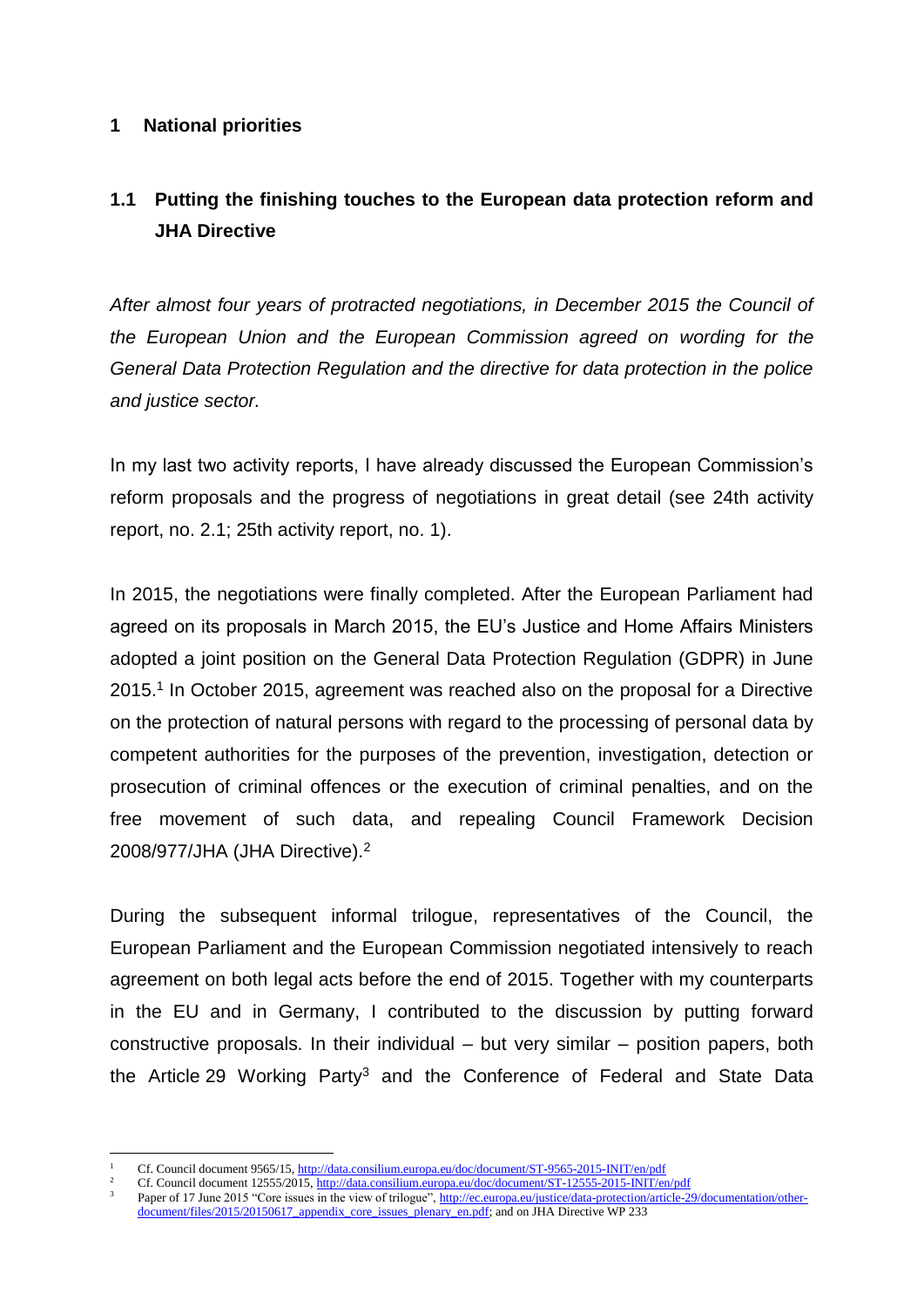Protection Commissioners<sup>4</sup> addressed important and critical issues to be taken into account during the trilogue on both legal acts. Together with some state commissioners for data protection, I had the opportunity to present the positions of German data protection authorities to the European Parliament, the Council Presidency and the European Commission.

In December 2015, the trilogue parties agreed on the final wording for both legal acts. After the necessary editing and translation, the Council and the Parliament adopted the legal acts in April 2016. They were published in the Official Journal of the European Union on 4 May 2016. The GDPR entered into force on 25 May 2016, the JHA Directive on 5 May 2016. **The GDPR will be applicable in all member states from 25 May 2018, and the JHA Directive must be implemented in national law by 6 May 2018.**

In my view, the conclusion of the European data protection reform sends a positive signal. The global and ubiquitous processing of personal data, the rapid emergence of ever new business models and Big Data applications as well as government surveillance require a global response. In this respect, the new European legislation is essential.

First of all, it is a huge success that such an agreement could be reached at all. Given the many very different interests of citizens, businesses, the research community and government institutions, it is no small accomplishment that all 28 member states and the European Parliament have agreed on a common legal framework for the coming years. This holds true in particular for the JHA Directive which – for the first time ever – creates a uniform EU-wide minimum standard also for national processing of personal data in the area of police and justice.

The new data protection legislation is very important for people and businesses in Europe. In particular the private sector will be subject to a largely uniform European data protection legislation which will be enforced in a uniform way in all matters

 $\overline{a}$ Core issues for the trilogue negotiations on the General Data Protection Regulation, [https://www.bfdi.bund.de/SharedDocs/Publikationen/Entschliessungssammlung/DSBundLaender/20150826\\_Verbesserung%20DSGru](https://www.bfdi.bund.de/SharedDocs/Publikationen/Entschliessungssammlung/DSBundLaender/20150826_Verbesserung%20DSGrundverordnung.pdf?__blob=publicationFile&v=3) ndverordnung.pdf? blob=publicationFile&v=3 (in German); Core issues for the trilogue negotiations on the Data Protection Directive in the area of justice and home affairs, [https://www.bfdi.bund.de/SharedDocs/EU/ModernisierungDSRecht/DSK\\_Kernpunkte\\_Trilog\\_de.pdf?\\_\\_blob=publicationFile&v=1](https://www.bfdi.bund.de/SharedDocs/EU/ModernisierungDSRecht/DSK_Kernpunkte_Trilog_de.pdf?__blob=publicationFile&v=1) (in German)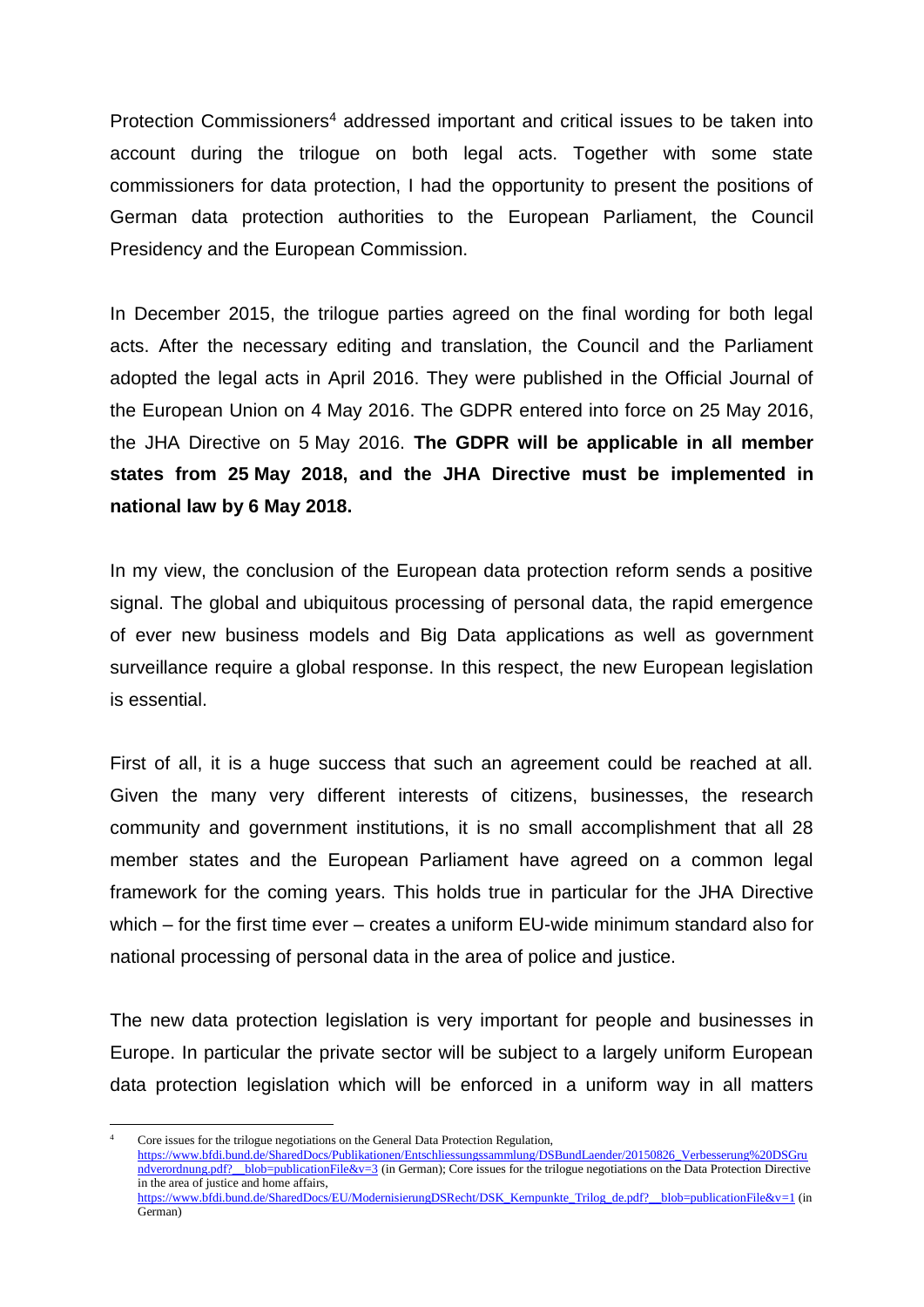relevant across Europe. This will make it easier for Europeans to exercise their rights and create a level playing field for businesses in the European market. Due to the marketplace principle (cf. 24th activity report, no. 2.1.1), the impact of European data protection legislation extends well beyond Europe. Non-European companies, too, will have to abide by EU rules if they want to do business here.

During the trilogue negotiations, the Council draft was significantly improved, including and implementing several key requests of national and European data protection commissioners:

For example, data minimization has been enshrined as an important principle in the GDPR. This is important in particular because in public debate some repeatedly argue that data minimization was obsolete and outdated in times of Big Data. However, the opposite is true: Big Data technologies make the dangers and threats described by the Federal Constitutional Court in its 1983 census decision become reality. Therefore, it is more important than ever to remember that linking data to create and analyse profiles always affects an individual's right of self-determination so that such interventions should be reduced to a minimum. The GDPR respects this approach based on fundamental rights, which I am very pleased about.

In addition, the limitation to specific purposes has been significantly strengthened as compared to the Council's proposals: Also in the future, data processing for purposes that are not compatible with the original purpose of collection will be allowed only with the data subject's consent or to meet important public interests. I will keep a watchful eye on this to ensure that this principle is not undermined by national laws (cf. no. 1.2.f).

Another positive aspect to be mentioned is that European regulators stood up for clear international rules on data transmission to authorities and courts in countries outside the EU.

From the perspective of German data protection law, we are delighted that a German success story is becoming European: In the future, all authorities – and in some cases of risky data processing also businesses – across Europe must appoint a data protection officer. Moreover, member states may provide for a mandatory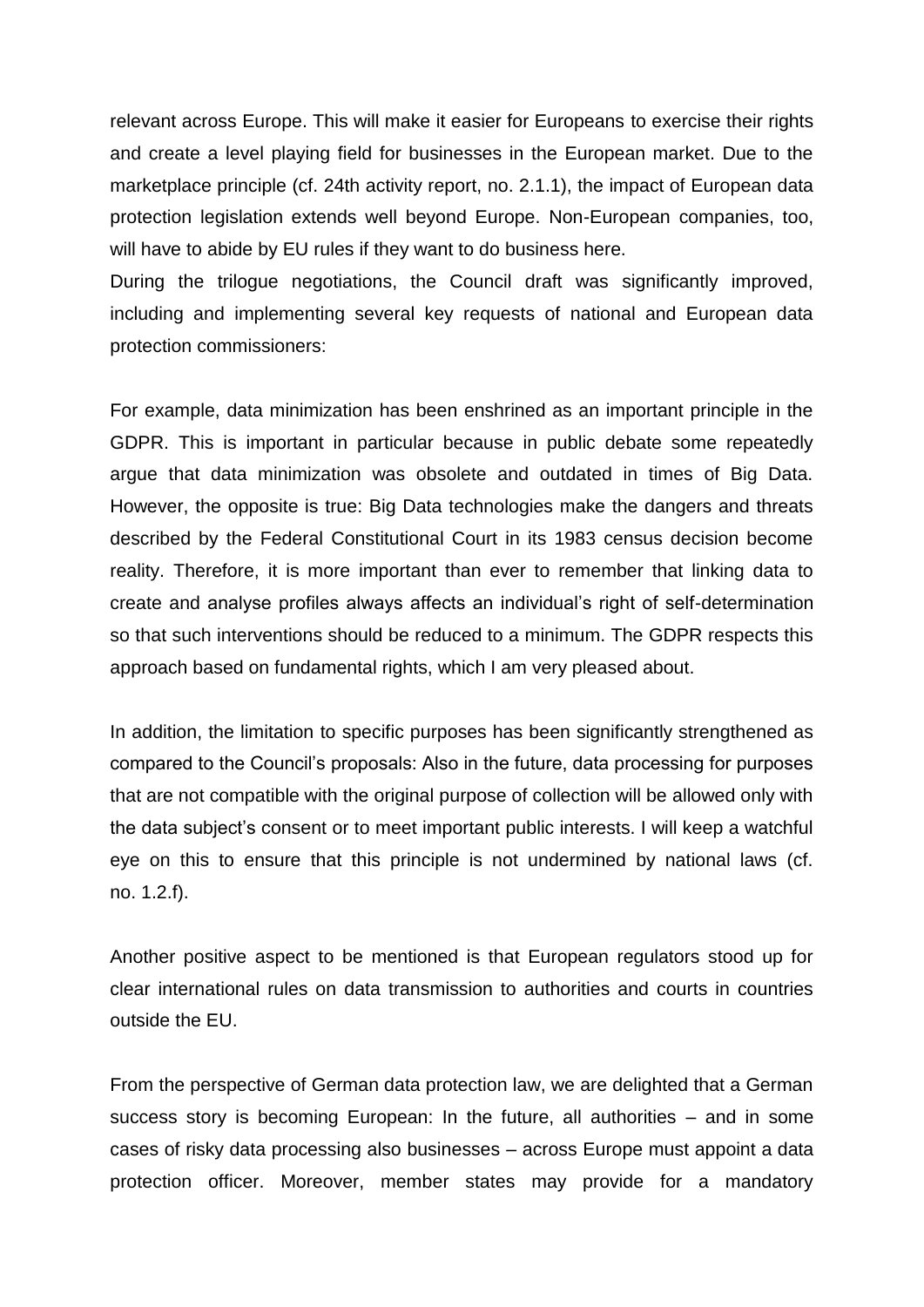appointment of corporate data protection officers in additional cases. I expect that federal law-makers will use their discretion so that the two-pillar model consisting of corporate self-monitoring and government supervision can continue unchanged.

However, the new European legislation does not fulfil all wishes of data protection supervisory authorities. For example, some areas have been excluded from the necessary modernization of data protection legislation.

To strengthen self-determination in the digital age, consent must be designed such that the will of individuals can be clearly identified and that they have a true choice. Unfortunately, explicit consent will not be required in the future either. This gives global businesses in particular extensive possibilities for data processing by using standard data protection statements. Moreover, due to insufficient rules on profiling – one of the most important issues of data protection law – this practice will continue to be used very extensively.

I appeal to federal and state regulators to embrace the spirit and letter of the new European rules when amending national data protection law (cf. no. 1.2.f).

Please also refer to my brochure "Info 6" on the GDPR. In addition to the text of the regulation, the brochure gives an introduction to the General Data Protection Regulation.

## **1.2 Implementing the European data protection reform in national law**

Germany's data protection law must be aligned with the General Data Protection Regulation by 25 May 2018 (cf. no. 1.2.1). The directive governing data protection in the area of police and justice must be implemented even earlier – by 6 May 2018 (cf. no. 1.2.2). For both legal acts, the Federal Ministry of the Interior prepared a ministerial bill amending national data protection law and implementing EU legislation (*Datenschutz-Anpassungs- und Umsetzungsgesetz EU*, DSAnpUG-EU). Discussions on the bill within the Federal Government were still ongoing at the time of going to press.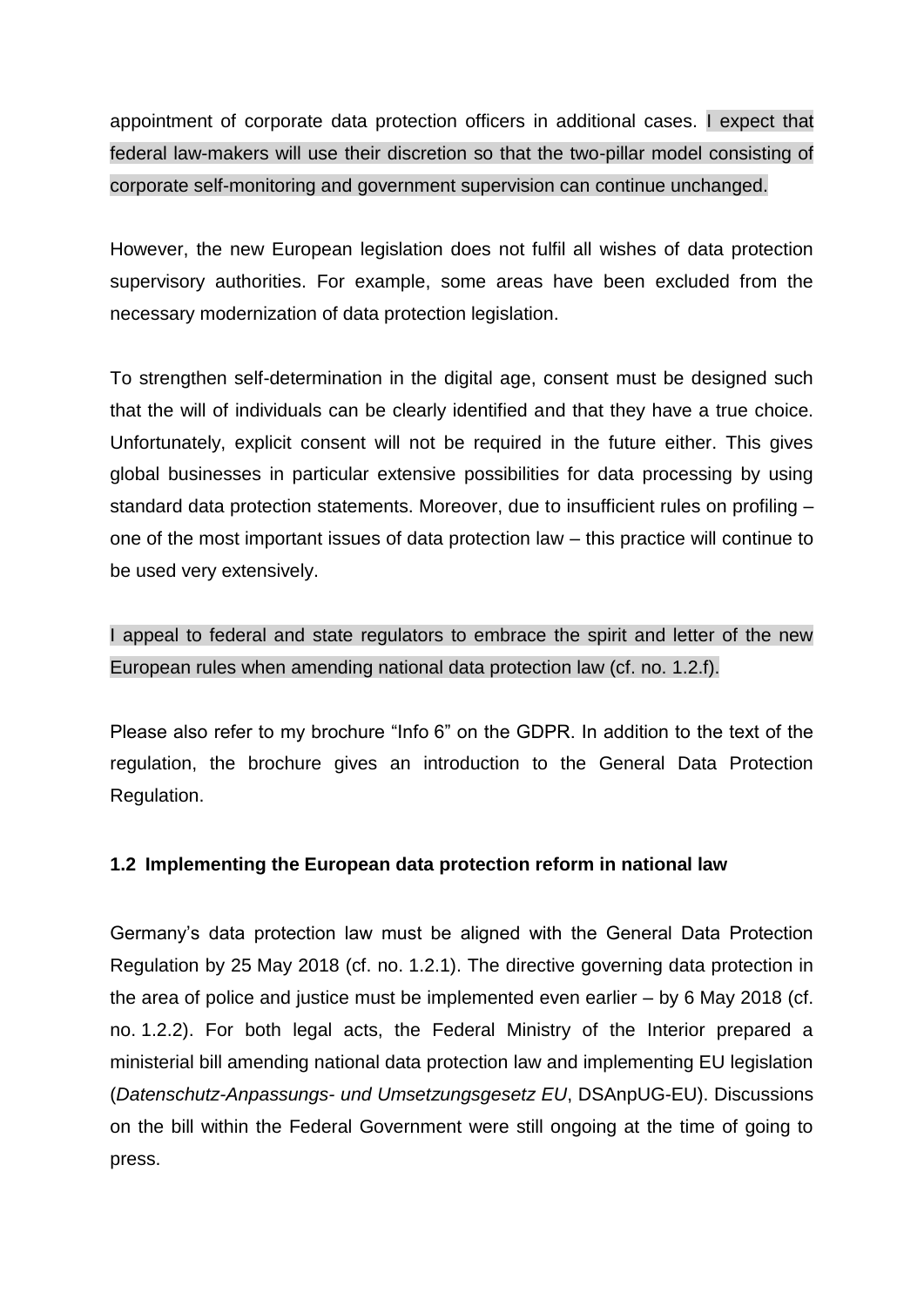Adoption of the amending legislation by the German Bundestag is planned in the 18th legislative term to ensure that it enters into force by 25 May 2018. The bill will in particular include the necessary amendments of the Federal Data Protection Act (*Bundesdatenschutzgesetz*, BDSG). Ensuing amendments necessary in specific sectors will be subject to a separate legislative process. The DSAnpUG-EU requires Bundesrat approval.

# **1.2.1 Adapting national data protection law to the General Data Protection Regulation**

*The General Data Protection Regulation is directly applicable and binding in its entirety in all member states. Its aim is to create an equivalent level of protection of the rights and freedoms of natural persons with regard to the processing of data (recital 10). While the Regulation leaves some areas to the discretion of national regulators, it also requires member states to take specific legislative measures.*

During negotiations on the national amending legislation, I asked that the Regulation's aim of harmonization be taken seriously and – where there is room for discretion – that provisions be adopted which ensure a high level of data protection. To give some examples:

National regulators should refrain from adopting provisions allowing data processing for other uses. Not only is the principle of purpose limitation essential from a German perspective, it is also enshrined in Article 8 of the EU Charter of Fundamental Rights and Article 5 (1)(b) of the GDPR.

According to Article 23 of the GDPR, the rights of data subjects granted by the Regulation (e.g. right to demand information, right to object) may be restricted only if this is proportionate and necessary to safeguard certain important interests. In my view, the new Federal Data Protection Act should make very modest use of such restrictions and allow them only after a thorough examination of each individual case. Also the restrictions under the current Federal Data Protection Act may be maintained only if they fulfil the strict requirements of Article 23 of the GDPR.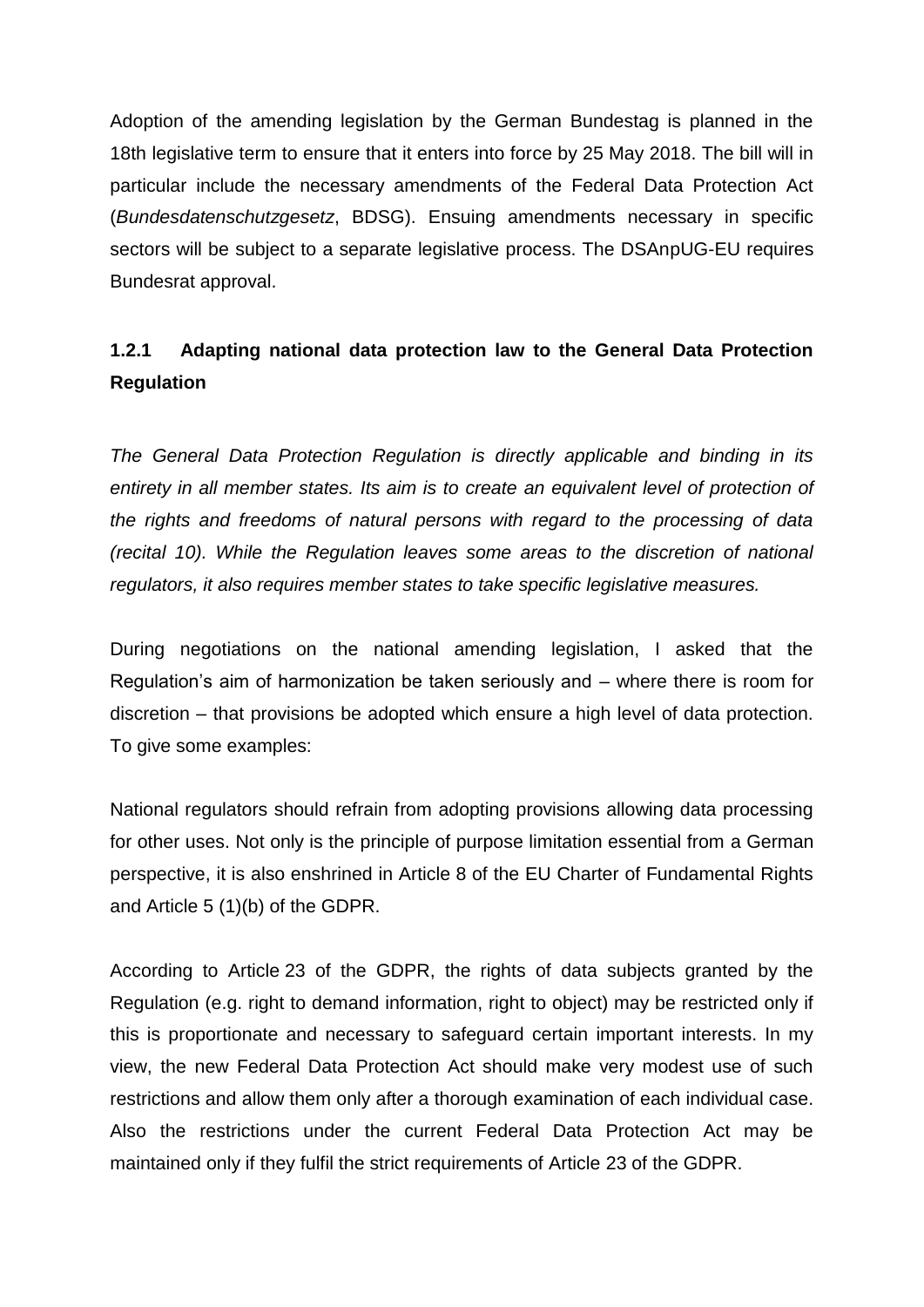Germany will continue to have different supervisory authorities for monitoring and advising on data protection matters. When there are several supervisory authorities in one member state, the Regulation requires domestic coordination of certain procedures and of representation in European bodies. For example, the Regulation requires member states to designate a "single contact point" (recital 119) and appoint a "joint representative" for the European Data Protection Board (Art. 68 (4)). I asked that these tasks be assigned to the Federal Commissioner for Data Protection and Freedom of Information to ensure consistent representation of German supervisory authorities in Europe. The interests of the federal states must be appropriately taken into account because their data protection supervisory authorities are responsible for monitoring data protection in the private sector. Moreover, the DSAnpUG-EU must include clear and unambiguous provisions on communication and decision-making between the various supervisory authorities in Germany so that together, Germany's supervisory authorities have a strong position in Europe.

## **1.2.2 Implementing the JHA Directive – Minimum harmonization does not equal standardization**

*The Data Protection Directive for the area of police and justice (JHA Directive) is the second pillar of the EU's new data protection package and obliges member states to implement its provisions in national law by 6 May 2018.*

The JHA Directive aims at minimum harmonization within the  $EU - a$  first for data protection in the area of police and justice. This is a most welcome intention. Minimum harmonization means ensuring a high level of protection across the EU. However, member states which already have a higher level of data protection should in no case adjust that level downward. The Regulation underlines this in its recitals. Member states should precisely not be precluded from providing higher safeguards than those established in the JHA Directive for the protection of the rights and freedoms of their citizens.

For implementation in Germany, this means the following: Where the JHA Directive makes stricter provisions than national law, national law must be amended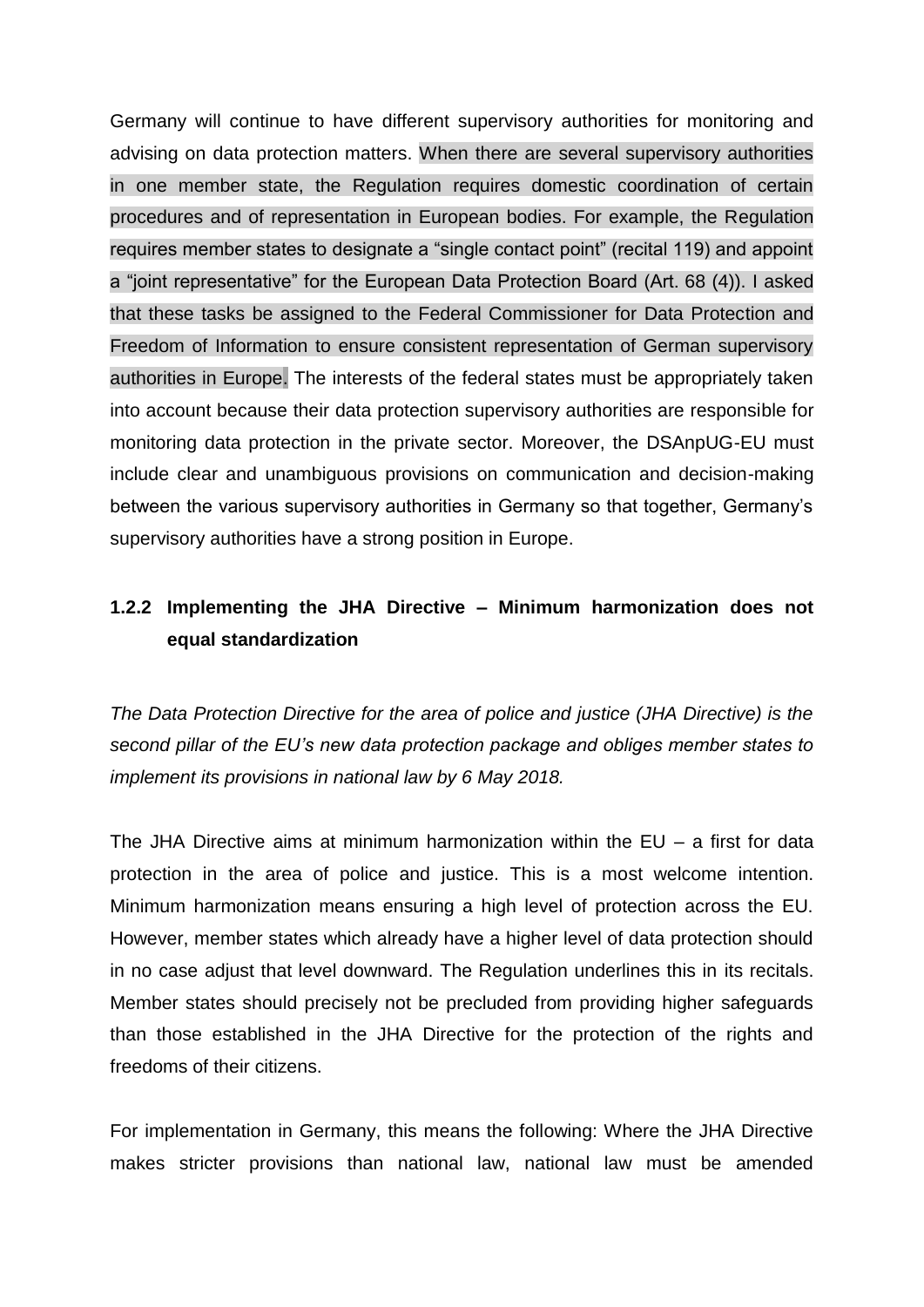accordingly, and where national law is stricter, it should be maintained without exception.

Even during negotiations at European level, the scope of the JHA Directive in relation to the GDPR was widely discussed. Ultimately, the Directive does not conclusively specify whether and which other threat prevention authorities – in addition to police authorities – should fall under its scope during which activities. To avoid ambiguities, I recommend that the parliament adopts matching rules for all these authorities.

I would even go one step further: Although as part of national security, the activities of intelligence services are covered by neither the Directive nor the General Data Protection Regulation, I think that the same requirements should apply to them.

For my own activities and for the activities of other supervisory authorities, the future powers of data protection supervision will be crucial. In this respect, the Directive requires enhanced possibilities. Supervisory authorities must be able to effectively respond to violations, e.g. by issuing orders or imposing prohibitions. In addition, they must be given the power to initiate court reviews. Therefore, I recommend that the powers to initiate investigations, issue orders and take legal action under national law should be the same as in the GDPR.

Moreover, I consider the following provisions particularly important:

- Data subjects must have the right to be informed of the fact that none of their personal data have been recorded.
- Data processors must be obliged to establish a data protection management scheme to achieve data minimization, availability, integrity, confidentiality, nonlinkability, transparency and intervenability.
- Controllers must be obliged to keep a record of all processing activities, preferably with the government data protection officer.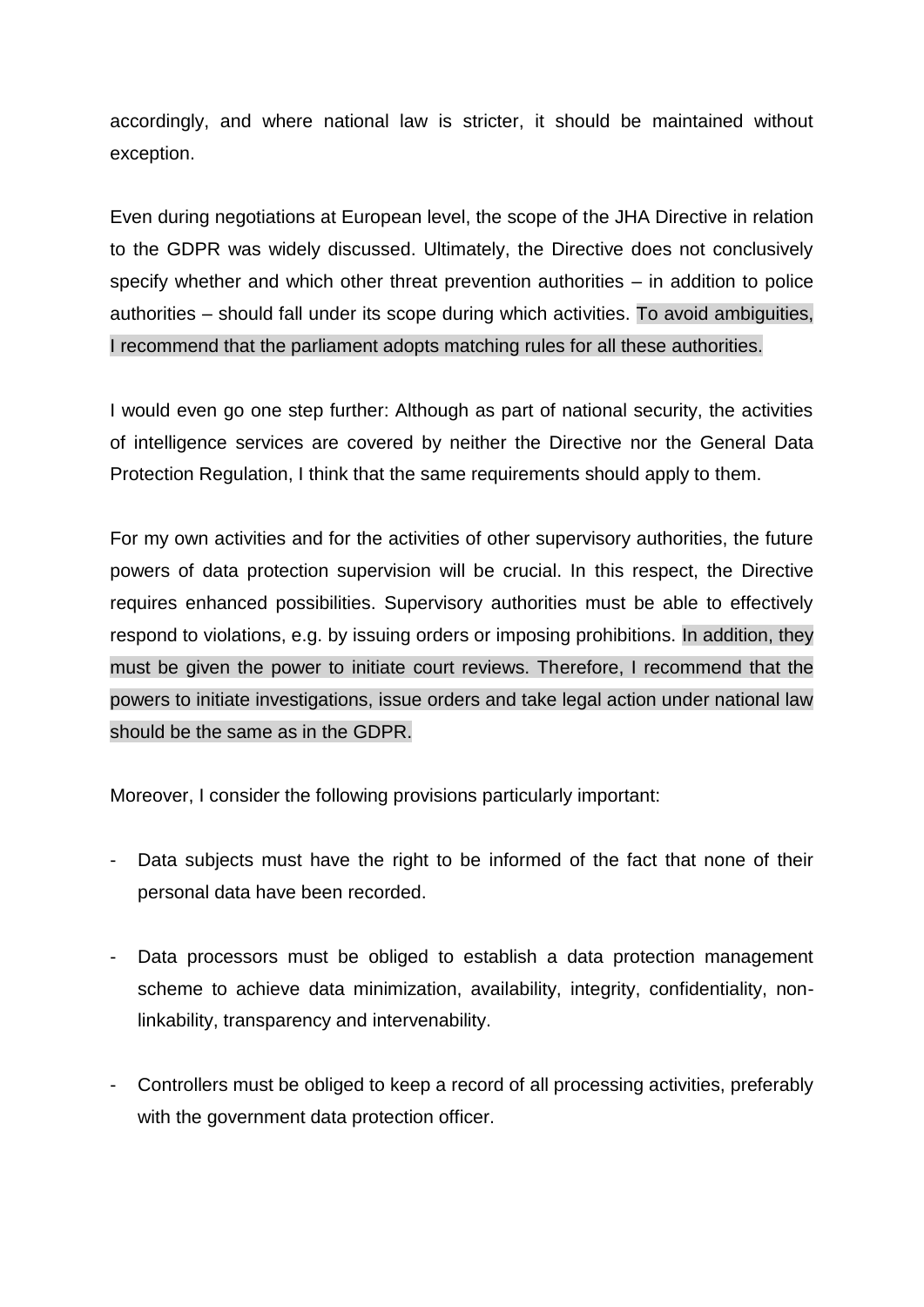- Sector-specific requirements must be maintained on the basis of which administrative regulations (e.g. opening orders) specify the purpose, the legal basis, the group of data subjects, the type of data to be stored, the entry of data, requirements of data transmission, retention periods and necessary technical and organizational measures. The same applies to prior consultation of data protection supervisors when starting new databases or processing activities.
- In addition to recording user access, recording administrative access should be mandatory as well.
- When transmitting data to third countries, the Federal Constitutional Court decision of 20 April 2016 (1 BvR 966/09, nos. 329 - 341) on the Federal Criminal Police Office Act should be taken into account, unless EU legislation provides otherwise. According to the decision, the transfer of data to third countries presupposes a restriction to sufficiently weighty purposes for which the data may be transferred and used, the ascertainment that the data will be handled in the third country in acceptable conformity with the rule of law, the guarantee of effective domestic oversight, and specific and clear foundations in German law. In my view, effective and independent supervision requires an obligation of the transmitting bodies to record transmissions to third countries in a central place (cf. no. 1.3).

I will accompany the implementation of the JHA Directive at federal level and the future enforcement of implementing legislation from a data protection perspective.

## **1.3 Far-reaching decisions in the field of security**

*The Federal Constitutional Court reaffirms its previous rulings and imposes further requirements on the activities of the police and intelligence services. This has farreaching consequences also for regulators and data protection supervision. Efficient supervision is of utmost importance also when German bodies transmit data to foreign security authorities.*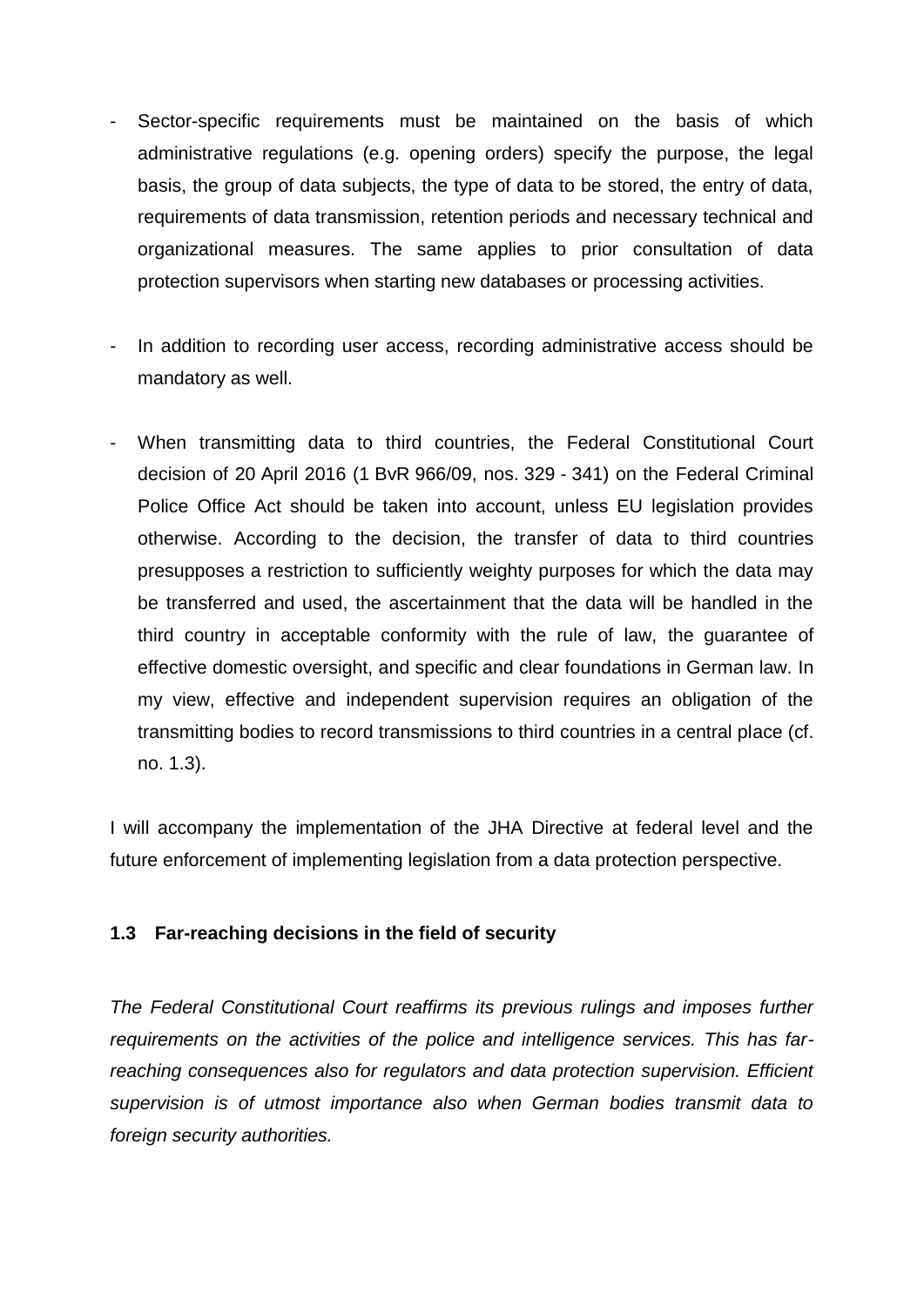#### **A. Requirements of the Federal Constitutional Court**

On 20 April 2016, the Federal Constitutional Court made another fundamental decision. The court decided on the Federal Criminal Police Office Act (*Gesetz über das Bundeskriminalamt*, BKAG), namely the newly added counter-terrorism powers. The requirements imposed by the court apply not only to the police forces, but also to intelligence services. The decision is in line with and builds on the court's previous decisions in the area of security.

According to the Federal Constitutional Court, **supervision of intelligence services is particularly relevant** (court order of 13 October 2016). Given the clandestine nature of infringements of fundamental rights in this area, the supervisory bodies' constitutional **compensating function** to protect the data subjects' fundamental rights is especially important.

Intensified **international cooperation** between security authorities and the ongoing – also technical – development of the European and international security architecture increase the importance of this compensating role and thus the tasks to be performed by the supervisory bodies.

The Federal Constitutional Court has repeatedly obliged regulators to grant supervisory authorities the personnel and material resources necessary to fulfil this compensating function. In this respect, there are still major deficits.

#### **I. Efficient data protection supervision**

As in its decision on the Act on Setting up a Counter-Terrorism Database (*Antiterrordateigesetz*, ATDG) of 24 April 2013, in its decision on the BKAG the court once again stresses the importance of external supervision to ensure that security legislation is in line with the Constitution. It also once again obliges regulators to ensure that supervisory authorities, including my authority, are able to fulfil their obligation to carry out efficient and effective controls, as required by constitutional court rulings (cf. Box b on no. 1.3 B and no. 10.2.10).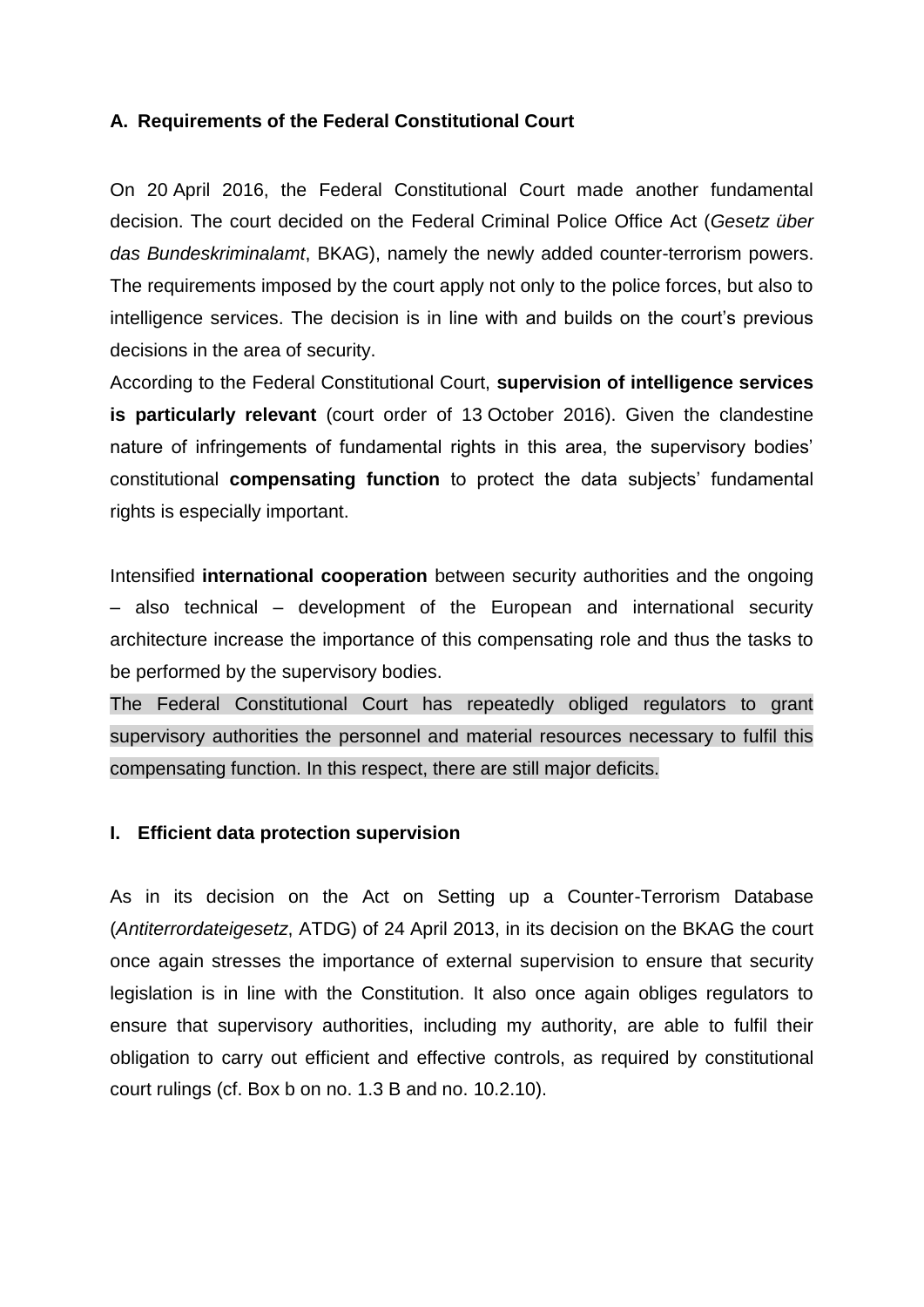#### **1. Mandatory controls**

For the counter-terrorism database and the right-wing extremism database (cf. 21st activity report, no. 5.1.1; 24th activity report, no. 7.2 and no. 7.3), the court expressly requires data protection controls to be carried out regularly, at least every two years. In addition to these databases, there are many other joint databases which also fall under the court's rulings. These requirements also significantly affect the scope and intensity of my controls in this area because both the extent and the frequency of controls must be increased. These court requirements for regular monitoring have already been implemented in national law for the counter-terrorism database and the right-wing extremism database. However, so far I do not have sufficient personnel resources.

Monitoring these joint databases requires special effort (cf. Box a on no. 1.3). It is not enough to merely look into both databases to be able to assess the lawfulness of stored data. Such assessment is possible only if I also check the source database(s) of those bodies which stored these data, i.e. I must check whether the data were collected and stored in line with the rules for the source database(s). To do this, I must also check the interaction of these source databases with other databases of these authorities, taking into account many other related legal requirements (cf. Box a on no. 1.3). To do so, I must also access log databases.

Last but not least, to assess the lawfulness of data storage, e.g. in the counterterrorism database, I must also check – as required by the Federal Constitutional Court – whether and which other measures have been taken by the storing body or other authorities participating in the counter-terrorism database with regard to the data subjects. This is the only way for me to find out whether a data subject was subject to total surveillance – which the Federal Constitutional Court considers unconstitutional – or to additive infringements of fundamental rights by an authority or several authorities together. To put it in a nutshell: To be able to check a single entry, e.g. in the counter-terrorism database, in accordance with the requirements of the Federal Constitutional Court, checking further databases of other authorities is indispensable. This takes a long time and requires a huge logistical effort.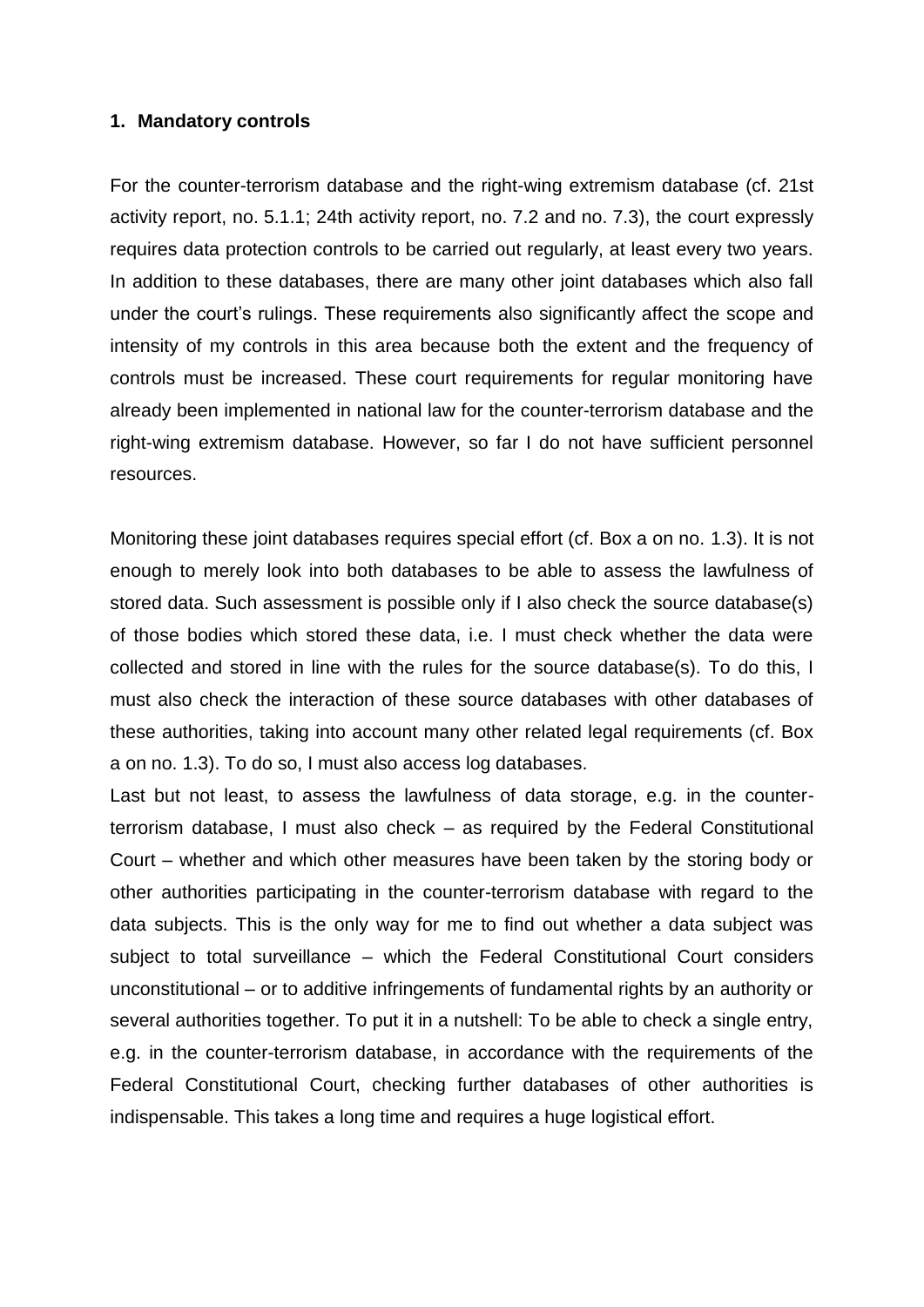### **2. Monitoring data transmission to foreign security authorities**

To protect the fundamental rights of data subjects, the Federal Constitutional Court requires efficient monitoring also when German security authorities transmit personal data to foreign security authorities. The court emphasizes that its requirements for such data transmission must be effectively and efficiently monitored and that transmissions are effective only with such monitoring. This means that **without effective monitoring**, these **transmissions are unlawful** and therefore not permitted.

The revelations of Edward Snowden and the research of the first committee of investigation of the German Bundestag in the 18th legislative term on the activities of security authorities of the so-called Five Eyes countries in the Federal Republic of Germany (cf. no. 10.3.6) brought international cooperation of intelligence services to the critical attention of the public. Given the flaws and violations which occurred in the course of such cooperation, it is especially important to rigorously monitor whether the transmission requirements of the court (cf. Box b on no. 1.3) are fulfilled.

### **3. Monitoring intelligence services – "Special relevance of supervision"**

Intelligence services have special tasks and powers. They must take action long before specific threats arise, and they must recognize such threats to our liberal democracy as early as possible. Special tasks and powers enshrined in our national legislation allow them to do this. For this reason, intelligence services are allowed to extensively and secretly – and earlier than any other authority – infringe on data subjects' fundamental rights. Due to this special status, it is inevitable that certain leads will bring innocent people to the attention of intelligence services. Therefore, in its order of 13 October 2016, the Federal Constitutional Court once again emphasized the "**special relevance of supervision**" and the "**special awarenessraising role**" of supervision in the field of intelligence services.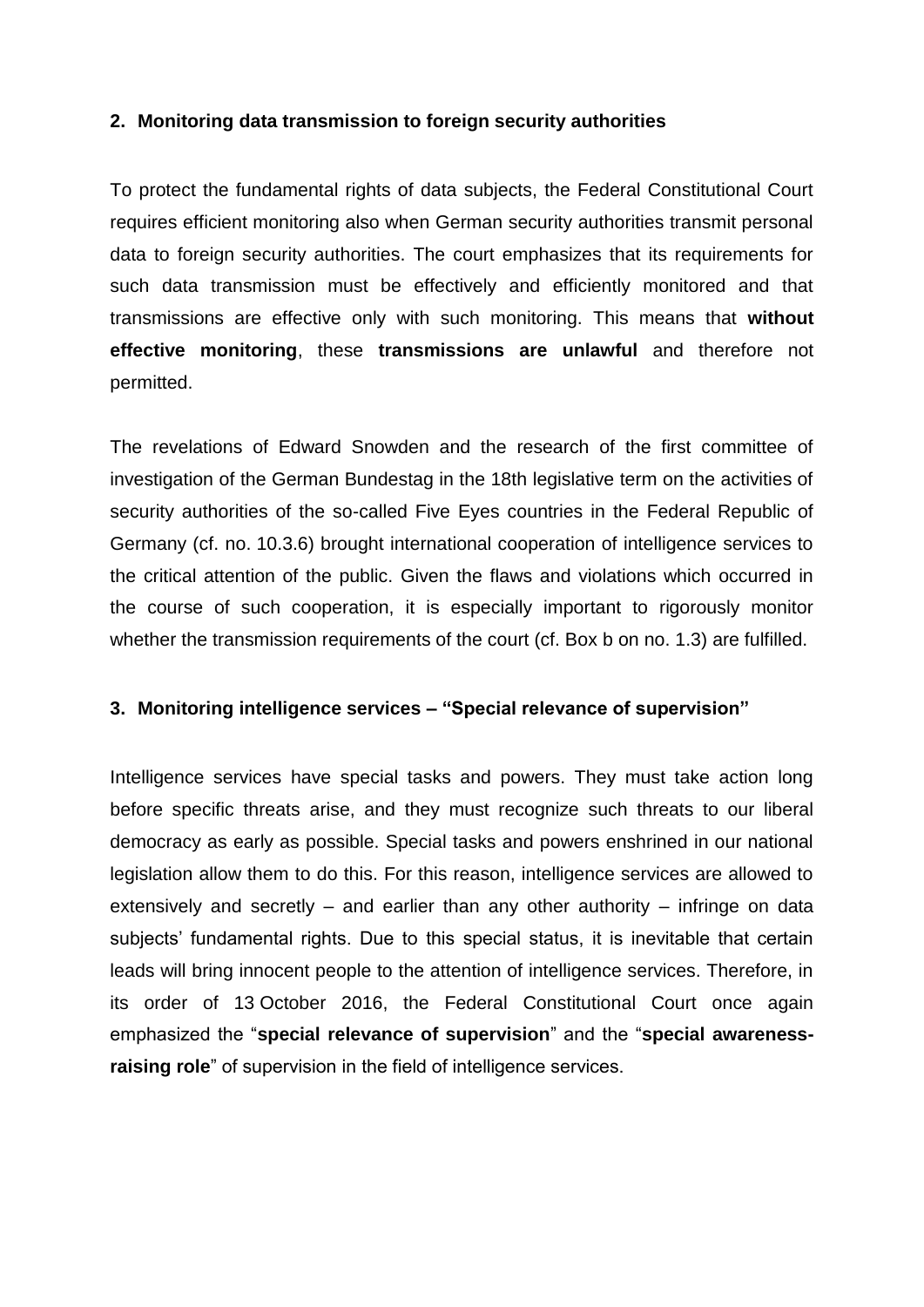### **a) Compensating function of data protection supervision**

Given this special status of intelligence services, special compensation is needed to protect the fundamental rights of data subjects (cf. Box b on no. 1.3 B). The Federal Constitutional Court assigned this task to the supervisory bodies, including my authority.

## **b) Additional technical and personnel resources for intelligence services; international cooperation**

Given the rapid technical progress, intelligence services continue to add significant resources in terms of both technology and staff.

Terrorists and criminals increasingly and very skilfully use technical means, including mobile telecommunications and the Internet, in particular the so-called darknet. They also extensively use social networks and social media for their propaganda. Therefore, it is crucial for security authorities to keep up with these developments and to intensify cooperation at international level.

To be able to do this, the services need the right conditions and a constitutional legal framework. However, necessary legal amendments must comply with the Constitution and data protection law, in particular when it comes to the compensation required by the Federal Constitutional Court, i.e. the ability of independent supervisory bodies to effectively review these measures.

Regulators used various approaches to amend a series of laws, including the Act on the surveillance of communications between non-German citizens abroad by the Federal Intelligence Service (*Gesetz zur Ausland-Ausland-Fernmeldeaufklärung*) and the Act to improve information-sharing in the fight against international terrorism (*Gesetz zum besseren Informationsaustausch bei der Bekämpfung des internationalen Terrorismus*). In addition, they gave intelligence services far-reaching new powers, in particular as regards cooperation and information-sharing with foreign security authorities (cf. no. 10.2.10.1).

These new powers and technical capabilities heavily infringe upon citizens' fundamental rights. They are often very broad and carried out secretly, i.e. without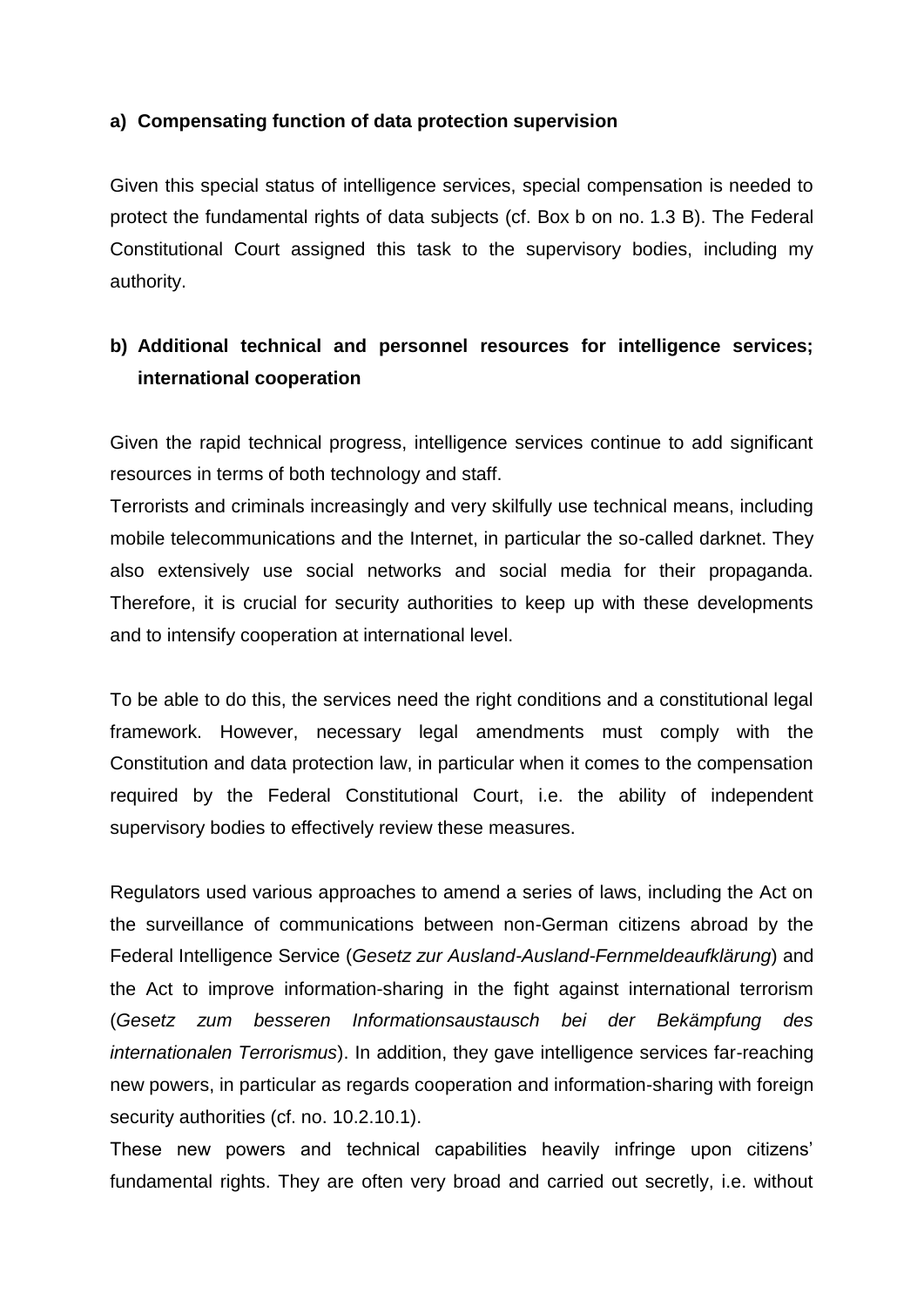the knowledge of data subjects. To protect the data subjects' fundamental rights, it is therefore essential that independent supervisory bodies, including my authority, compensate for the limited possibilities of legal redress by carrying out **efficient and effective controls** (cf. no. 1.3 and no. 10.2.10.2).

## **II. Further requirements of the decision on the BKAG**

The requirements of the Federal Constitutional Court "concern specific wide-ranging potential threats to fundamental rights, in particular those entailed in the context of electronic processing of data ..., as well as individual case-by-case measures against persons who are being focussed on by the acting authorities." This means that **all measures heavily infringing on the right to informational privacy** must comply with these standards. Infringements are proportionate only if effective data protection supervision is ensured.

Regulators must now align the legal basis for intrusive powers of security authorities and intelligence services to the Constitution, i.e. they must also amend existing provisions accordingly. The following requirements need to be kept in mind:

**Infringement thresholds and target groups** 

For example, laws mention or simply imply the possibility to include contact and accompanying persons in surveillance. Many of these provisions are not in accordance with what the Federal Constitutional Court has in mind, unless they correspond to the provisions of Section 20b (2) no. 2 of the BKAG. In particular the laws on intelligence services limit the target group very insufficiently.

**Purpose limitation and transmission rules** 

The court has fully outlined the constitutional requirements of purpose limitation when using personal data, including requirements for both the use of data within an authority and the transmission to other bodies.

According to the court, personal data obtained during investigations which heavily infringe upon fundamental rights may be transmitted only if a balanced protection of legal interests is ensured. In addition, there must be sufficient specific evidence for further investigations. A merely potential informative value or even general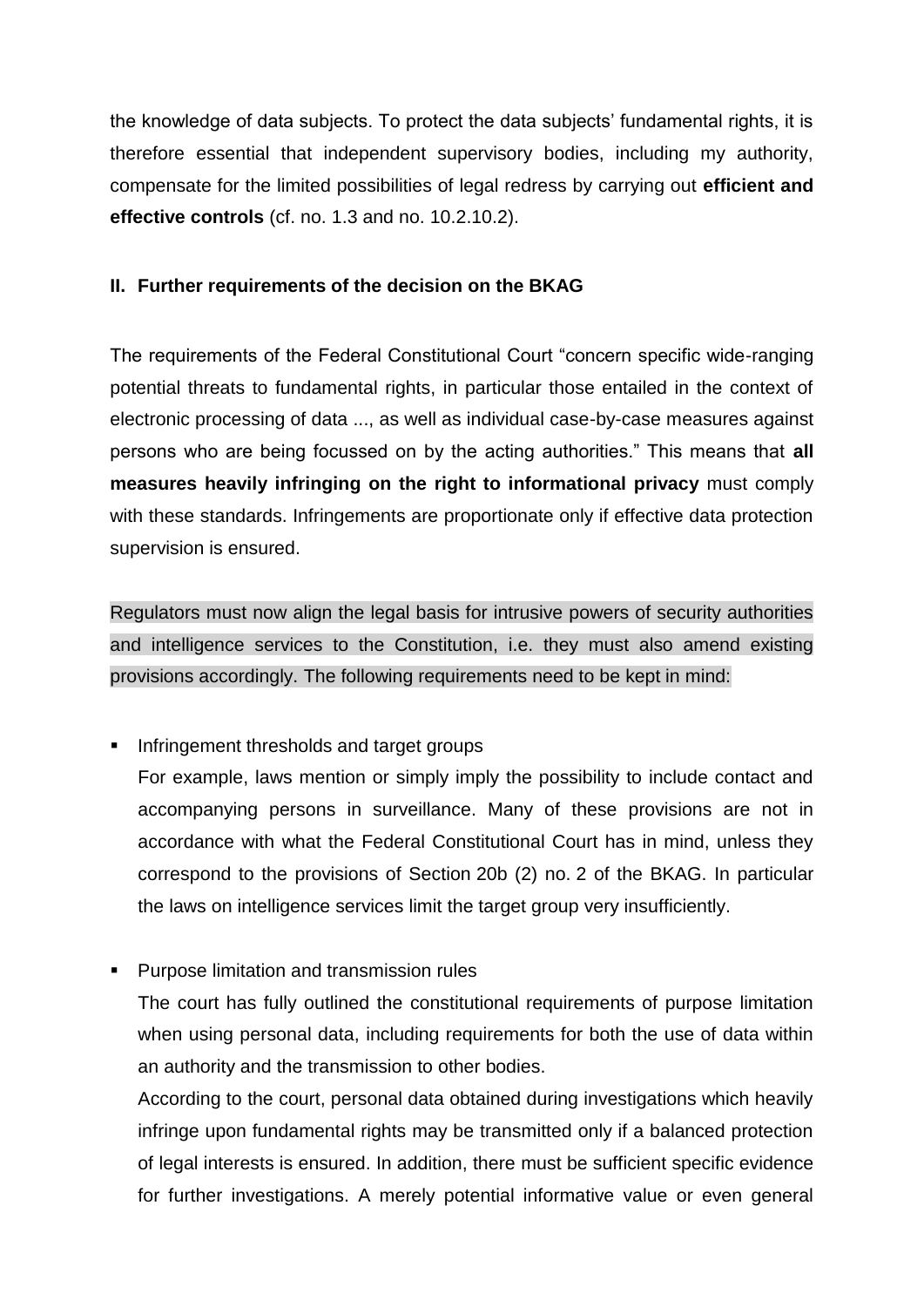relevance are not sufficient. For this reason, **all provisions on the transmission of personal data** under security law must be fundamentally **revised**. For intelligence services, this derives from the decision on the counter-terrorism database and the principle of separation of information developed in this decision (cf. 25th activity report, no. 5.2).

Transmissions abroad

Special rules apply to **transmissions abroad**. In this respect, current provisions on the protection of the Constitution have major deficits. For example, Section 19 (3) of the Act Regulating the Cooperation between the Federation and the Federal States in Matters Relating to the Protection of the Constitution and on the Federal Office for the Protection of the Constitution (*Bundesverfassungsschutzgesetz*, BVerfSchG) lack a provision corresponding to Section 14 (7), sixth, eighth and ninth sentence of the BKAG. This provision governs the notification of the recipient of when the data should be deleted, the consideration of a data subject's protectable interests in the individual case and the existence of an appropriate level of data protection in the receiving country. The transmission requirements under Section 14 (1), first sentence, nos. 1 and 3, second sentence, of the BKAG are not in line with the Constitution either. This applies to Section 19 (3) of the BVerfSchG accordingly.

**Procedural safeguards** 

Provisions on court orders, transparency, logging and data protection supervision should also be revised across the entire security law.

In particular in the area of secret data processing, the weak protection of individual rights must be compensated by efficient, effective and regularly scheduled data protection controls (see above). Police authorities increasingly operate secretly as well, although they are obliged to gather data openly. However, in its capacity as a central office, the Federal Criminal Police Office frequently processes data without data subjects being aware of it, much less expecting it. With the new police information networks which establish connections and compare data in the background it can be assumed that such covert data flows will increase in the future.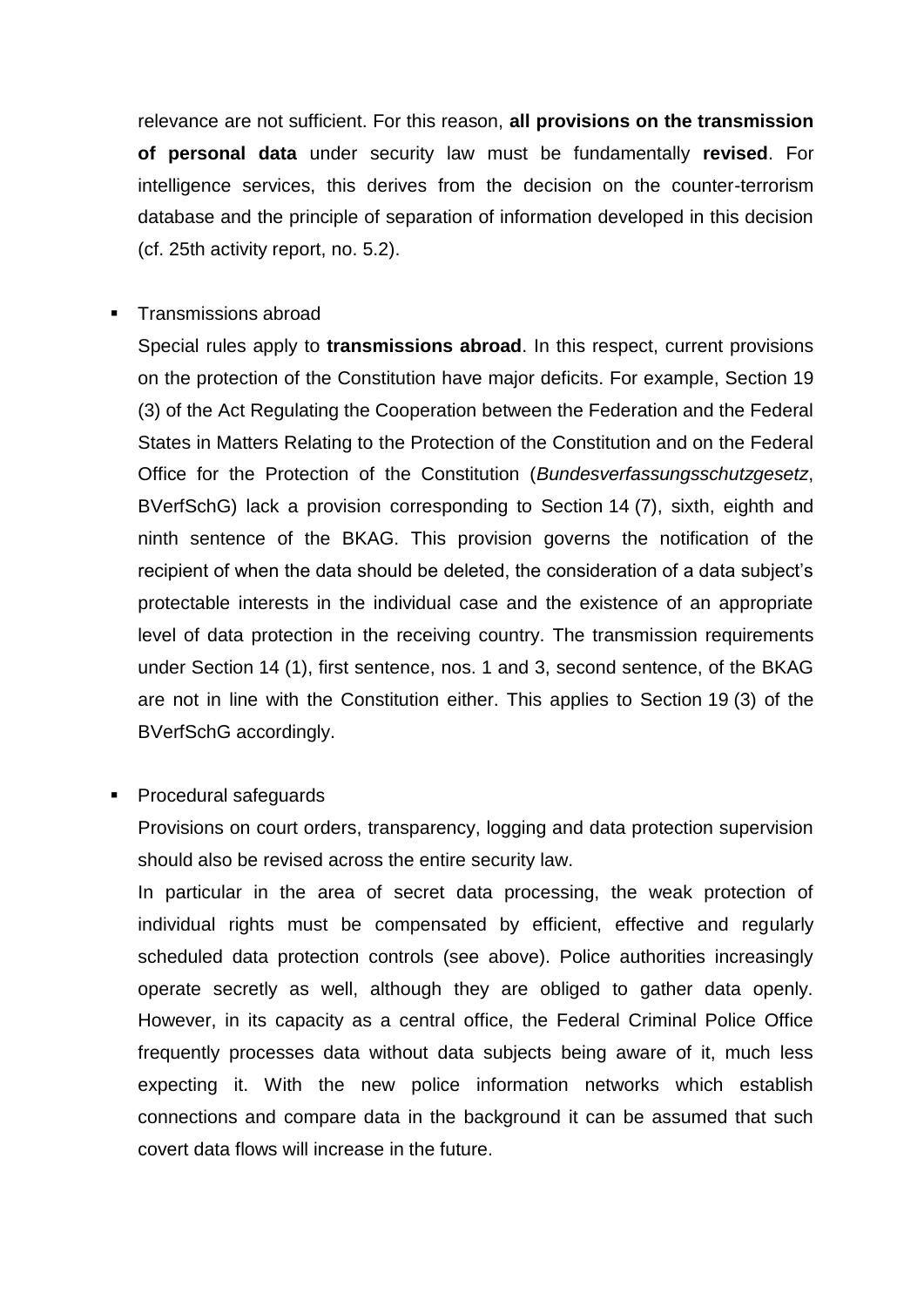Moreover, the compensating function can be effective only if the authorities concerned respond to my objections in the same way as to decisions by administrative courts. However, I have **no authority to give instructions** to the offices for the protection of the Constitution. Nor does current legislation allow me to initiate court proceedings. As regards police authorities, this is not in line with the new EU directive on data protection in the area of justice and home affairs (JHA Directive, cf. no. 1.2.2).

# **B. Current laws/bills – non-compliance with requirements of the Federal Constitutional Court**

Current acts and bills also have significant shortcomings with regard to compliance with constitutional court requirements.

One example is the draft Act to Adapt Data Protection Law to Regulation (EU) 2016/679 and to Implement Directive (EU) 2016/680 (*Datenschutz-Anpassungs- und Umsetzungsgesetz EU*, - Bundestag printed document 18/11325 - cf. no. ...). The draft also amends the Federal Intelligence Service Act (*BND-Gesetz*, BNDG) (Art. 4, Section 32 and Section 32a (1) no. 1 (b) of the draft BNDG). However, these amendments do not reflect the Regulation. Contrary to applicable law and the aforementioned constitutional court requirements, they are instead intended to **restrict my powers**. I hope that regulators will follow my objections and refrain from enacting these provisions.

#### **C. Budget implications**

The Federal Constitutional Court ruled that appropriate provisions in the budget should be made to significantly increase staff at my agency in the coming fiscal years. Fortunately, initial steps have been taken in the reporting period. Without a continued increase in staff, the requirements of the Federal Constitutional Court cannot be fulfilled.

Box a on no. 1.3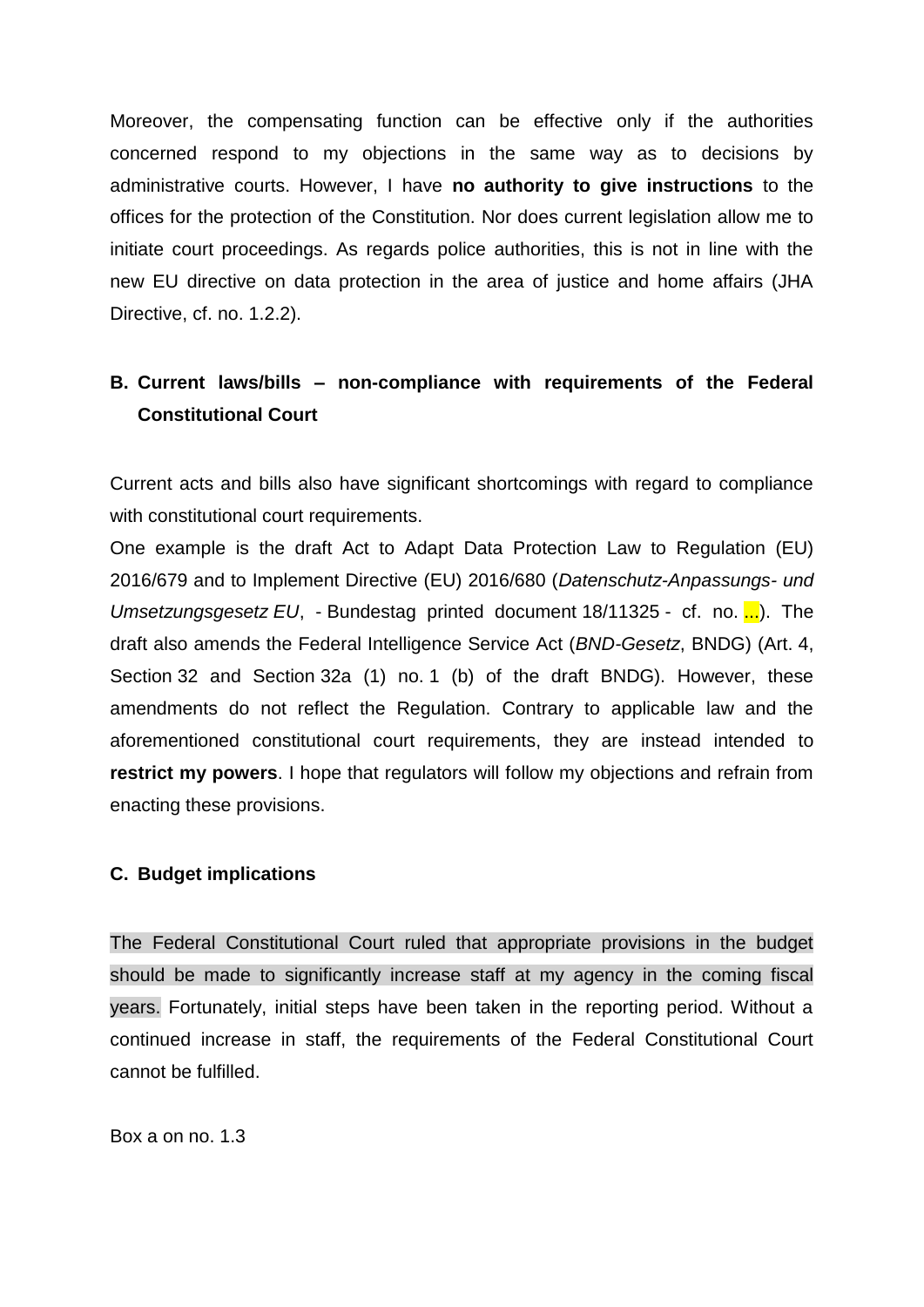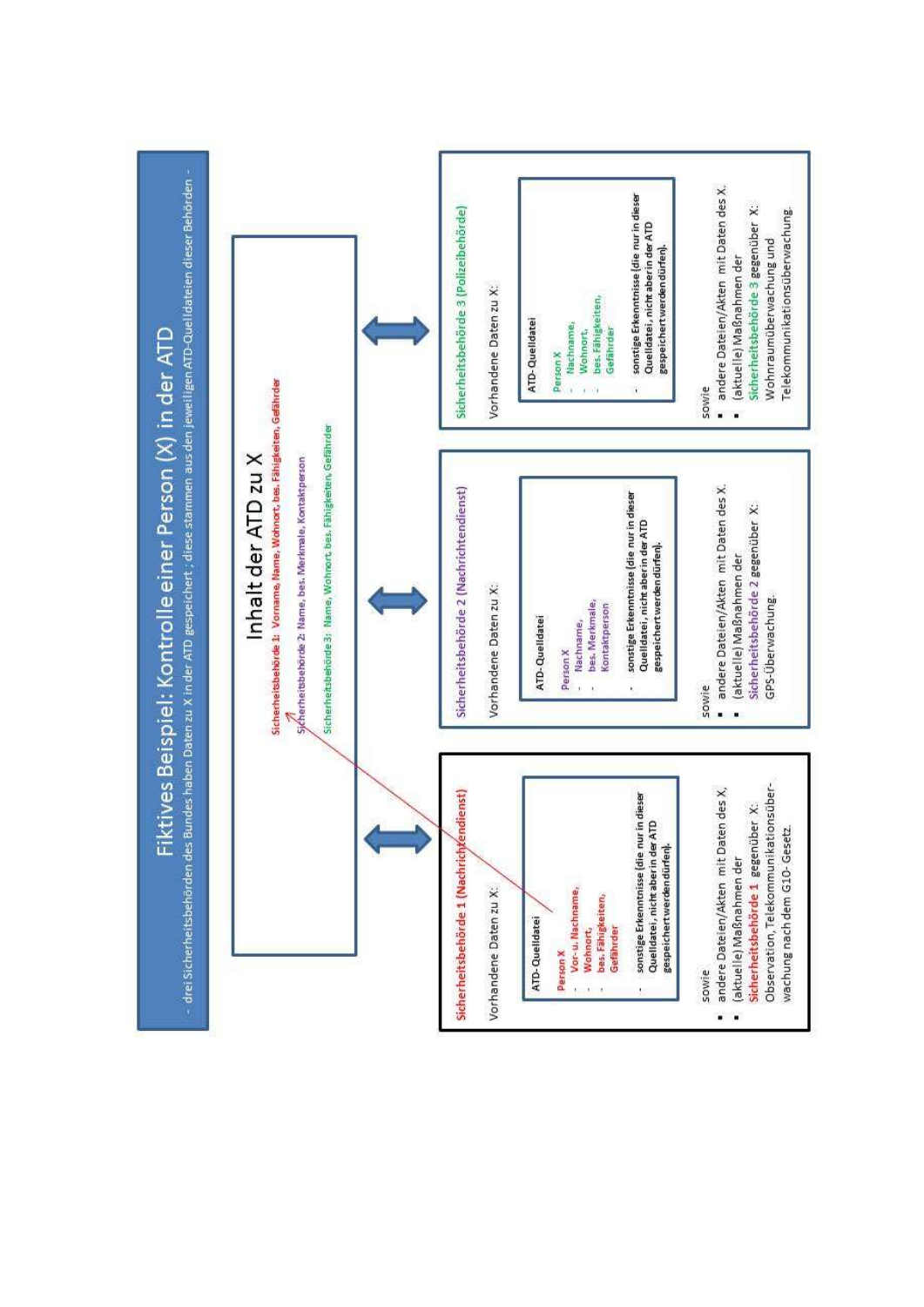٠.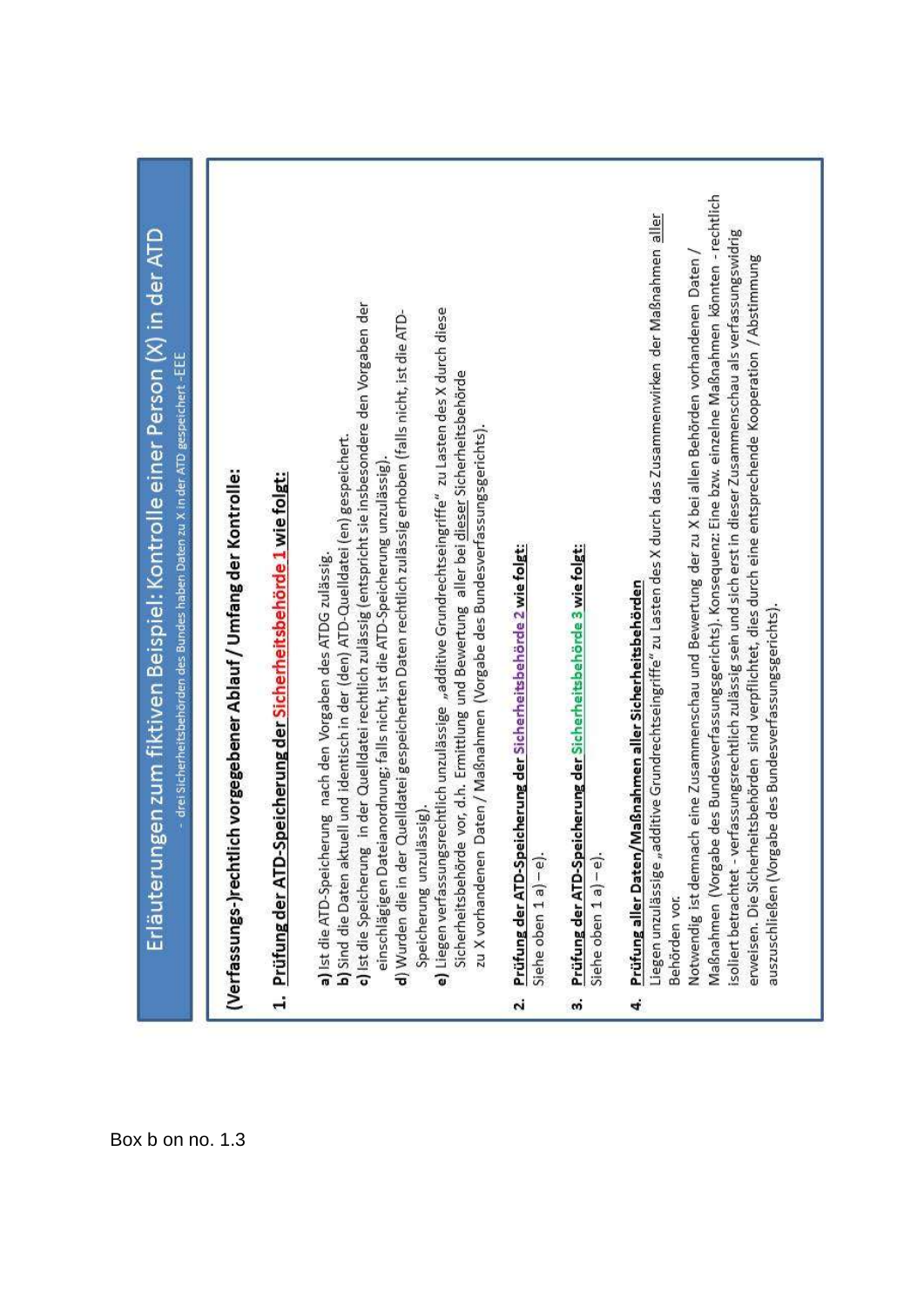**Key requirements in recent decisions of the Federal Constitutional Court:**

- **A. Transmission of personal data to foreign security authorities (cf. decision on the BKAG)**
- The police and intelligence services are bound to uphold fundamental rights. **The limits of domestic data collection and processing set by the Basic Law must not be undermined** by an exchange. **"Under no circumstances may the state be complicit in violations of human**

According to the court, data may be transmitted only if

**dignity."**

- o it can be expected that **in the receiving country, the data will be handled in sufficient conformity with rule-of-law standards, i.e. in line with data protection law and commensurate with fundamental human rights safeguards**, and
- o **effective supervision by the responsible German supervisory bodies is ensured**.
- The purpose of transmission and use must meet the **"criterion of a hypothetical new collection of data"**.

"Thus, the transfer must pursue the aim of detecting criminal offences or protecting legal interests comparable in weight to those for which data were originally collected."

- A **"generalizing factual assessment regarding the legal and factual situation**" in the receiving country is sufficient proof of whether the required protection level, i.e. an appropriate material data protection level, is guaranteed in the receiving country only as long as it is not opposed by facts to the contrary. In this case or if the German body cannot make such an assessment, **"it is necessary to conduct a fact-based case-by-case assessment that determines whether it is at least guaranteed that essential requirements for**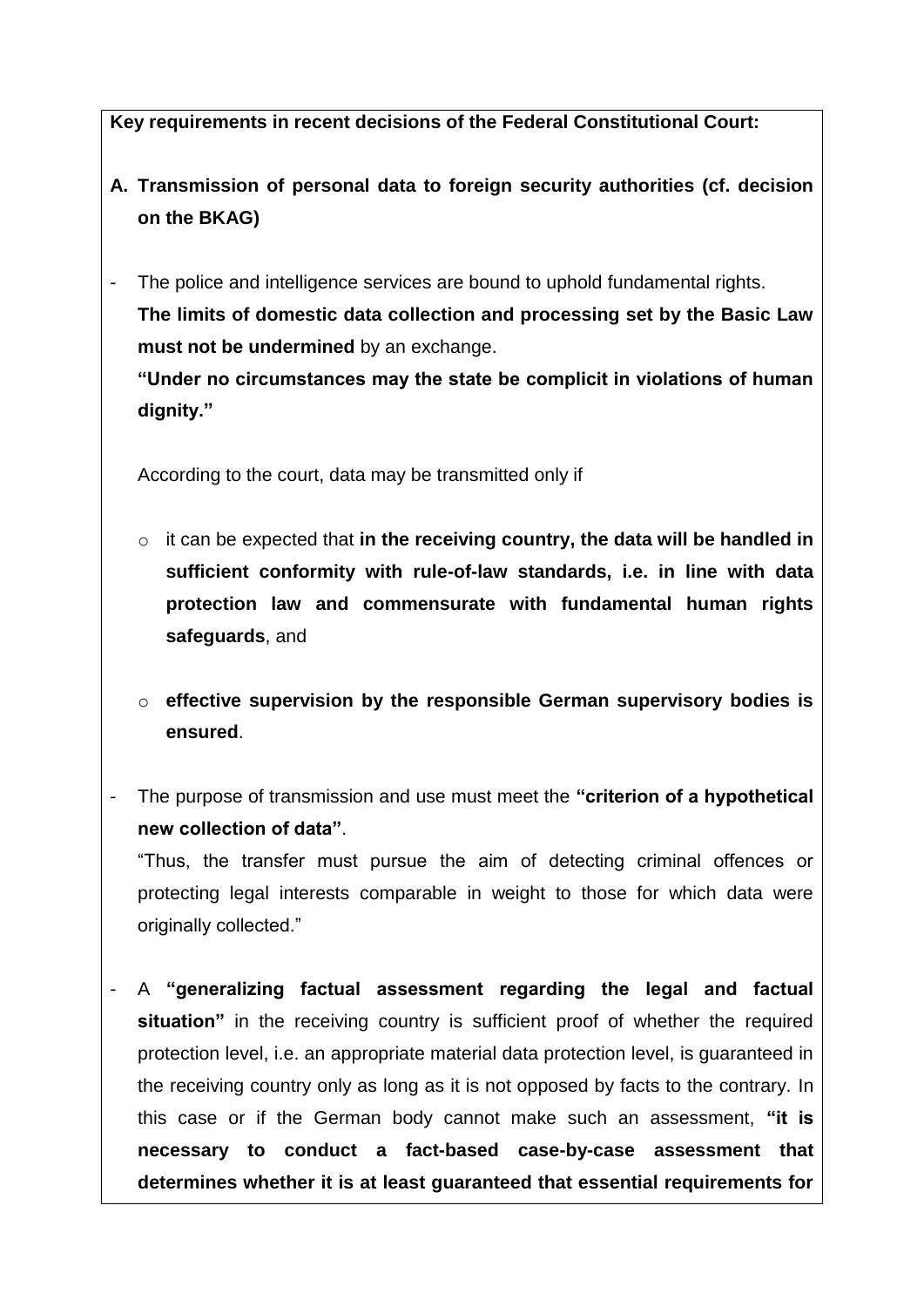**the handling of data are sufficiently met"**. This assessment must be **based on substantial and realistic information** and **updated regularly**. The reasons must be **documented in a comprehensible manner**. If necessary, binding assurances or binding individual guarantees can and must be provided by the foreign body or the receiving country. However, data must not be transmitted if it is to be expected that the assurance will not be adhered to in the individual case.

**"Further requirements are that the Federal Data Protection Commissioner has the opportunity to review the decision and that it may be subject to judicial review."**

# **B. Effective supervisory control (fulfilling the supervisory bodies' compensating function) – case law (cf. decision on the BKAG):**

Referring to its previous decisions, the Federal Constitutional Court once again stressed the importance of effective supervisory control, i.e. the compensating function of supervision to protect the fundamental rights of data subjects. This is a key prerequisite for effective administrative measures. The court once again obliges regulators to ensure this. This means that the supervisory bodies must be given appropriate resources so that they can fulfil their compensating function. The following statements of the court are particularly important:

"Since with regard to covert surveillance measures, the transparency of data collection and data processing as well as the facilitation of the protection of the rights of individuals can be ensured only to a very limited degree, the **guarantee of effective supervisory control is all the more significant**.

"With regard to surveillance measures that constitute serious interference with privacy, the principle of proportionality therefore places **more rigorous demands on the effective design of this supervision** both at the **level of the law** itself and in **administrative practice**.

"To begin with, the guarantee of effective supervisory control requires a body vested with **effective powers**, such as, under current law, the Federal Data Protection Commissioner. Since **supervisory control has the function of compensating** for weak protection of the rights of the individual, it is particularly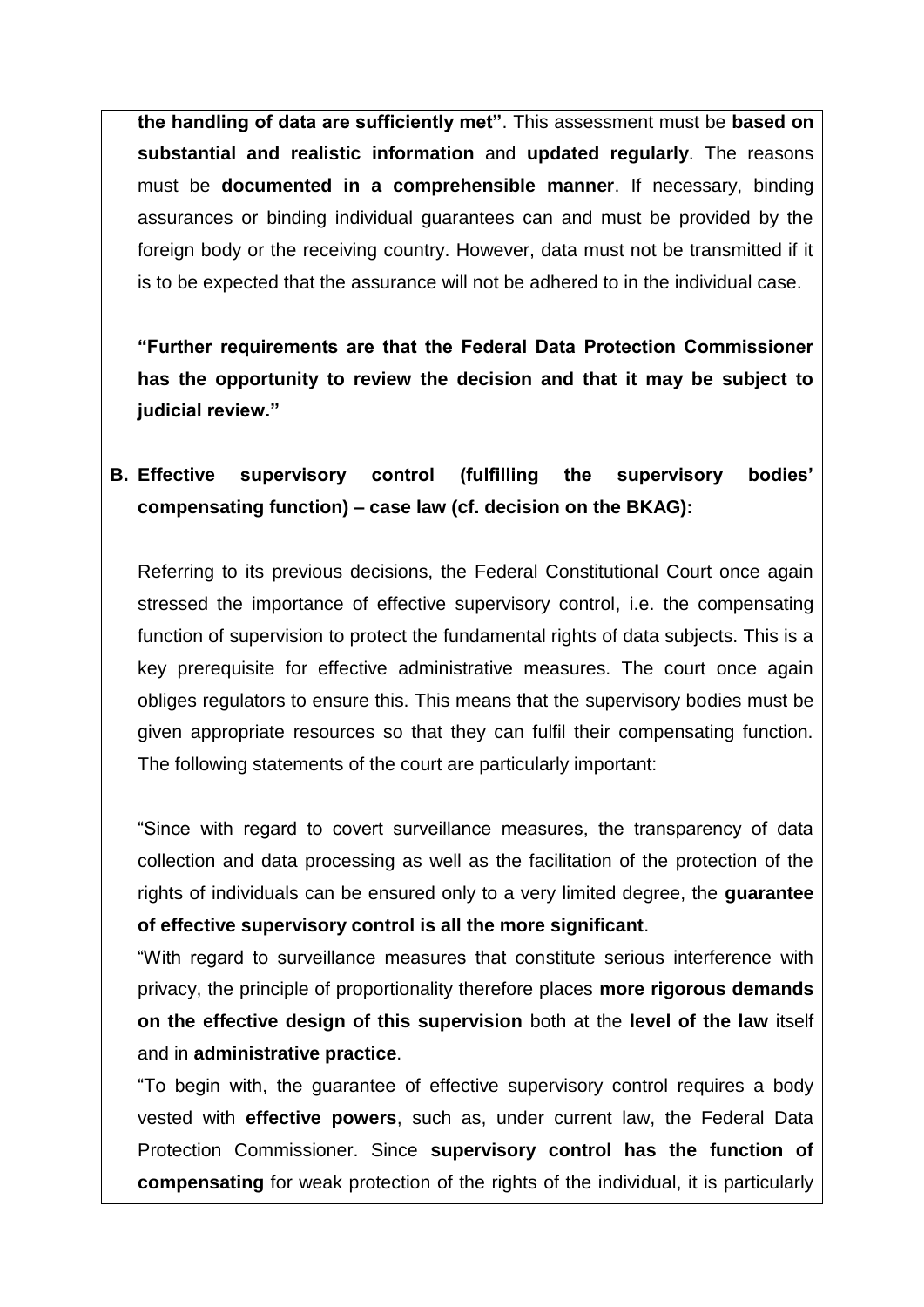important that it be **carried out regularly**. This must be taken into account with regard to the funding of the supervisory body. **Guaranteeing compliance with the constitutional requirements for effective supervisory control is the joint responsibility of the legislature and the authorities."**

## **1.4 The connected and automated vehicle – not without data protection**

*The privacy implications of digital solutions for motor vehicles are gaining increasing attention.*

During the reporting period, not only experts but also the media had long and controversial discussions about data protection in motor vehicles. "Cars as computers on wheels" and "cars as data-consuming monsters" have become buzzwords in these discussions. Since the Federal Government's Smart Networks Strategy put a greater focus on automated and connected driving, it has become even more important.

The car in particular is a symbol of personal freedom and independent mobility. The automation and networking of vehicles more or less counteracts this effect. Automated and connected cars are expected to improve traffic safety and driving comfort. However, the individual rights and freedoms of owners, drivers and passengers must not fall by the wayside. Regulation and the freedom to conduct a business must end where they inadmissibly restrict individual rights.

In the conference of independent federal and state data protection authorities, my counterparts in the federal states and I repeatedly addressed the use of vehicle data in a privacy-friendly way. We identified the following key points:

- All data generated by operating vehicles are influenced by the individual use of the vehicle and therefore personal. This means that there are no data which per se are not relevant under data protection law.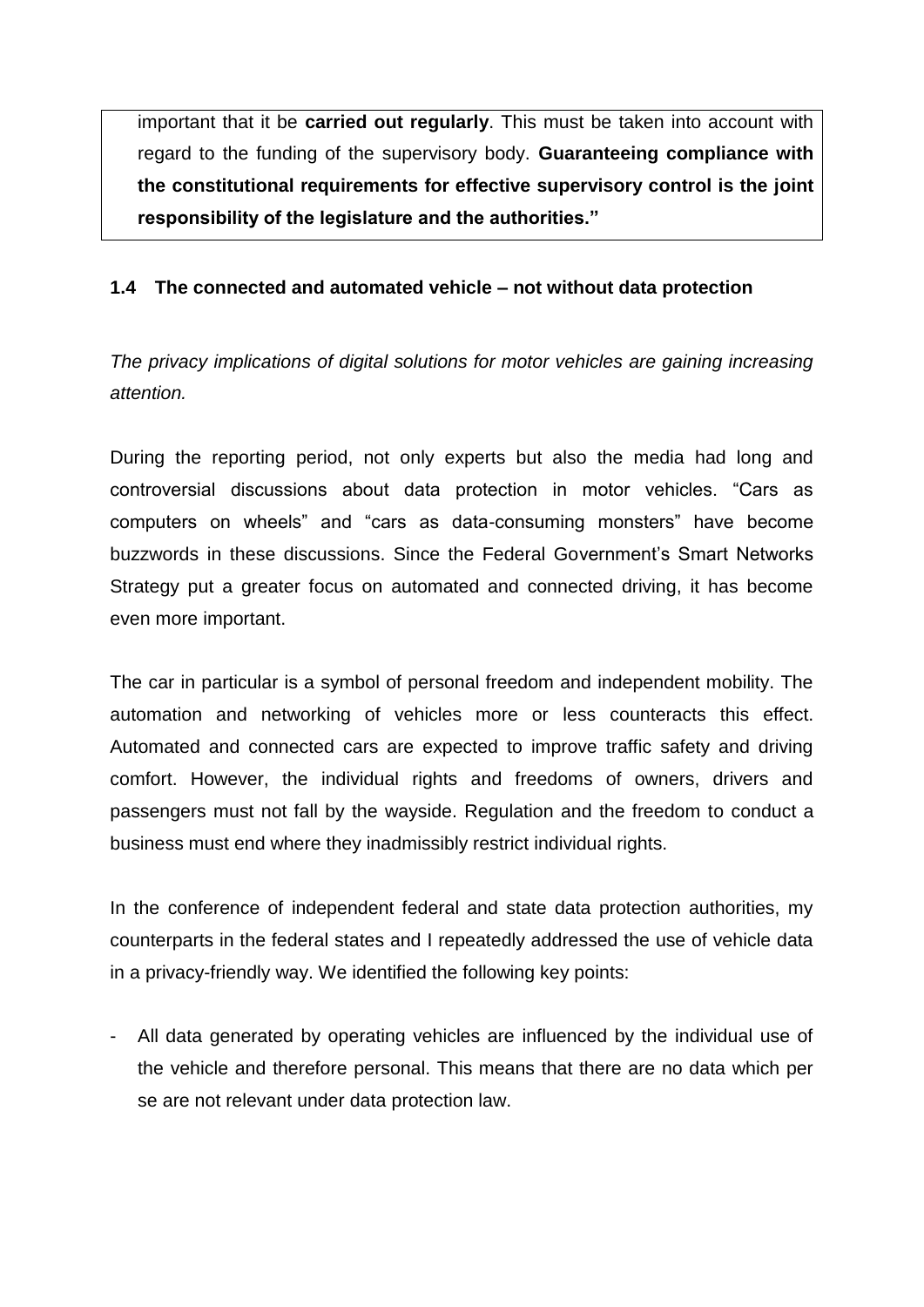- The automotive industry is responsible for designing its products in compliance with data protection law and to encourage suppliers and providers of ancillary services that use the car's technical infrastructure to do the same.
- Therefore, the automotive industry is also obliged to comply with the data protection principles of Privacy by Design and Privacy by Default.
- Vehicle users must have maximum transparency regarding the data collection and processing operations in the vehicle.
- Suitable state-of-the-art technical and organizational measures must ensure data security and data integrity. This applies in particular to data communication from the vehicle.

### **Dialogue with the German Association of the Automotive Industry**

In December 2014, the federal and state data protection authorities entered into a dialogue with the German Association of the Automotive Industry (VDA). A first positive result was achieved in early 2016, when they adopted a joint declaration on data protection aspects when using connected and non-connected vehicles (cf. Annex 3). In this declaration, the manufacturers and suppliers represented by the VDA commit themselves to the data protection principles. In particular, they recognize that vehicle data are personal data, at least when they are linked to the vehicle identification number or the vehicle's number plate. The touchstone for this commitment will be how manufacturers and suppliers fulfil their transparency obligations under data protection law and whether vehicle data will be collected and processed only with the owner's and possibly the driver's and passenger's consent. Vehicle users must continue to have full control over the vehicle data which may be used to analyse their driving behaviour. In the course of the dialogue, I will do my best to achieve this.

### **Round table on automated and connected driving**

With the digital transformation in the automotive and transport sector, cyber security and data protection are becoming important issues also in this area. For example, I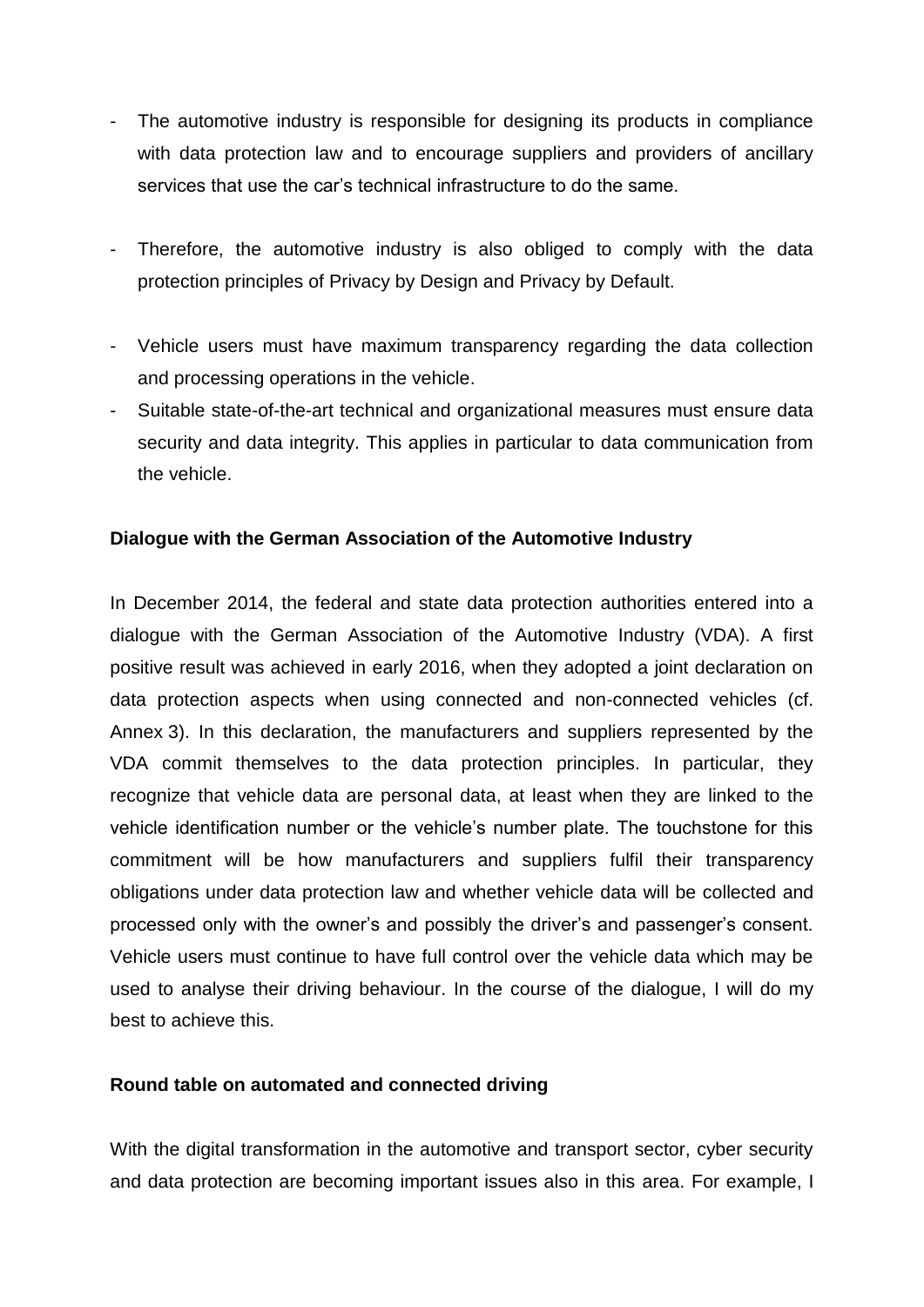advise the round table on automated and connected driving set up by the Federal Ministry of Transport and Digital Infrastructure, which brings together industry, academia, insurance and consumer protection representatives. They discuss solutions for issues arising from technical developments to promote automated and connected driving systems. It is already apparent that these systems will entail collecting and processing a yet unclear number of personal data. The necessary legal and technological safeguards must be thought through at an early stage to ensure that the data protection principle of Privacy by Design can be implemented. In the field of energy, the Federal Government has adopted the Act on the Digitization of the Energy Transition (*Gesetz zur Digitalisierung der Energiewende*), setting standards also for the automotive and transport sector (cf. no. 17.2.1). One example is the mandatory use of security certificates for communication components to improve the state of technology and thus protection from cyber attacks and uncontrolled data leaks. Connected vehicles, too, should communicate with other vehicles, the manufacturers' backend systems or third parties only via components that fulfil the minimum requirements for cyber security and data protection as specified in the technical guidelines for the Smart Meter Gateways used by the energy sector.

#### **Car-to-car communications**

In this context, I also deal with car-to-car communications. This technology allows vehicles to exchange driving and environment data via special wireless connections, e.g. to warn other drivers of dangers on the road or to autonomously avoid collisions at intersections. The information I have seen makes me increasingly concerned that the principle of data reduction and data economy is not sufficiently taken into account by those who develop the communication standards and specify the type and scope of data categories to be transmitted. In particular, insufficient precautions seem to be taken against tracking vehicles in the car-to-car network and identifying individual movement profiles on the basis of the driving data exchanged. Data protection and data security considerations are inseparable from each other also for this form of online communication between vehicles. Since the security of the transport infrastructure is of paramount importance, potential threats must be analysed and technical precautions must be taken on this basis. I will continue to monitor the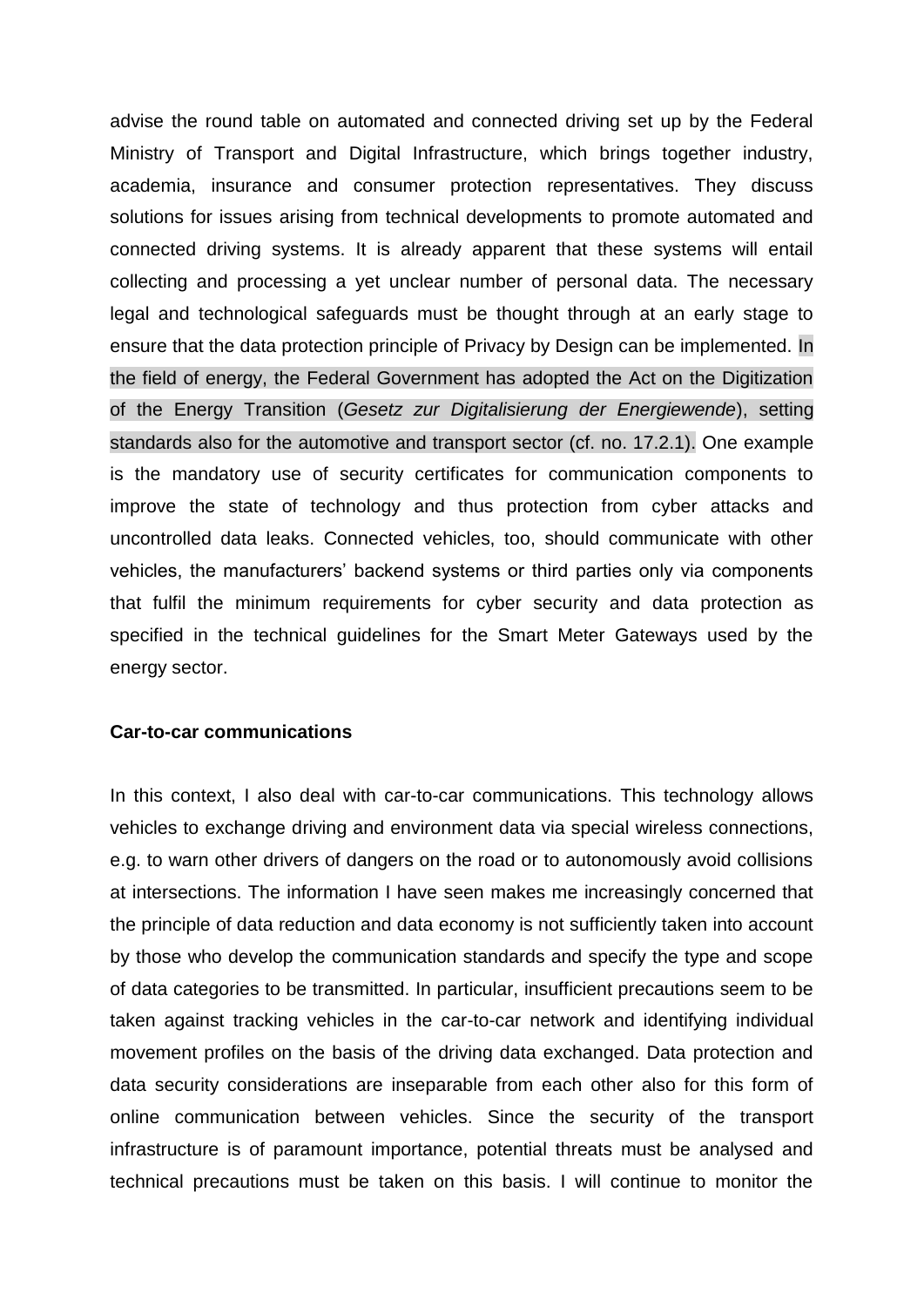developments in this area and demand sufficient data protection and data security standards.

### **Outlook**

I am well aware of the positive effects of technological progress in automotive engineering. Our society relies on mobility and will benefit from new systems which increase traffic safety, for example. However, these systems need many data that are generated when driving. Therefore, the industry must not neglect its responsibility for designing its systems in line with data protection law. Transparency, data minimization and giving data subjects as much control over their data as possible are important cornerstones.

Germany's automotive industry will gain a significant competitive edge if it seeks to maintain and expand its global market position by developing privacy-friendly products. Such technologies could not only be used in their own products but also be emulated by other manufacturers. I believe that customers will increasingly demand privacy-friendly technologies and take them as a measure of the trustworthiness of manufacturers.

## **1.5 Health apps and wearables – healthier with data protection**

*Health apps are becoming increasingly popular. Users are often not aware of the related privacy risks. The necessary transparency is lacking along with comprehensive and understandable data protection statements.*

There is an ever-growing and dizzying array of health apps. Fitness, wellness, lifestyle, sport and "medical" apps are all health-related and, lacking a common definition, are collectively referred to as health apps, though few are medically relevant. What all of these apps have in common is that they electronically collect a large amount of the users' physical data. Only in very rare cases are these data stored exclusively on the device itself (e.g. smartphone, tablet, smartwatch, tracker). Usually, apps transmit these data to third parties. In many cases it is unclear where – in the country or abroad – these data are collected, processed and stored, by whom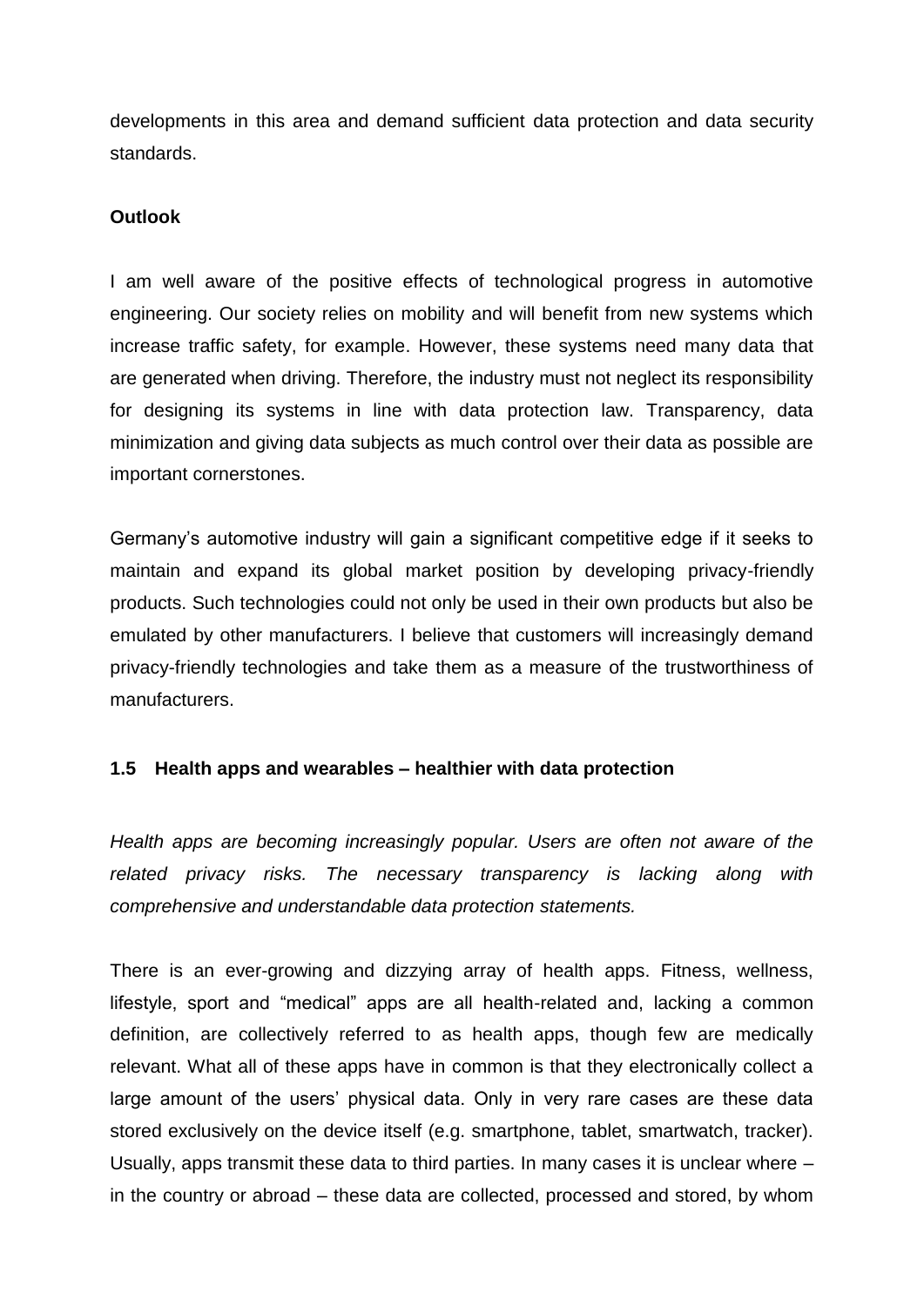and under which security conditions. Comprehensive and understandable data protection statements are missing. Users do not know what happens to their physical or health data, which are among the most sensitive personal data and require special protection. Health apps therefore pose significant privacy risks.

Moreover, poor technical data security often allows unauthorized parties to gain access to these sensitive data. Another significant risk for users is the unauthorized and uncontrolled linking and analysis of their data. Even if personal data from apps were anonymized, the physical data could be combined with the users' data freely available somewhere else so that re-identification would be possible. This way, businesses, insurance companies and others could create comprehensive health profiles of individuals and use them to the disadvantage of the unknowing users.

Many apps on various topics (e.g. nutrition, physical activity, stress management, vaccinations, health information, medical care, marketing, service) are offered by statutory and private health insurance funds. Statutory health insurance funds providing apps that collect health and thus social data have to observe the pertinent provisions of the Social Code specifying which social data may be collected and processed for which purpose. They are not allowed to process social data for other purposes, even if the data subjects have given their consent (unless in individual cases consent is provided for by law). Therefore, in each case they must examine whether the Social Code allows the collection of the data provided through apps. As a rule, this is not the case.

Private health insurance funds, however, may use apps in accordance with insurance contract law and general civil law. The use of apps must be agreed on in individual contracts. In this case, data protection is not governed by the Social Code but by the Insurance Contract Act (*Versicherungsvertragsgesetz*) and the Federal Data Protection Act. Nevertheless, the requirements of consent in accordance with data protection law and of the technical and organizational design of data collection, processing and use must be met. Ensuring transparency and informing users are particularly important. Regulators should consider granting the same level of protection to customers of private health insurance funds as granted under the Social Code to customers of statutory health insurance funds, i.e. allowing private health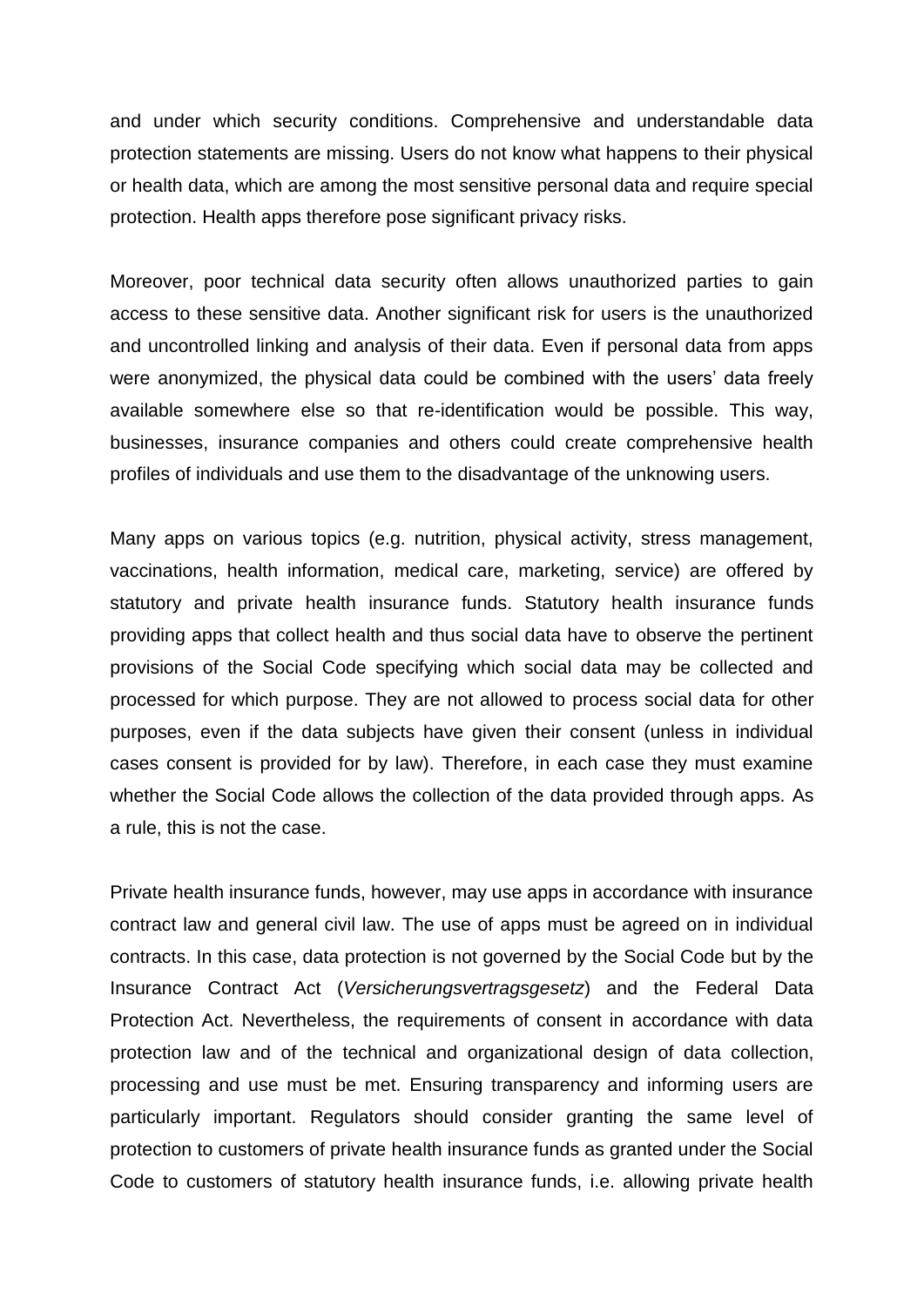insurance funds to collect health data via apps only if there is a specific legal basis for this.

In 2016 federal and state data protection supervisory authorities carried out random checks of devices and apps of different providers. They found that the manufacturers, operators and retailers of the reviewed devices and apps did not sufficiently inform users about what happens to their data. Most of the reviewed data protection statements did not fulfil the legal requirements, were too generic or were not even available in German. Many devices and the related user accounts did not allow users to delete all data themselves. Moreover, many devices and apps shared data with third parties without the users' knowledge, for example for research or marketing purposes. Many manufacturers only have service subsidiaries in Germany, while their main place of business is in other EU countries or even in third countries where European customer and data protection law does not apply. This will change only when the European General Data Protection Regulation enters into force in May 2018 (cf. no. 1.1).

In a resolution, the conference of federal and state data protection supervisory authorities called for effective protection of the sensitive health data of users of wearables and health apps (Annex 4).

Various initiatives to that effect have been launched at European level. In April 2014, the European Commission published a Green Paper on mobile health services. On this basis, the mHealth assessment guidelines working group composed of representatives of various public and private institutions from several member states developed criteria to assess the quality of health apps. The Code of Conduct on privacy for mHealth which introduces a system of voluntary commitment and is especially targeted at developers and producers of mobile applications was presented to the Article 29 Working Party in June 2016 for an assessment of its merits in terms of data protection. A subgroup of the Article 29 Working Party is currently discussing with the authors of the Code of Conduct to improve the level of data protection. Along with the review of the Code of Conduct on privacy for mHealth, the major data protection requirements for mobile applications are being discussed at European level (cf. no. 2.4).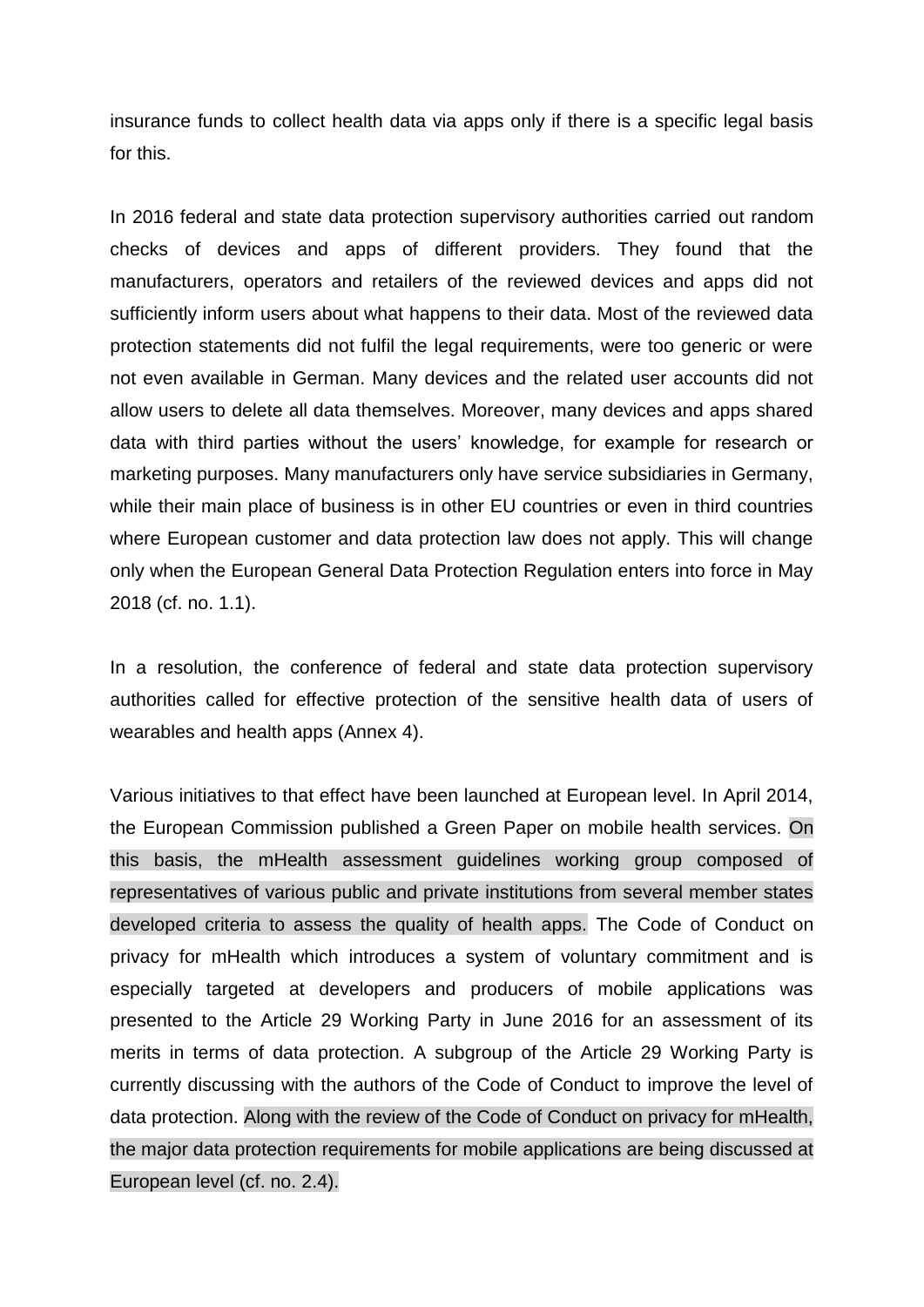Health apps must ensure data protection both in technical and in legal terms. This includes keeping in mind the data protection requirements already when developing health apps and related devices. Moreover, users must be fully and clearly informed about existing risks, e.g. the transmission of data to third parties. In addition to the voluntary commitments of manufacturers and awareness-raising among users of the risks involved in using health apps, I think that a legal framework is necessary as well. Regulators should protect consumer rights by imposing requirements on the use of apps and of the data collected through these apps, e.g. in a private health insurance fund. This also includes prohibiting the unauthorized linking, reidentification and analysis of these data by third parties.

For more information on this topic, please also refer to an issue of my publication "Datenschutz kompakt", available in German on my website at [www.datenschutz.bund.de.](http://www.datenschutz.bund.de/)

### **1.6 Government and corporate data protection officers**

Data protection officers in businesses and government agencies play an extremely important role in applying and implementing data protection law. The combination of in-house controls in companies or public authorities and government supervision has been successful for decades. This two-pillar model is crucial for the relatively high degree of acceptance and the high level of data protection in Germany. In their authorities and companies, data protection officers provide staff and decision-makers with advice and practical assistance and monitor compliance with data protection law.

The underlying legal provisions in Europe and thus in Germany have developed in a very positive direction during the reporting period.

In the reporting period I focused on advising data protection officers in the federal administration and monitoring the legal and professional status of data protection officers in federal authorities.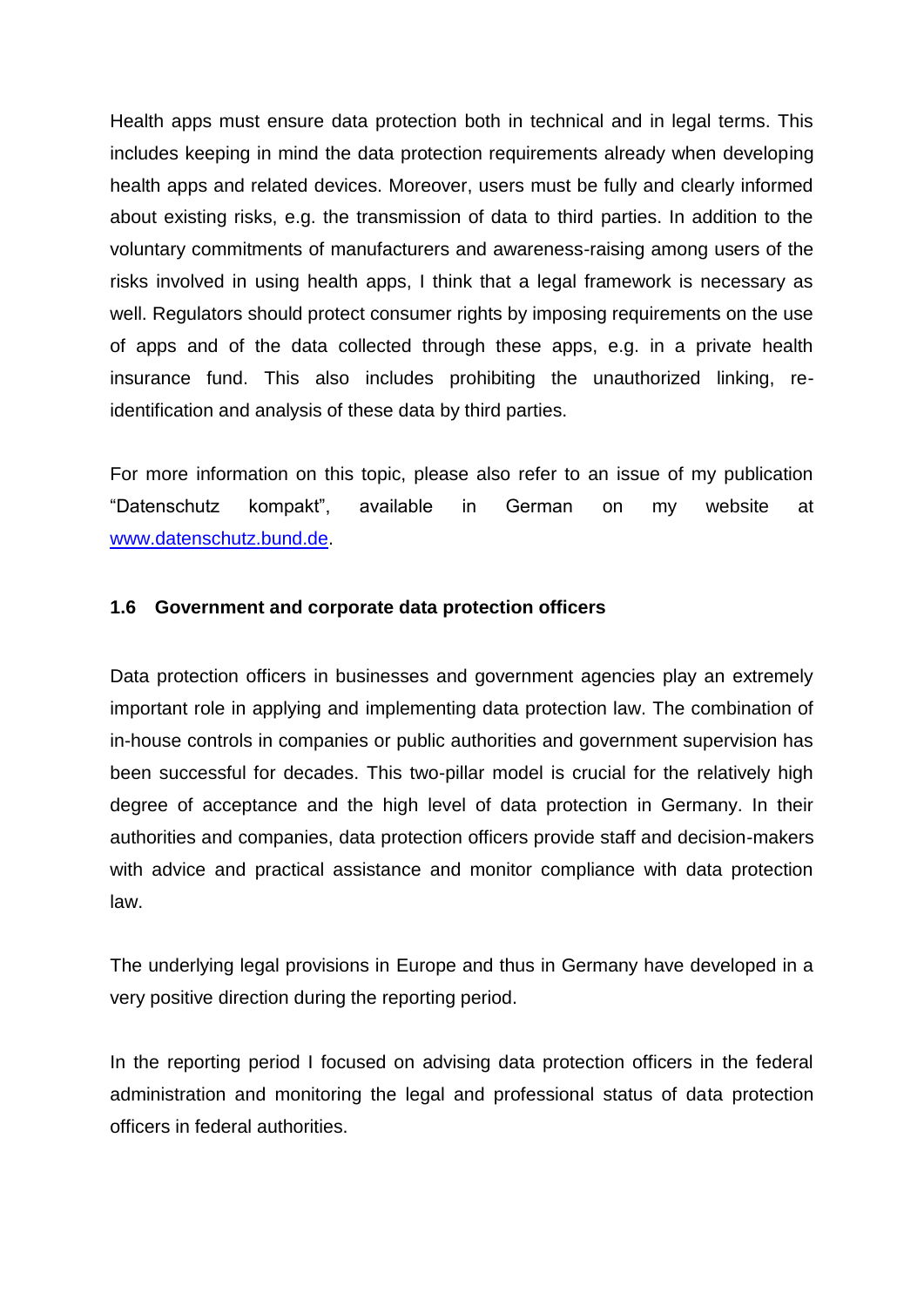### **Data protection officers under the General Data Protection Regulation**

*The General Data Protection Regulation (GDPR) introduced the two-pillar model across Europe. In Germany, we fortunately agree that we should use the discretion granted by the GDPR to maintain the almost full coverage with corporate data protection officers.*

After long discussions, European regulators agreed that at least in certain cases, inhouse data protection officers should be mandatory across Europe (cf. no. 1). This means that public authorities must always appoint a data protection officer. Exceptions apply only to courts in their judicial capacity.

Moreover, businesses must appoint a data protection officer if

- the core activities of the company consist of processing operations which, by virtue of their nature, their scope and/or their purposes, require regular and systematic monitoring of data subjects on a large scale; or
- the core activities consist of processing on a large scale of sensitive data within the meaning of Articles 9 and 10 of the GDPR.

The legal status and tasks of the data protection officer specified in Articles 37 to 39 of the GDPR are similar to those specified in the Federal Data Protection Act (BDSG).

The Article 29 Working Party adopted corresponding guidelines providing valuable information about the appointment, legal status and tasks of data protection officers (Guidelines on Data Protection Officers adopted on 13 December 2016, WP 243 – available on my website at www.datenschutz.bund.de). I was heavily involved in drafting this paper and able to contribute my experience with the long-standing German system. The guidelines specify when data protection officers must be appointed, how they must be integrated into corporate/agency structures and with which status, when other tasks may cause conflicts, and which concrete tasks data protection officers have.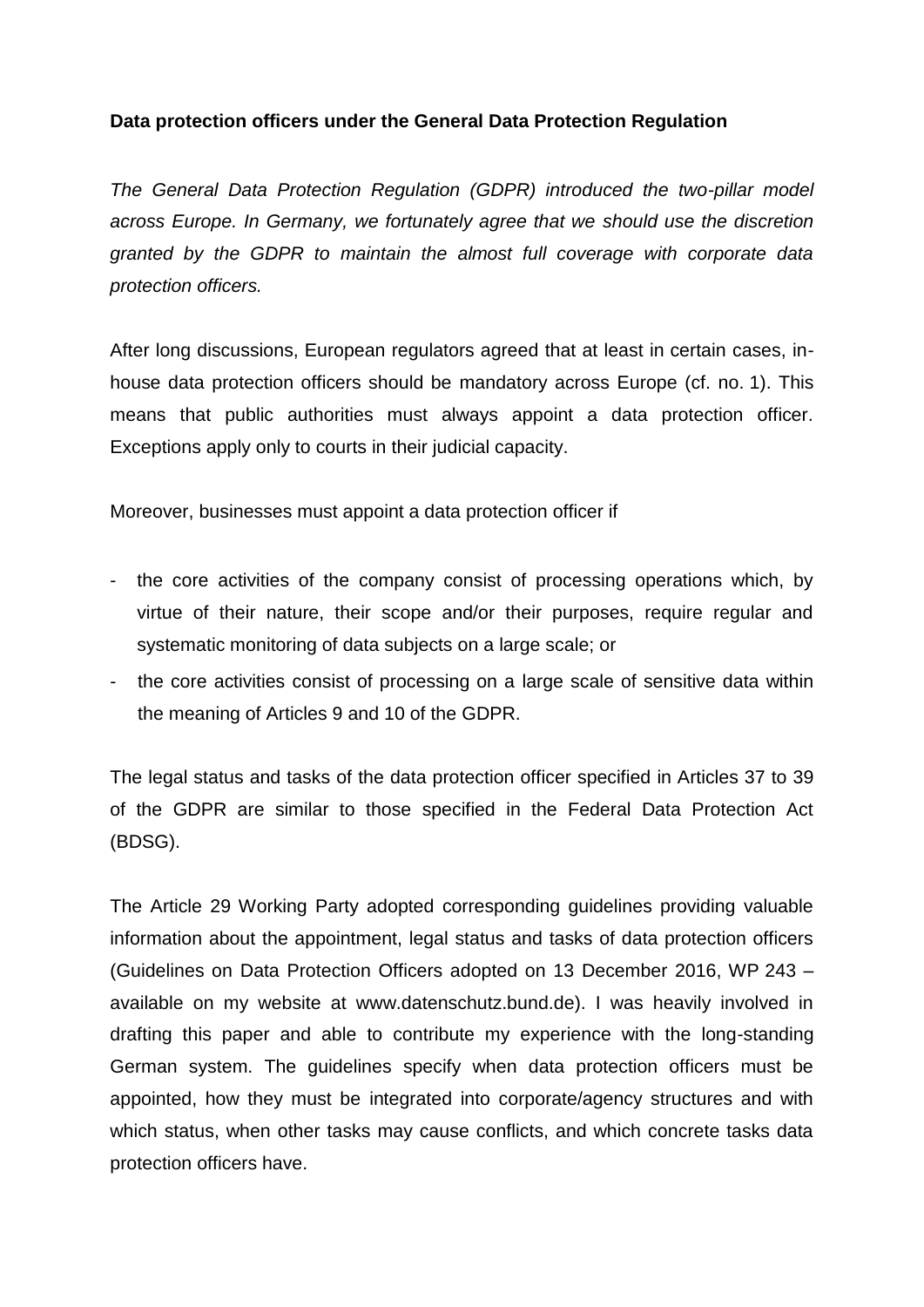For businesses and public authorities in Germany, things will not change much, which in this case is good news. The GDPR directly obliges public authorities to appoint data protection officers. Article 37 (4) of the GDPR also allows member states to adopt national provisions going beyond the relevant provisions of the GDPR to oblige businesses to appoint data protection officers. In its bill amending data protection law, the Federal Government used its discretion to maintain the obligation to appoint data protection officers in its current scope (cf. no. 1.2.1). Fortunately, policy-makers, businesses and supervisory authorities agree that Germany should continue this policy.

### **Data protection officers in the federal administration**

*Data protection officers in the federal administration often ask me for advice on the practical implementation of the requirements of the Federal Data Protection Act. Moreover, I regularly find that federal authorities do not fully comply with the rules pertaining to government data protection officers.*

# **Continued experience-sharing of data protection officers of supreme federal authorities – new guidance for government data protection officers**

During the period covered by this report, I also continued the experience-sharing measures with data protection officers of the supreme federal authorities. Discussing common problems and unresolved legal issues is a good basis for the work of the data protection officers (cf. no. 12.2.4).

Since some questions kept recurring, I published a concept paper on minimum requirements for the organization and job description of data protection officers in the federal administration (*Mindestanforderungen an die Organisation und Aufgabenbeschreibung der behördlichen Datenschutzbeauftragten in der Bundesverwaltung*; cf. Annex 10 to my brochure "Info 4")

These minimum requirements specify the function and independent position of data protection officers as well as the controller's obligation to support the officers. In addition, they include many valuable recommendations on strengthening the data protection officers' role, thus helping them perform their important task.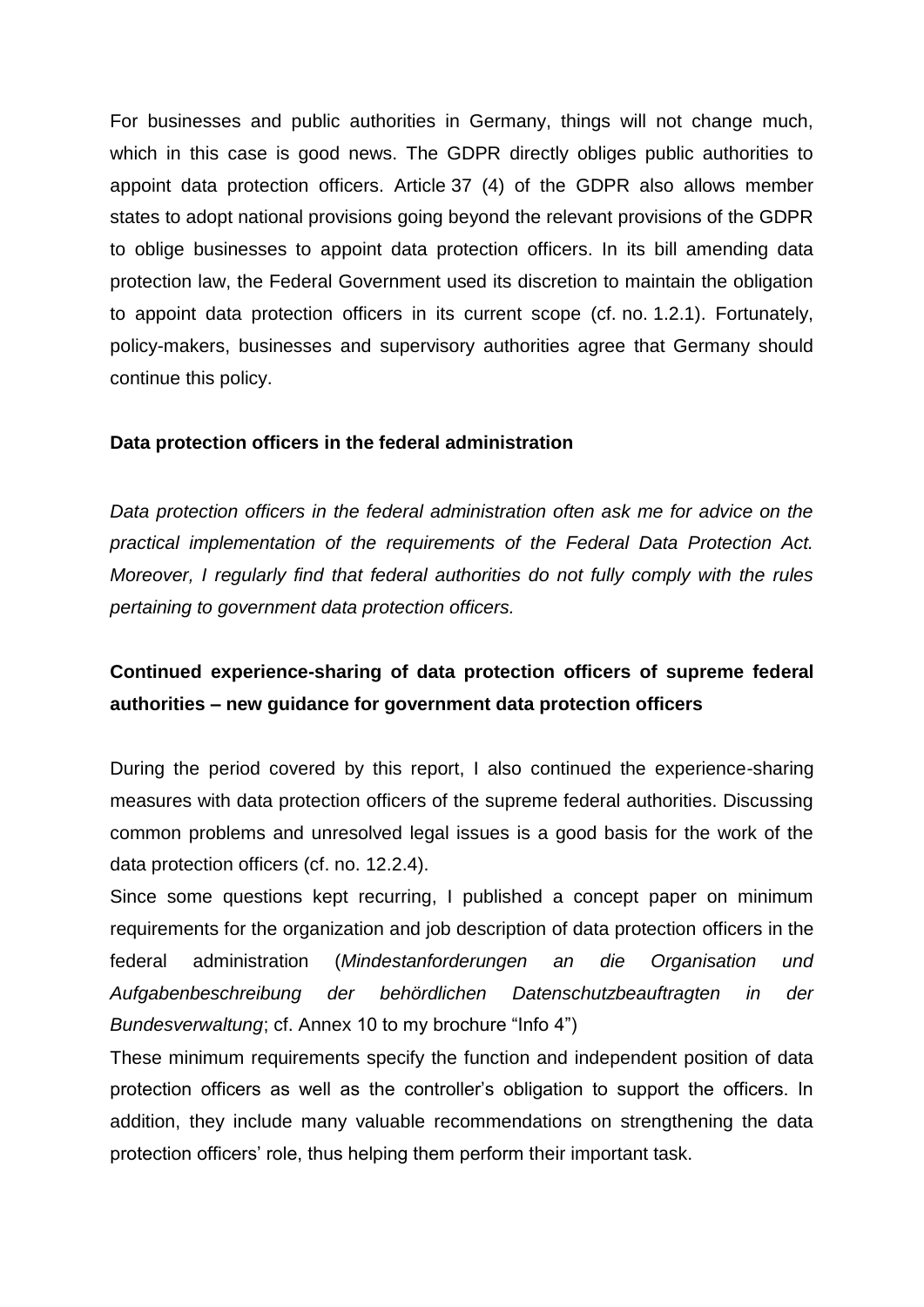In order to assess the practical implications of the minimum requirements, I examined several federal authorities to see how they implement and comply with the legal provisions under Sections 4f and 4g of the BDSG. The results of this examination vary widely.

#### **The controller's obligation to support the data protection officer**

The overriding principle for the work of data protection officers is that they must not be subject to instructions in performing their tasks (Section 4f (3), second sentence, of the BDSG). In accordance with Section 4f (3), first sentence, of the BDSG, they must therefore be directly subordinate to the head of the public or private body to ensure that the organizational units they monitor cannot influence their activities. This secures the data protection officers' independent position and ensures that they can always directly report to the heads of their respective organization.

This also means that organizations must exempt their data protection officers from other official duties. Given their special status, the work as data protection officers must always take precedence in case of time overlap with other tasks (cf. Section 4f (3) of the BDSG).

I found that in practice, federal authorities often do not exempt their data protection officers from other tasks or only do so to a limited extent. In this respect, there is room for improvement in many organizations.

For example, I recommend that organizations with more than 1,000 employees exempt their data protection officers from all other tasks given the scope of the tasks related to privacy rights of employees. Depending on the scope and complexity of the processing of personal data or the sensitivity of the data, full exemption may be necessary even if the number of employees is lower.

When visiting authorities and talking to data protection officers at supreme federal authorities, I found that in practice, the special legal status of government data protection officers is not always sufficiently recognized, creating discrepancies between what is and what should be.

A public body has some organizational leeway to implement the necessary exemption from tasks, depending on the circumstances in the authority and the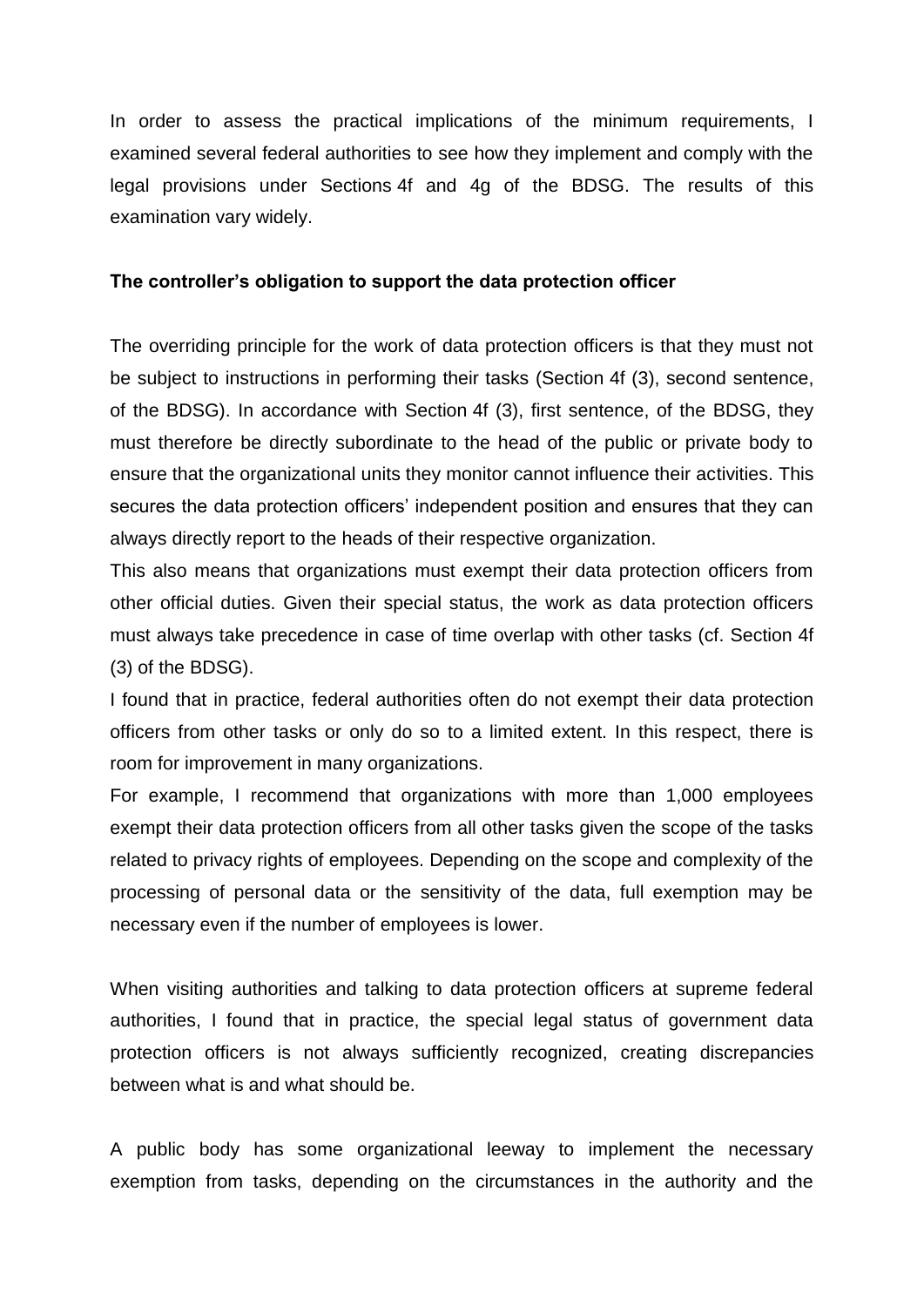specific needs of the data protection officer and his/her assistants. For example, it would be acceptable if the data protection officer is exempted 50% of the time and has an assistant who is also exempted from 50% of their tasks because together, this would equal full exemption. The aim must always be to ensure the necessary exemption from other duties and effective performance of data protection tasks (cf. no. 14.1).

### **Deputy data protection officer**

While the BDSG does not provide for a deputy position, neither does it exclude this possibility. The deputy data protection officer is considered an "assistant" within the meaning of Section 4f (5) of the BDSG. Appointing several data protection officers would not be compatible with the independence of this office. Therefore, a deputy may be appointed only for times when the data protection officer is absent or otherwise prevented from carrying out his/her duties. The special rights granted by the BDSG, including special protection against dismissal and the right to refuse to give evidence, do not apply to assistants and therefore also not to the deputy data protection officer.

### **Data protection officers should not also be IT security officers**

One of my tasks was to check whether a data protection officer can at the same time be the IT security officer. Especially in strongly IT-based companies such as telecommunications and postal services, both positions are related because both have to acquire knowledge about data collection, processing and storage. In particular, companies with a small workforce are therefore tempted to have one person fill both positions.

However, the two roles are potentially conflicting, e.g. when it comes to retention periods for personal data. Whereas, according to the Telecommunications Act (*Telekommunikationsgesetz*, TKG), the data protection officer of a telecommunications company has to call for restrictive storage, the IT security officer seeks long-term retention of data to be better able to detect and analyse disruptions. This is a serious conflict of interests. We only have to look at telecommunications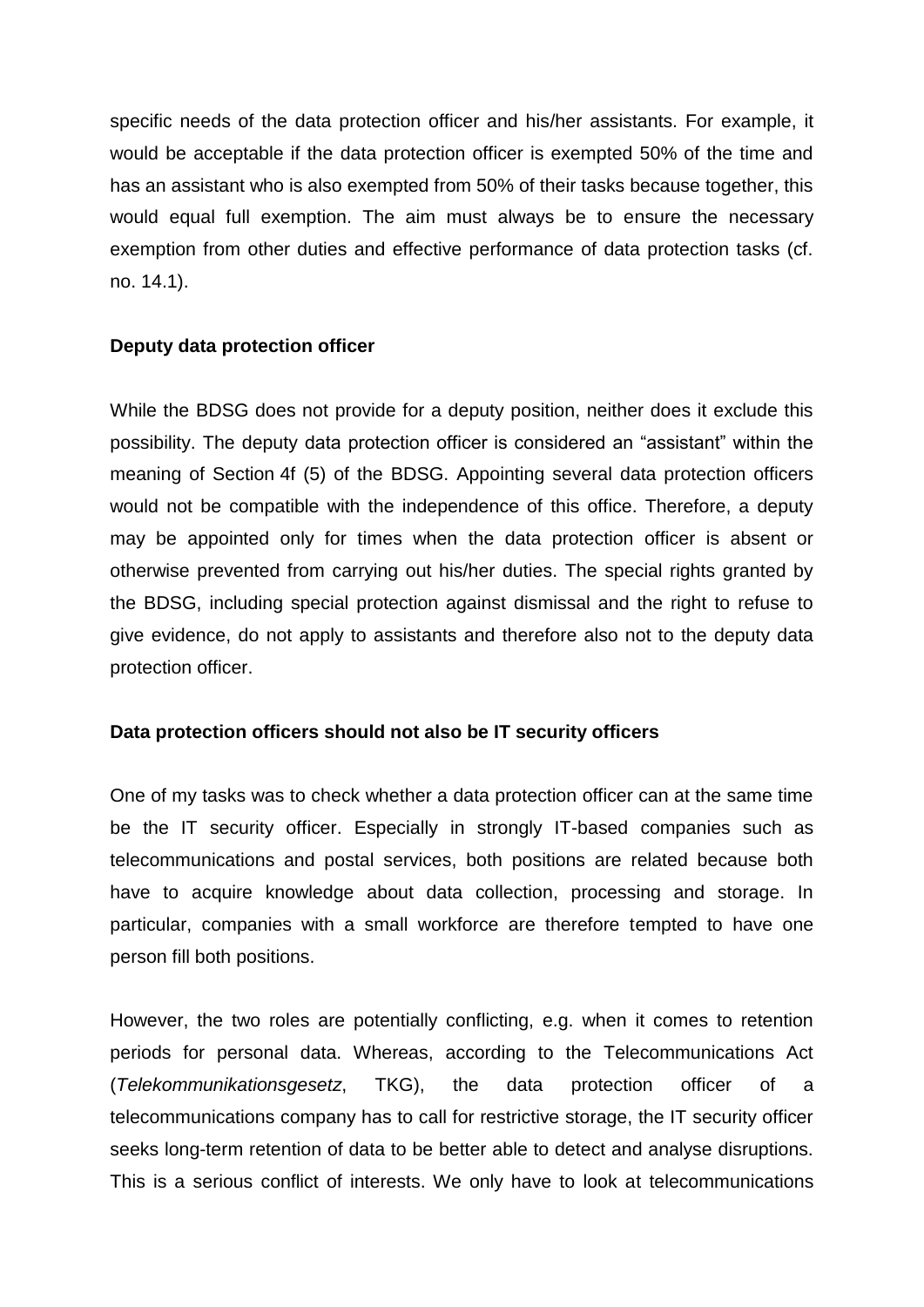companies, for example, which regularly challenge the retention period of traffic data specified in the joint 2012 guidelines of the Federal Commissioner for Data Protection and Freedom of Information and the Federal Network Agency for privacyfriendly storage of traffic data. Finally, it is questionable whether a data protection officer could impartially examine a company's IT security strategy, for example, if he/she was the one who developed the strategy in his/her capacity as IT security officer.

To avoid conflicts of interest, I therefore generally recommend that the roles of data protection officer and IT security officer should be assigned to different persons.

### **External data protection officer – always a natural person**

A person from outside the controller may also be appointed data protection officer (Section 4f (2), third sentence, first half-sentence, of the BDSG). Such person may only be a natural person, not a legal person or partnership company.

The requirements of "specialized knowledge" and "reliability" to be fulfilled by the data protection officer (Section 4f (2), first sentence, of the BDSG) and his/her freedom to use his/her specialized knowledge in the area of data protection without instructions (Section 4f (3), second sentence, of the BDSG) were written with natural persons in mind, which is logical. They also apply to data protection officers from outside the controller. If the data protection officer were a legal person or partnership company, data subjects who wish to contact the data protection officer in confidence could not be certain that the person contacted in fact would represent the matter and would continue to be an organ of the legal person, not least because the natural persons representing a legal person may change. Finally, a legal person is not able to maintain secrecy (Section 4f (4) of the BDSG); only natural persons can do this.

The GDPR, too, assumes that only natural persons can fulfil the requirements of "specialized knowledge" and "suitability". In its guidelines, the Article 29 Working Party (no. 1.6) accepts that an external data protection officer may also be a legal person. However, in this case each (natural) person who performs tasks of the data protection officer within this organization must fulfil all requirements for the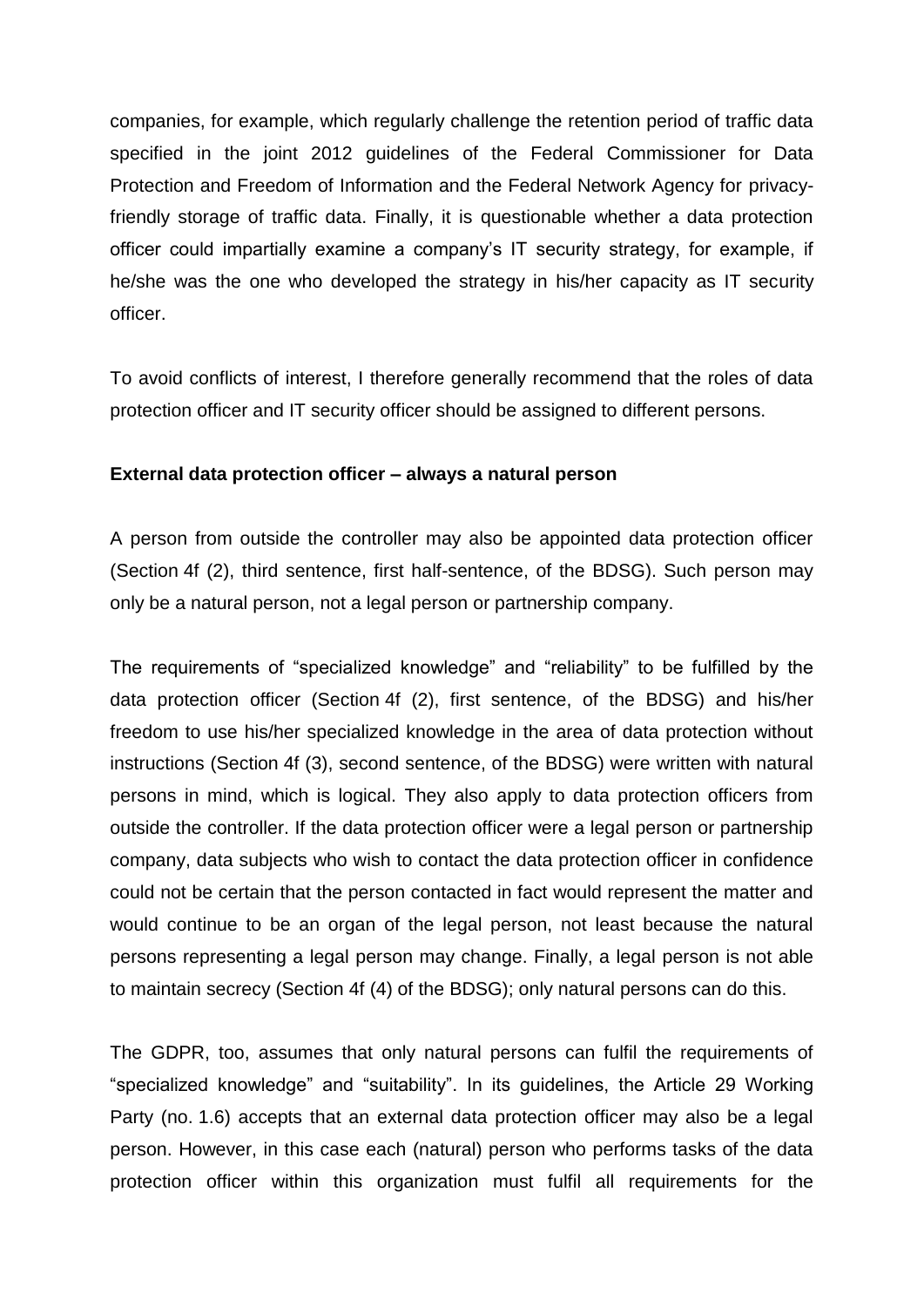appointment of a data protection officer. Within a team, responsibilities should be clearly distributed, and one person should be appointed as the primary contact.

### **Term of office of the data protection officer**

Data protection officers are appointed for an indeterminate period of time. In particular, Section 4f of the BDSG provides for neither a fixed term of office nor the possibility of a temporary appointment as data protection officer.

However, I and many others agree that a temporary appointment is nevertheless possible. Following the same legal pattern, the state data protection acts of Mecklenburg-Western Pomerania and Thuringia include provisions governing a limited or fixed term of office.

However, a limited term of office is unlawful when it prevents data protection officers from fulfilling their duties or violates protection under Section 4f (3) of the BDSG, which would apply in particular when the term of office is kept very short.

For example, a very short term of office would prevent the data protection officer from thoroughly examining particularly difficult cases and could also be used to undermine the protection from dismissal. Therefore, as a rule only a term of at least four years can be recognized as lawful. Shorter terms would require special justification and have to be necessary due to the special nature of the organization.

The limitation must not be subject to other conditions outside the term of office because the purpose of the special protective provisions is not compatible with conditions of dismissal.

### **Terminating the appointment of the data protection officer**

In addition to the expiry of a limited term of office, the appointment of a data protection officer can be terminated only subject to mutual consent, by unilateral resignation or on the basis of the special provisions on revocation pursuant to Section 4f (3), fourth sentence, of the BDSG.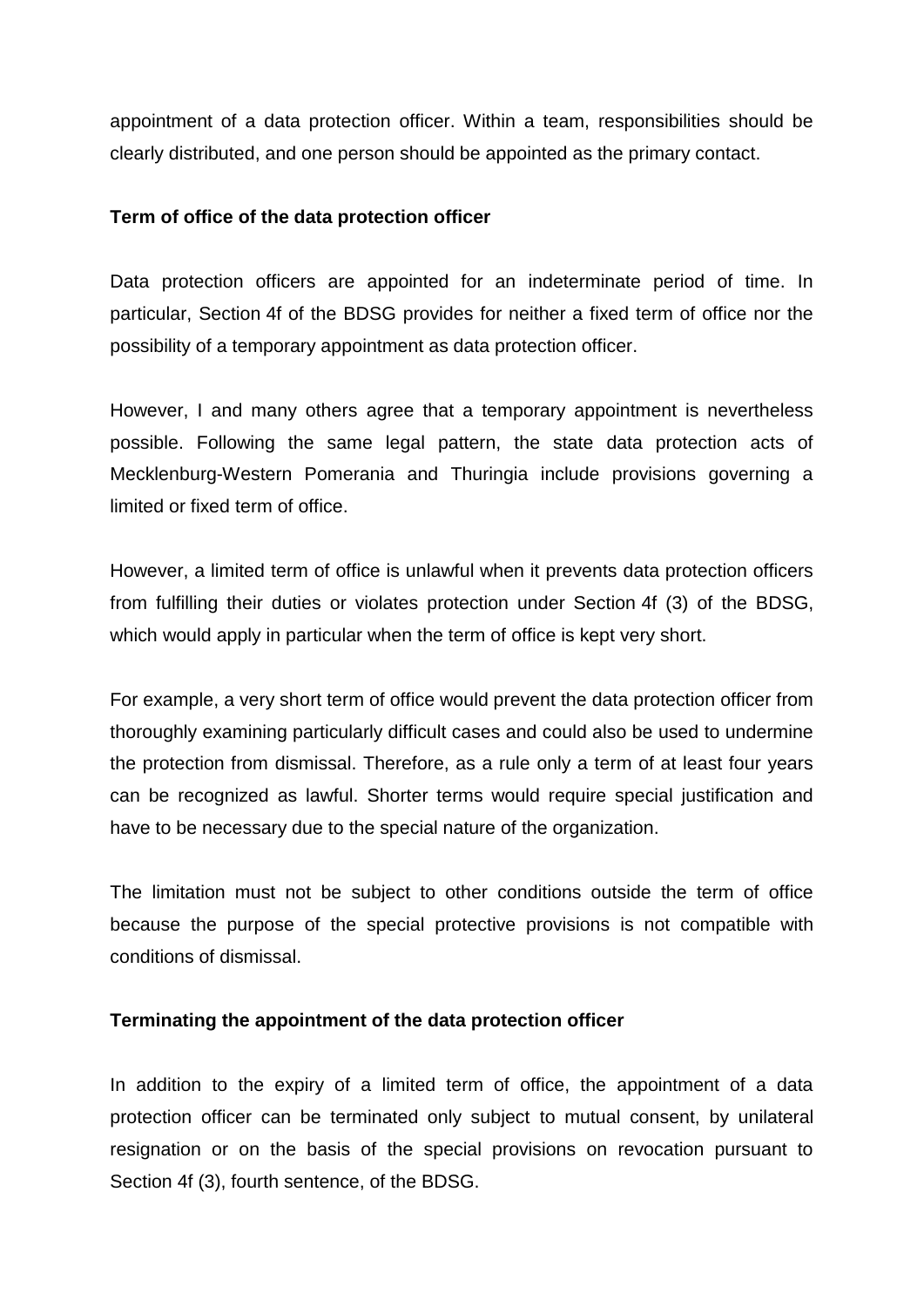According to this provision, the appointment of a data protection officer may be revoked only if the prerequisites for termination without notice for compelling reasons pursuant to Section 626 of the Civil Code (*Bürgerliches Gesetzbuch*, BGB) are fulfilled. For this to apply, facts must be present on the basis of which the revoking party cannot reasonably be expected to continue the appointment, taking all circumstances of the individual case into account and weighing the mutual interests.

However, Section 4f (3), fourth sentence, of the BDSG has a different aim than Section 626 of the Civil Code because it does not protect an employee but the function of the data protection officer. Therefore, there may be cases where only the appointment of a data protection officer can be revoked but not the underlying legal relationship. However, the termination of the underlying work or service relationship is always a compelling reason to revoke the appointment.

Compelling reasons within the meaning of Section 4f (3), fourth sentence, of the BDSG are only those which refer to the function of the data protection officer and make further service impossible. This would apply if data protection officers permanently violated their monitoring obligations, seriously violated data protection law when performing their duties or had serious conflicts of interest.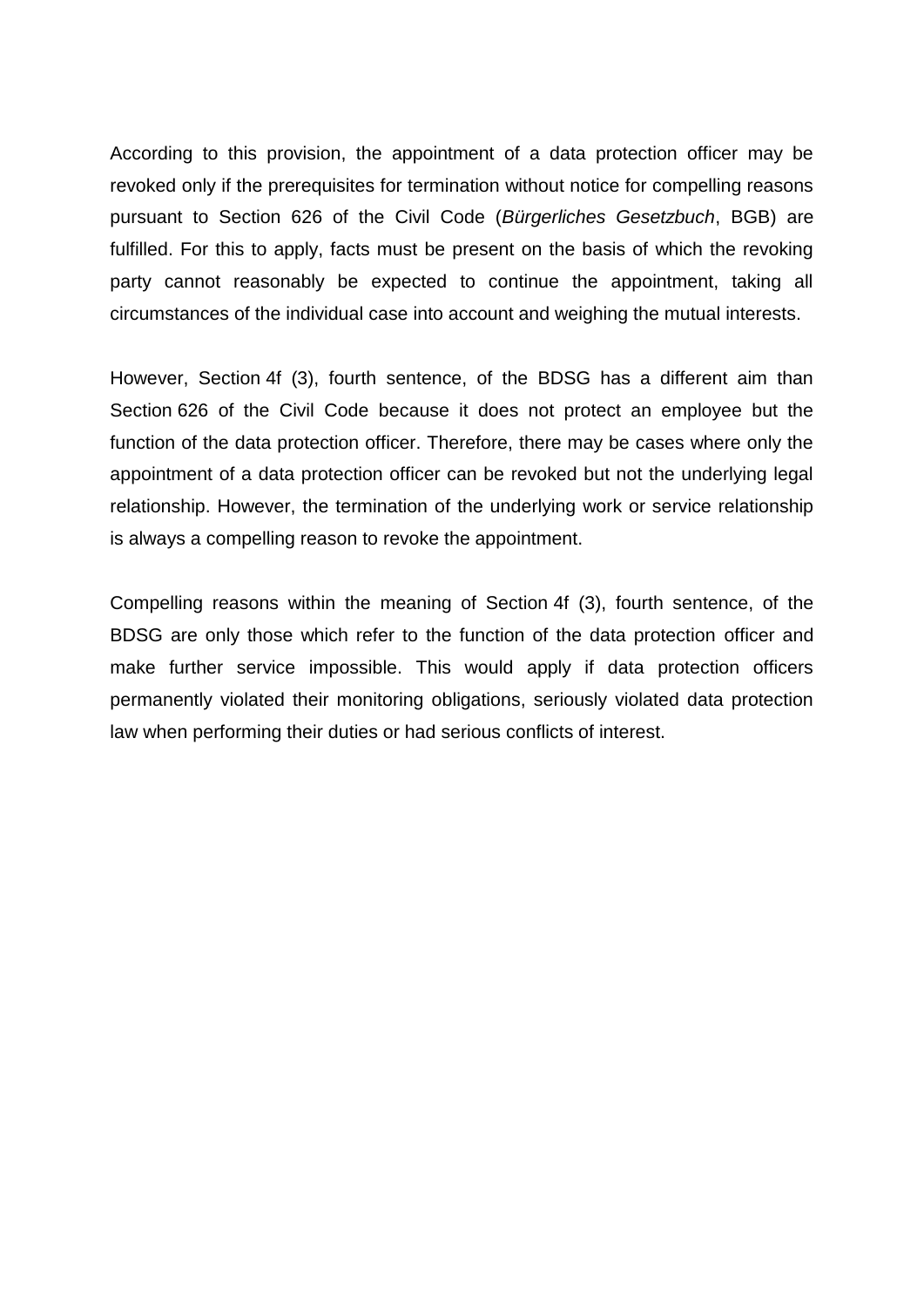#### **2 European and international focus topics**

# **2.1 The transition from Safe Harbor to Privacy Shield: Is it just the same old thing in a new guise or is there justified hope for legally secure transatlantic data communications?**

*Following the European Court of Justice's rescission of the European Commission's Safe Harbor decision, the discussion of data protection law focuses once again on the comprehensive and suspicionless surveillance activities by the U.S. intelligence services. It remains to be seen whether the new regulations known as the "EU-U.S. Privacy Shield" will create lasting legal certainty for transatlantic data communications.*

The rescission of the European Commission's adequacy decision on the Safe Harbor arrangement (2000/520/EC) of 26 July 2000 by the ECJ's so-called Schrems judgment (6 October 2015, file ref. C-362/14) was a shock which will be felt for a long time. The complaint, which was filed with the Irish data protection agency by an Austrian citizen protesting against Facebook's transfer of his data to the U.S., resulted in a judgment which is in many respects a landmark decision.

The ECJ found for example that there was nothing in the European Commission's Safe Harbor decision to prevent the national control bodies from checking in a completely independent way whether data transmissions comply with the requirements defined in the Data Protection Directive (95/46/EC) to protect the fundamental right to data protection enshrined in Article 8 of the EU Charter of Fundamental Rights (the Charter). Not only did the ECJ considerably upgrade the role of the European data protection authorities, it also insisted that they be given the right to bring an action against Union legislation. I am eagerly awaiting the transposition of this judicial requirement into German law.

Furthermore, the ECJ declared the Safe Harbor decision as such to be null and void, stating that the European Commission had not ascertained with sufficient justification whether the U.S., based on national legislation or international commitments,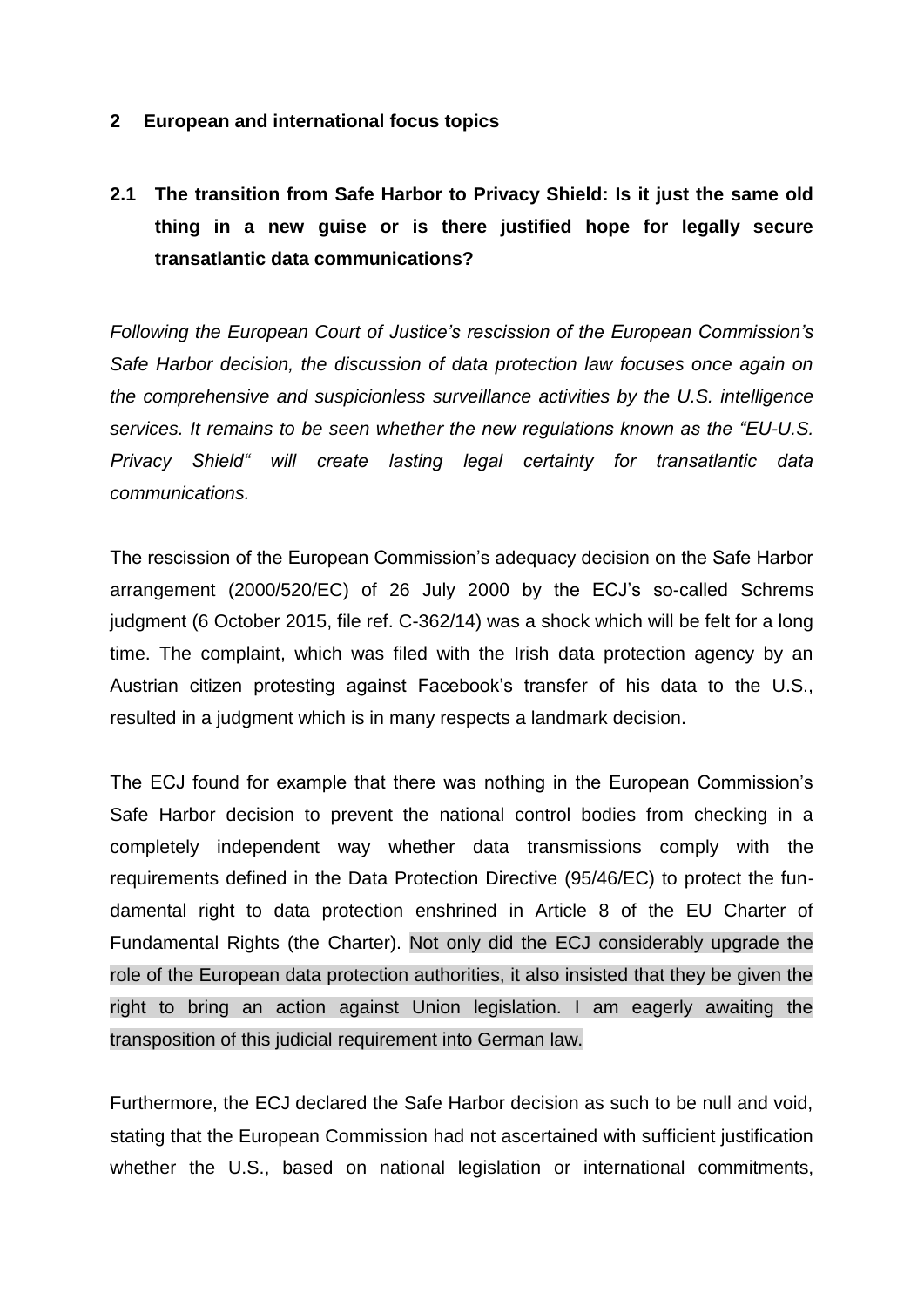guarantees a level of protection which is essentially equivalent to the level guaranteed in the European Union.

Apart from this formal argument, the Court also refers to the legal situation and legal practice in the U.S. indicating those regulations governing the surveillance powers of public authorities and the legal redress options available to data subjects which, in the Court's view, constitute a particularly serious infringement of European fundamental rights.

The Court held, for example, that any regulation granting government agencies general access to the content of electronic communications violated the essence of the fundamental right to respect for private life enshrined in Article 7 of the Charter.

The Court also found that any regulation which does not provide citizens with the right to legal redress and thus give them a possibility to get access to their personal data or to have these data corrected or deleted constituted a violation of the fundamental right to effective judicial remedy.

All adequacy decisions of the European Commission and the alternative instruments for data transfers to countries that do not have an adequate level of data protection, such as standard contractual clauses and binding corporate rules (BCRs), will have to be measured against these requirements and this legal rationale.

This applies first and foremost to the rules replacing the Safe Harbor regime. With the European Commission's decision (2016/1250) of 12 July 2016 and following intensive negotiations between the Commission and the U.S. government, the "EU– US Privacy Shield" now constitutes a new legal basis for data transfers to the U.S. in the form of an adequacy decision pursuant to Article 25 (6) of the Data Protection Directive (95/46/EC).

The intensive guidance provided by the Article 29 Working Party of the European data protection agencies throughout the negotiating process brought about many improvements. The rules governing data transfers to third parties for example have been designed to provide greater data protection and the concept of purpose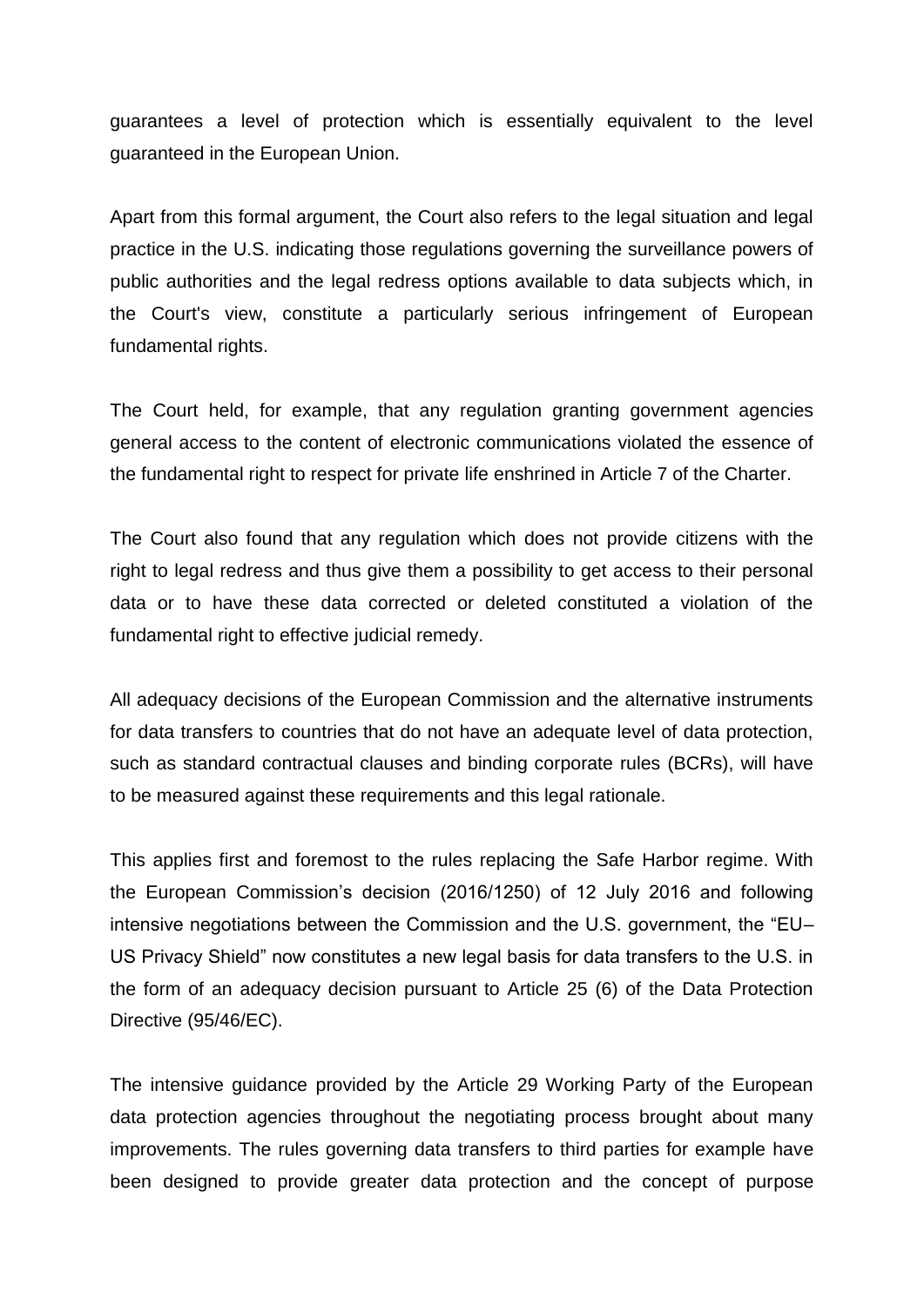limitation, which is of central importance under European data protection law, has been enshrined in the EU–US Privacy Shield. I was substantially involved in developing the comments of the Article 29 Working Party.

In the version that has now been adopted, the EU–US Privacy Shield contains additional and in some cases substantial improvements compared to the former Safe Harbor regulation. Among other things, the new regulations provide for the office of an ombudsperson to be established within the U.S. State Department in order to receive complaints about possible surveillance activities of U.S. intelligence services and security agencies.

It should also be stressed that, in compliance with the requirements of the ECJ judgment, the previous restrictions on the powers of the completely autonomous European data protection agencies are no longer contained in the EU–US Privacy Shield.

From the perspective of data protection law, however, there are still some aspects of the EU–US Privacy Shield that merit criticism. These aspects include in particular the lack of concrete commitments on the part of the U.S. government regarding the limitation of mass surveillance and the question whether the ombudsperson is in fact able to ensure effective legal remedy as referred to in Article 47 of the Charter. In order to do that, the ombudsperson would not only have to be independent of the agencies subject to his/her supervision, but he/she would also need the powers to examine documents independently in order to form an opinion of his/her own and to take remedial action where necessary.

While the Article 29 Working Party continues to have reservations, it has decided to await the results of the first review of the EU–US Privacy Shield, which is to be carried out by the European Commission and the U.S. government at annual intervals, starting in 2017. The European data protection agencies strive to be actively involved in this review. I, too, will actively help shape this process.

It remains to be seen whether the already identifiable measures taken by the U.S. side will be sufficient to allay the concerns of the European data protection agencies, in particular when it comes to surveillance measures and legal redress.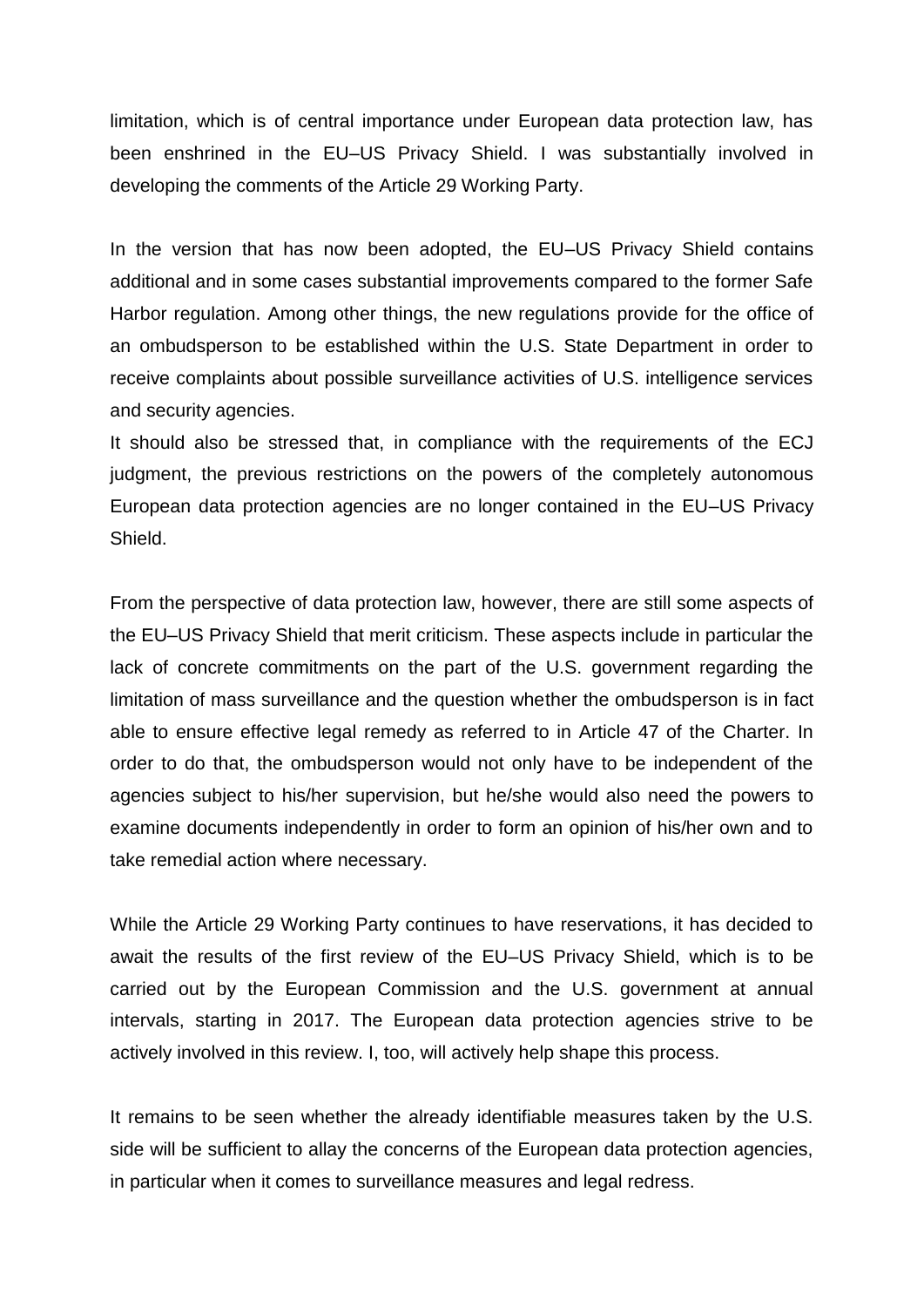Although only a few months have elapsed since the EU–US Privacy Shield became effective, several lawsuits have already been filed with the ECJ to challenge this decision by the European Commission. The use of standard contractual clauses for data transfers from the EU to the U.S. is also the subject of judicial review. These proceedings will also provide further insight into the framework conditions for transatlantic data communications and data transfers to other third countries.

## **2.2 Umbrella Agreement: The umbrella is open. Are there any holes in it?**

*The so-called Umbrella Agreement is in effect. Practice will show whether the options*  for EU citizens seeking legal redress against security agencies in the U.S. will *actually improve.*

After years of negotiations, the so-called Umbrella Agreement was concluded. The agreement does not create any new legal basis for the transfer of personal data to security agencies in the U.S.; instead it obliges the security agencies of the European Union Member States and those of the U.S. to comply, in the event of a data transfer, with the data protection standards laid down in the agreement. Apart from that, the transfer requires an independent legal basis on both sides. In other words: The agreement creates rights for data subjects and obligations for security agencies which consistently apply from now on and are no longer negotiable to the extent that the agreement applies. This qualification is relevant, because the standards do not apply in cases where intelligence services exchange personal data or where U.S. security agencies collect personal data of European citizens elsewhere, be it in the U.S. or in other parts of the world.

From the perspective of data protection law, this agreement can, however, become a success only if the legal protection afforded in the U.S. to European citizens actually improves. This lack of legal redress has been a burden on transatlantic security discussions for years and the ECJ also attached substantial importance to this matter in the so-called Schrems judgment (judgment of 6 October 2015, file ref. C-362/14; see also no. 2.1 above).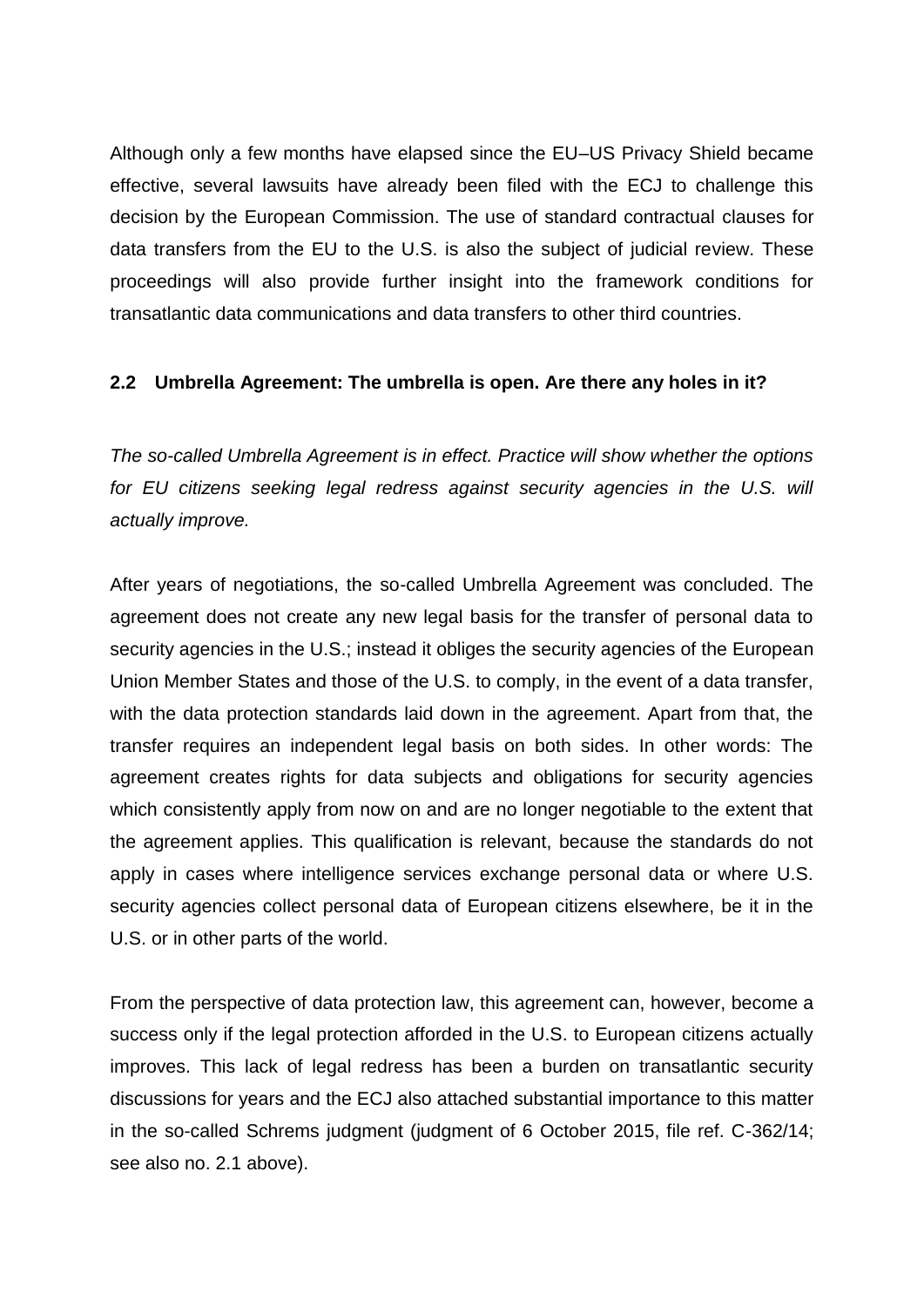When my last activity report was published, the U.S. Attorney General at the time had announced that the U.S. administration intended to provide better legal redress for European citizens in the U.S. This announcement was followed by action. The U.S. Congress passed the Legal Redress Act, bringing the level of legal redress granted to European citizens at least closer to the level of redress granted to U.S. citizens. This means that while progress has been achieved, it is not yet clear how exactly the new regulations will affect security agencies. It is too early yet to answer that question. Regulations in the U.S. are complex, and practice will have to show to what extent the improved legal redress applies also with regard to the U.S. security agencies.

Like other security agreements concluded with the U.S., the Umbrella Agreement provides for a joint review to establish whether the agreed rules are being followed in the U.S. and how they are implemented. The Article 29 Working Party will be actively involved in this review. I attach great importance to the practical review of the agreement and will closely monitor the further developments.

I consider the agreement an important step towards setting standards for information sharing with the U.S. in the field of security that are binding and as high as possible. Although the agreement does not resolve all controversial issues, I nevertheless support the underlying approach. Agreeing on binding improvements to enhance the protection of data subjects in the context of transatlantic data transfers in the sensitive field of security is a lengthy and arduous process. If, however, the agreement turns out to be a success, it could well serve as a model for similar agreements with other countries.

#### **2.3 Security, border management and data protection law challenges**

*According to the European Commission, there is a need to enhance the security of the external borders. The European Commission and the security agencies of the member states agree on this. This is why modernizing border management is high on the political agenda; however, privacy rights must not be ignored in this context.*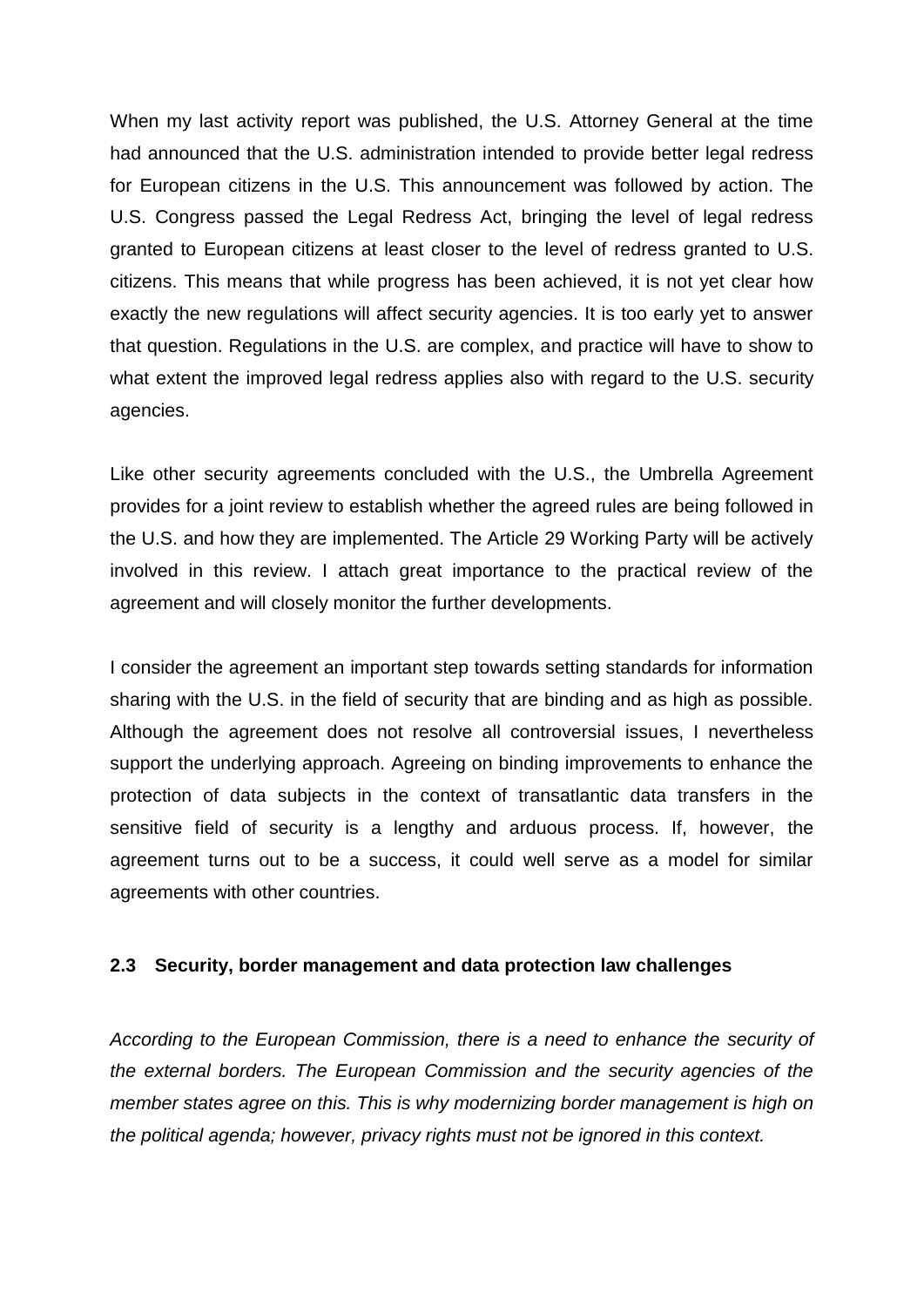With its Communication "Stronger and Smarter Information Systems for Borders and Security" of April 2016, the European Commission provided the strategic framework for a number of projects, including the introduction of an entry and exit system (EES), the introduction of a travel information and authorization system (ETIAS - cf. no. 2.3.1), the recast of the Eurodac Regulation (cf. no. 10.3.3) and the implementation of the Directive on the use of passenger name record (PNR) data (PNR cf. no. 2.3.2).

All these measures are driven by the desire to enrich existing information systems in the fields of border management, asylum and migration with data, to make the systems seamlessly usable on a reciprocal basis and also for purposes of threat prevention, law enforcement and counter-terrorism and to effectively fill any knowledge gaps (where they still persist) through additional systems.

The increasing system interconnectivity involves substantial interferences with the rights of data subjects and challenges data privacy law principles. It is imperative to preserve the key mechanisms that protect the individual's privacy rights. These mechanisms include the principle of purpose limitation, data minimization, retention periods, access limitations and the ability to check data processing. For this reason, I will continue to keep a critical eye on the planned regulations.

# **2.3.1 Smart borders and interoperability – EES and ETIAS paving the way for interconnected border management**

*These acronyms stand for projects which aim to collect comprehensive information on persons crossing the Schengen borders. Data bases are to be interlinked, the data are to be retained for years on the grounds of general security considerations. Fundamental data protection principles are threatened.*

The projects pursued under the heading 'smart borders' were already critically reviewed in my previous activity reports (24th Activity Report, no. 2.5.3.4, 25th Activity Report no. 3.3). The European Commission's proposal for the introduction of an entry and exit system (EES) stipulates that in future, all border crossings by third– country nationals visiting the EU are to be centrally registered. In this context, biographical data, fingerprints, biometric facial images and information on border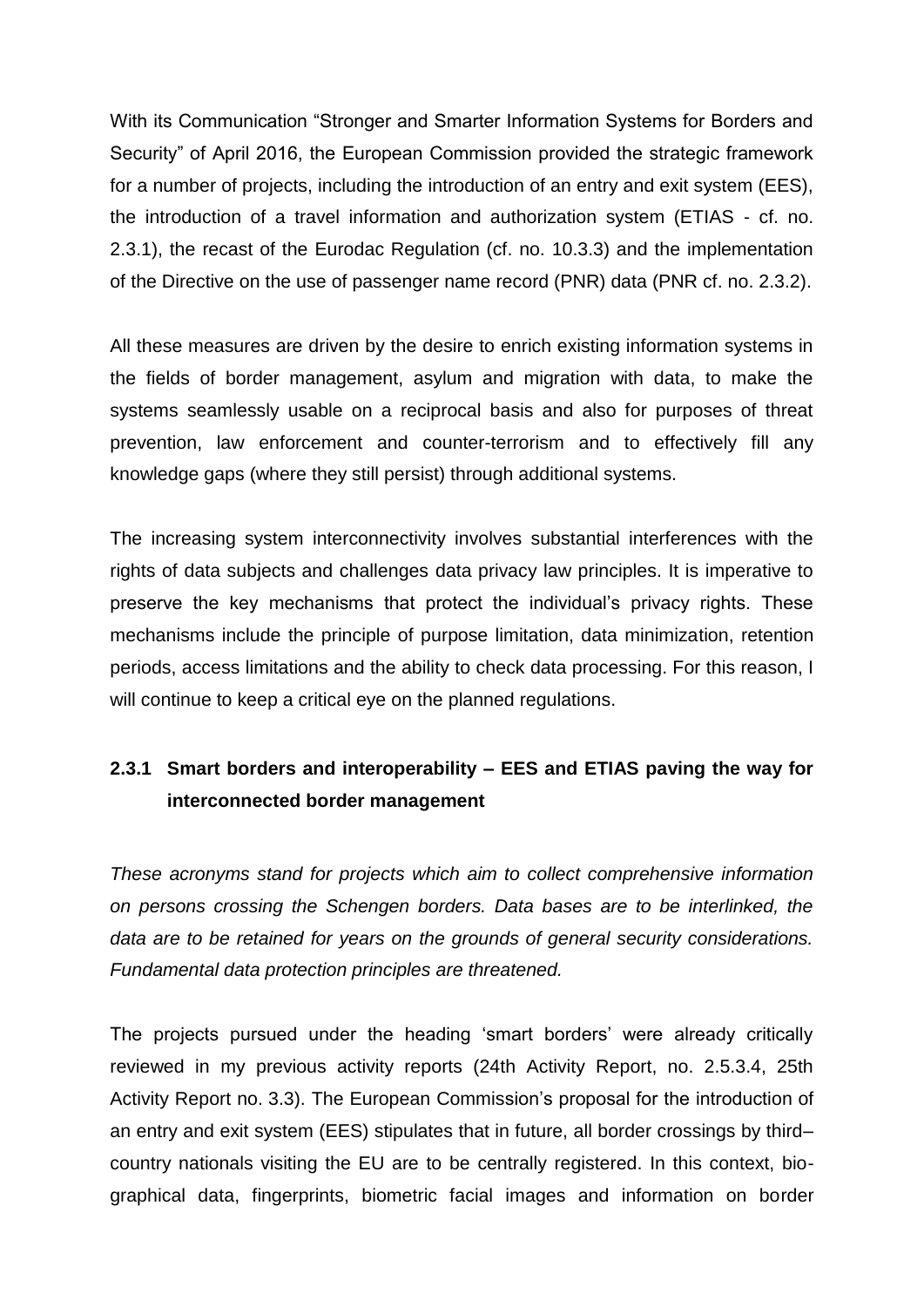crossings and refusals of entry (so-called entry-exit-records) are to be processed. The system is to be linked to the Visa Information System (VIS) so that border authorities can immediately access the VIS from the EES and all data will only have to be stored just once. Visa and asylum authorities are to be given access to the EES for the purpose of processing pending cases, while the law enforcement and intelligence services are to be given access for the purpose of preventing and prosecuting terrorist and other serious criminal offences.

The principle of purpose limitation is called into question by the comprehensive access rights including those accorded to the intelligence services and the interconnected access to various databases. This creates a system which on a massive scale collects data on third–country nationals crossing the Schengen borders and stores them for years on the grounds of general security considerations. Given the complex processes within the EES it seems after all rather doubtful whether the database will actually be able to fulfil its primary purpose, which is to facilitate border checks. Also, there are considerable concerns as to whether setting up a large-scale database with biometric data for the purpose of simplifying procedures is in line with the principle of proportionality.

According to the proposal for the introduction of a European Travel Information and Authorisation System (ETIAS), all third–country nationals who are exempt from a visa requirement would have to obtain a travel authorization through ETIAS before they enter the Schengen area. This procedure is intended to permit an early assessment of security threats, migration risks and health hazards. For this purpose, biographical data including data on the traveller's level of education and current employment as well as his or her replies to various background questions and the IP address from which the application was filed, are to be collected. Under the largely automated approval procedure, the data are to be subsequently checked against all relevant EU-wide travel, asylum and police information systems including specific threat indicators and a checklist. In the event of a match, the decision on the application will be taken manually. Apart from the approval and border control authorities, the security authorities in particular will have access to these data for the purpose of preventing and prosecuting terrorist and other serious criminal offences.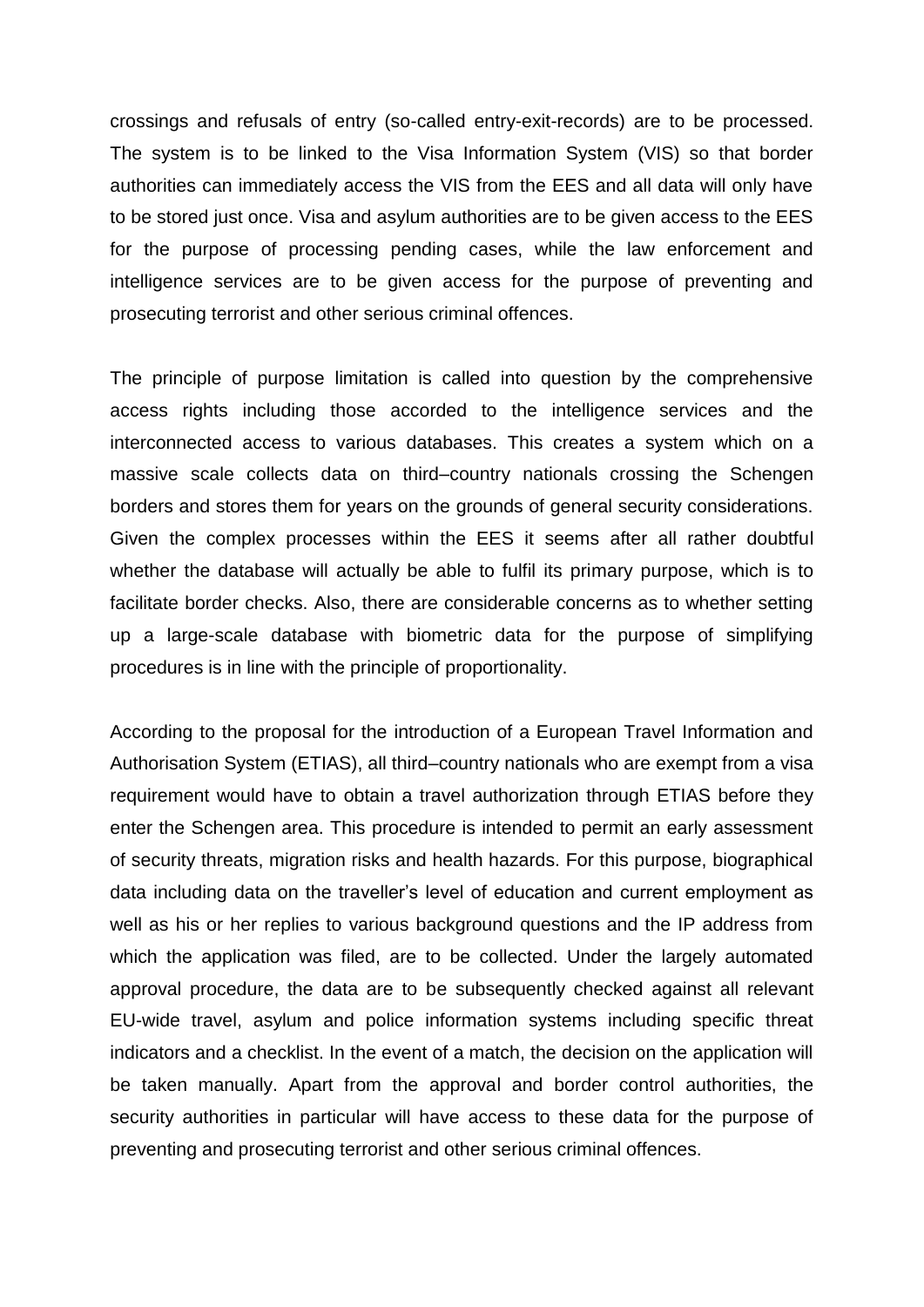The proposed system may help to avoid refusals of entry at the external border and facilitate border checks in that respect. Apart from that, however, it is doubtful whether the system is actually suitable for filtering out individuals who represent a security, migration or health risk. So far, no convincing examples have been presented. The general reference to good experiences in other countries is not convincing in this context. This holds true in particular where the scope of data collected even exceeds that of the data collected in the context of the visa procedure. Here the question arises as to why travellers who are exempt from a visa requirement should be asked to provide more data than travellers applying for a visa. Nor has the need for the planned access rights of the security authorities yet been convincingly demonstrated. As under the proposal for the introduction of an Entry-Exit-System (EES), data of individuals wishing to enter the Schengen area are to be retained for several years as a merely precautionary measure. The planned matching function on the basis of the IP addresses offers numerous options for data linkage.

The European Commission is pursuing further networking options with the aim to ensure interoperability. The European Commission's long-term vision is to merge the relevant information systems in the fields of border management, migration and law enforcement into a new overall system consisting of a central identity database (core module) and specialized modules that are linked to the core module.

I view the plans for such a core module with great concern. From there it is just a short step to an EU-wide population database. Such a system would hardly be compatible with European data protection law. It would pose a significant threat to fundamental principles such as purpose limitation, the right to deletion/right to be forgotten, ability to check, data minimization and data austerity ('need to know'). In a letter addressed to the Council, the Commission and the European Parliament, the Article-29-Working Party also voiced its criticism concerning EES, ETIAS and interoperability.

## **2.3.2 Passenger Name Records: The next chapter**

*After years of negotiations, the European Union has adopted a Directive on the collection and storage of passenger name records (PNR data) for security purposes.*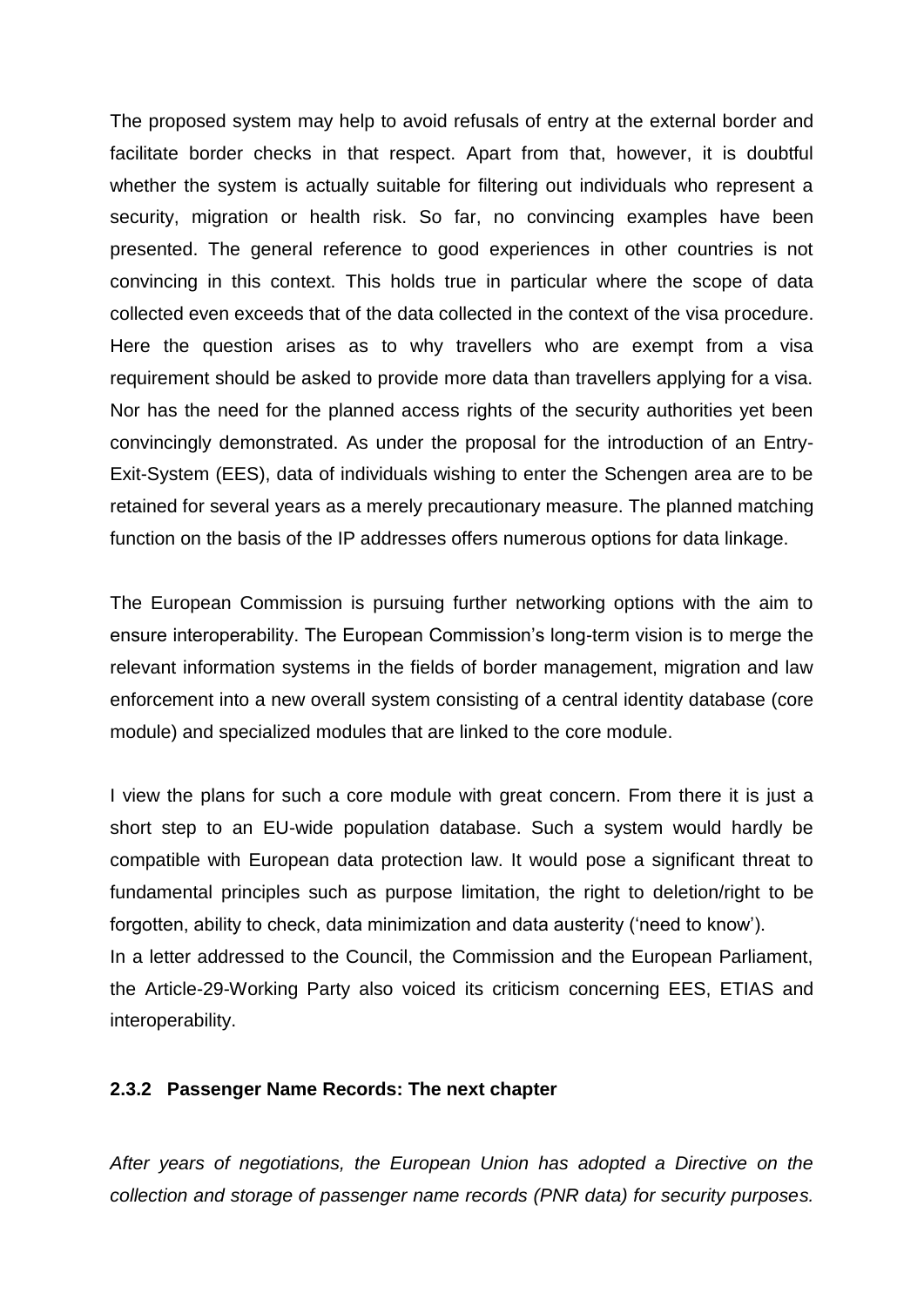*While the governments of the member states are already preparing the implementation, the focus is on the European Court of Justice in Luxembourg.*

This matter has been on my mind for a long time already. In my 22nd Activity Report (no. 13.5.3), I reported on initial proposals aimed at using so-called passenger name records (PNR data) for security purposes and storing them for years. These are data records generated by airlines for the purpose of transporting passengers. The PNR Directive now obliges the airlines to transmit these data to a security authority even before take-off.

The European Parliament in particular long viewed this project with scepticism, but under the impression of the horrific terror attacks in Brussels and Paris the European legislators ultimately adopted the Directive in April 2016. The Directive stipulates that each member state has until May 2018 to set up a Passenger Information Unit which collects PNR data and stores them for five years; according to the ministers for home affairs this applies to all flights which are not purely national flights.

The PNR system essentially has a two-fold purpose. Firstly, it serves to check all airline passengers against abstract threat patterns. An airline passenger will be singled out for a check at the border if he meets certain criteria matching those of criminal offenders arrested in the past (e.g. mode of booking, flight route chosen etc.). The Directive is therefore expressly aimed at targeting specific passengers who are not suspected but whose PNR records follow a specific threat pattern. While the Directive stipulates that the decision on the concrete check at the border always has to be taken by an officer, the pre-selection will in future be based on the patterns defined by the computer program.

The second major purpose of the PNR system is to use the stored data for the purposes of preventing and prosecuting terrorist and serious criminal offences. As in the case of data retention, the passenger name records are to be stored for a period of five years irrespective of any suspicions; after a period of six months, however, they are to be "depersonalized". After that, access to the full data record will be permitted only if a judge arrives at the conclusion that access to the data is necessary in the individual case to prosecute serious criminal offences.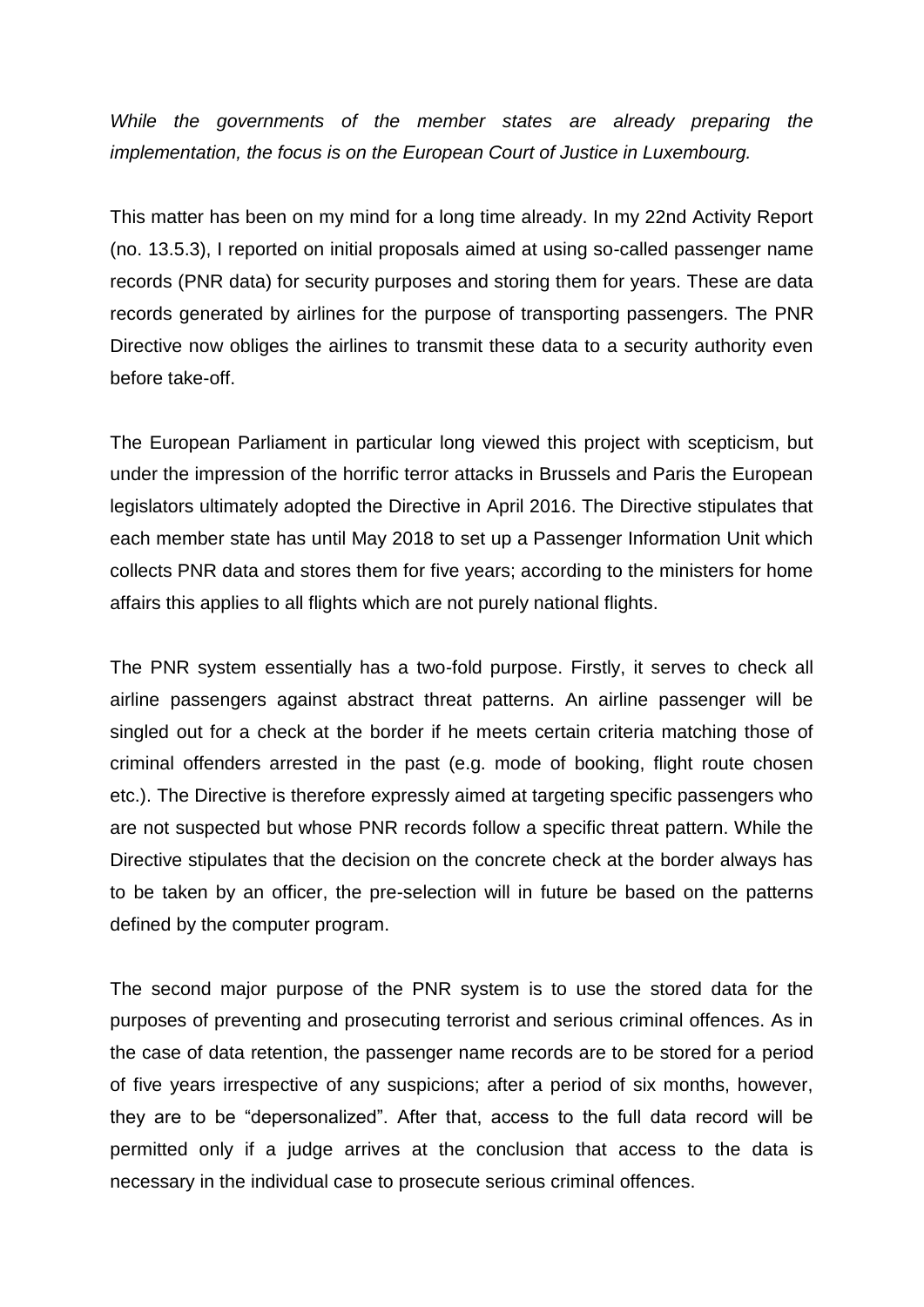In order to understand the extent of data storage to be expected in Germany, it is helpful to take a look at the following figures. According to information provided by the Statistical Office of the European Union, approximately 164 million air passenger name records would have been analysed and stored in 2014. This number is so high essentially due to the declared intention of the European home affairs ministers to apply this regime also to flights which originate and terminate within the European Union. According to the Directive, it is not mandatory to include such flights in the system. For Germany this means collecting PNR data for almost 100 million more passengers than if only flights originating or terminating in third countries were included.

My original scepticism has not been allayed: Based on the Directive, the member states will build up huge databases while the arguments presented to justify the need for data collection on that scale are rather vague. I do acknowledge that, in the course of the years of negotiations, a number of additional procedural safeguards have been included in the Directive to ensure compliance with the principle of proportionality. These safeguards include the principle that data are to be depersonalized after a period of six months, the provision that data access will be subject to a special authorization after that period and the rule that certain sensitive data must not be used as a basis for matches against threat patterns.

In the process of transp0osting the Directive into German law, I will seek to ensure that the existing latitude is used to enhance data protection. In this context, I will continue to focus on the European Court of Justice in Luxembourg. As far as passenger name records are concerned, I referred already in my last activity report to the ECJ's rulings on measures that potentially interfere with fundamental rights, noting that the Court's case law corresponds increasingly to that of Germany's Federal Constitutional Court. The ECJ will have the final say when it comes to deciding whether and to what extent the European Passenger Information Units should be allowed to analyse and store personal data in the absence of any suspicion. After the ECJ invalidated of the Data Retention Directive (2006/24/EC), the European Parliament asked the ECJ for an expert opinion to assess the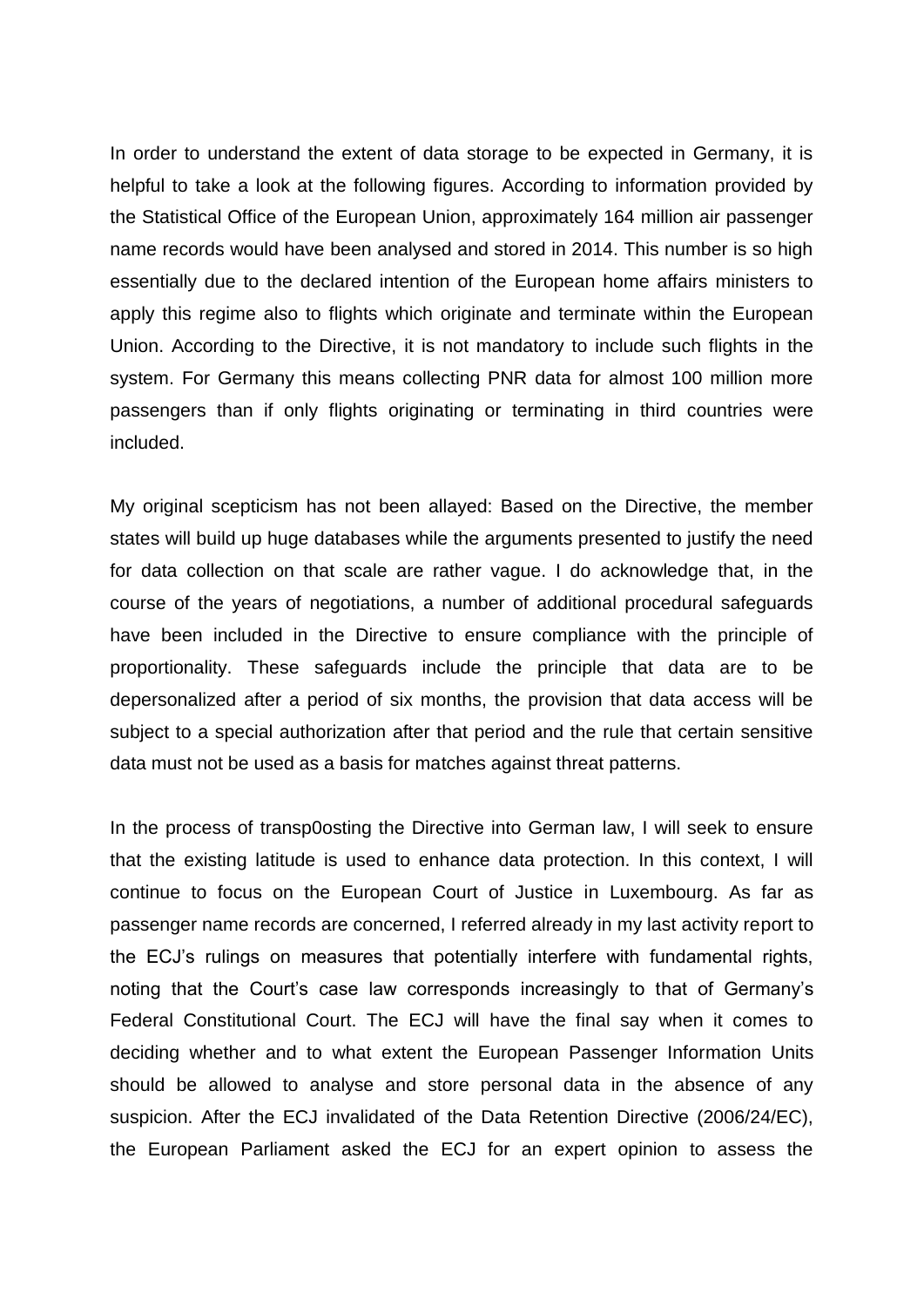lawfulness of an agreement that is to govern the transfer of PNR data on a similar basis to the Canadian security authorities.

## **2.3.3 Schengen evaluation in Germany**

*The expert group to review the implementation of the Schengen acquis also reviewed my activities.*

Already in summer 2015, an expert group reviewed the implementation of the socalled Schengen acquis in Germany. The group was composed of European Commission representatives and of experts despatched by the member states' data protection commissioners. In the context of their review, the group examined the extent to which institutions in Germany contribute to an efficient implementation of the Schengen area and the relevant legal acts (Regulation (EU) no. 1053/2013 of the Council of 7 October 2013, Article 2). This review concerned not only my activities and those of the data protection commissioners at state level but also the activities of the data protection officers at the Federal Police, the Federal Criminal Police Office and the Federal Foreign Office.

In my remit, the review extended among other things to my monitoring and advisory activities regarding the Schengen Information System, the Visa Information System and border management projects. This includes the support I gave in response to requests from data subjects and information materials on these matters that were provided by my agency.

Another key aspect of the review concerned my independence which had been called into doubt at the last Schengen evaluation. Since I have been completely independent since 1 January 2016, this important prerequisite is now finally met.

In accordance with the expert group's preliminary review report, I believe that all the demands imposed on me are met. It should be pointed out, however, that in order to meet the demands imposed on me I should have a sufficient number of staff. This is necessary also in order to comply with the requirement that reviews be conducted at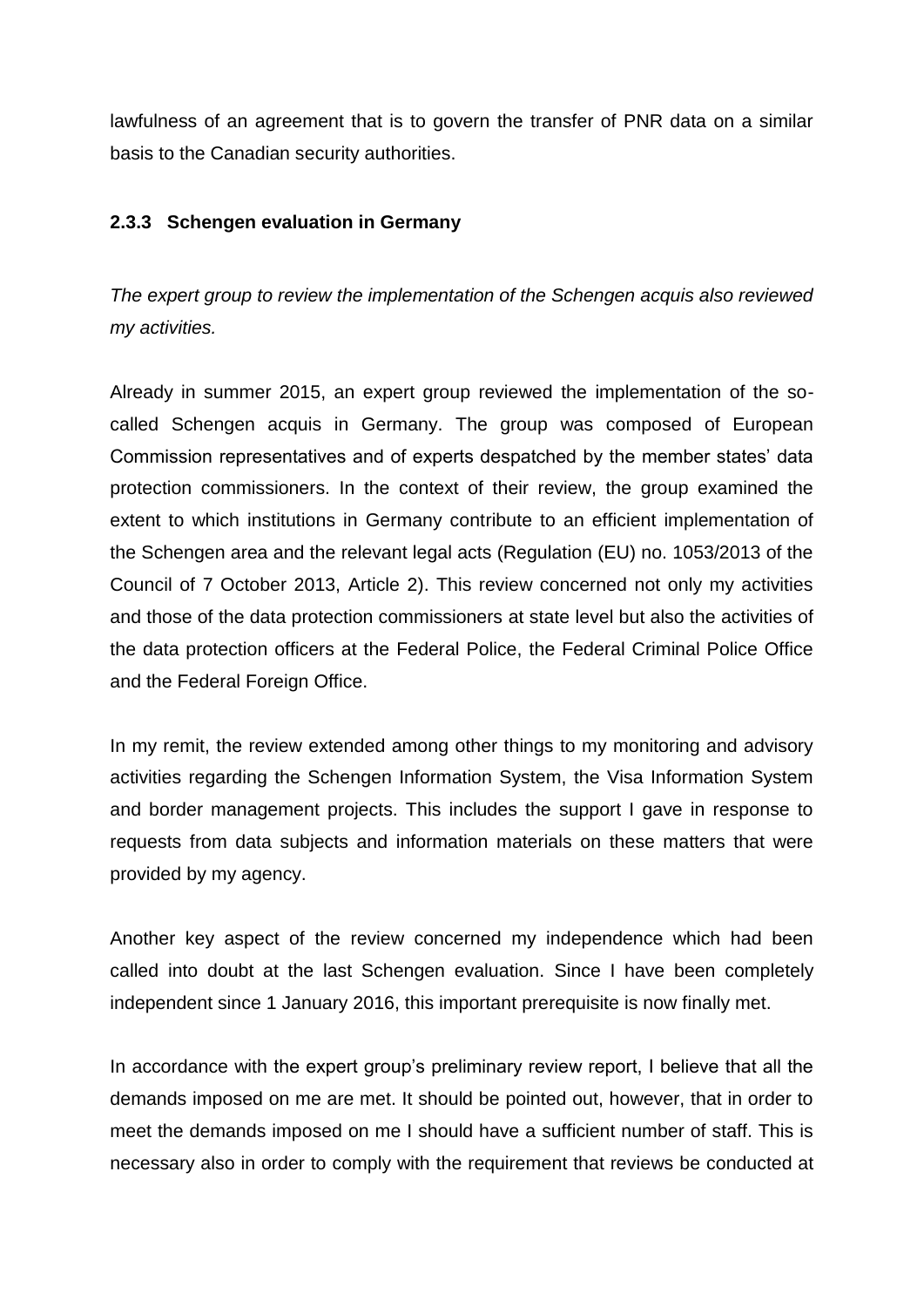intervals of no more than four years and with the necessary diligence and in order to respond to information requests by data subjects within an appropriate timeframe.

# **2.4 Data protection at EU level – driven by the Article 29 Working Party and its subgroups**

*The Article 29 Working Party actively promotes uniform and effective data protection in the European Union.*

In 2015 and 2016, the Article 29 Working Party once again dealt with a broad range of different topics. It adopted six official opinions, statements and other working papers on current data protection issues. Topics addressed included the reform of European data protection legislation (cf. no. 1) and the revision of the data protection framework in the transatlantic relationship between the EU and the U.S. (cf. no. 2.1, no. 2.2).

A list of the opinions and documents adopted by the Article 29 Working Party in the reporting period is available on my website at [www.datenschutz.bund.de.](http://www.datenschutz.bund.de/)

## **Action plan for the implementation of the General Data Protection Regulation**

After the European Parliament and the Council had agreed on the new EU data protection legislation (cf. no. 1.1), the Article 29 Working Party began preparing for their practical implementation. In its 104th plenary session in February 2016, it adopted an action plan for the implementation of the General Data Protection Regulation (GDPR). In this context, the Future of Privacy, Key Provisions and Cooperation subgroups focused on the structure of the future European Data Protection Board – the successor to the Article 29 Working Party – and on the new procedure for cooperation between supervisory authorities in cross-border cases. The Article 29 Working Party developed guidelines and working papers on the following topics:

- carrying out the one-stop shop and the consistency mechanism, and interpreting relevant legal terms of the GDPR (e.g. the term "main establishment");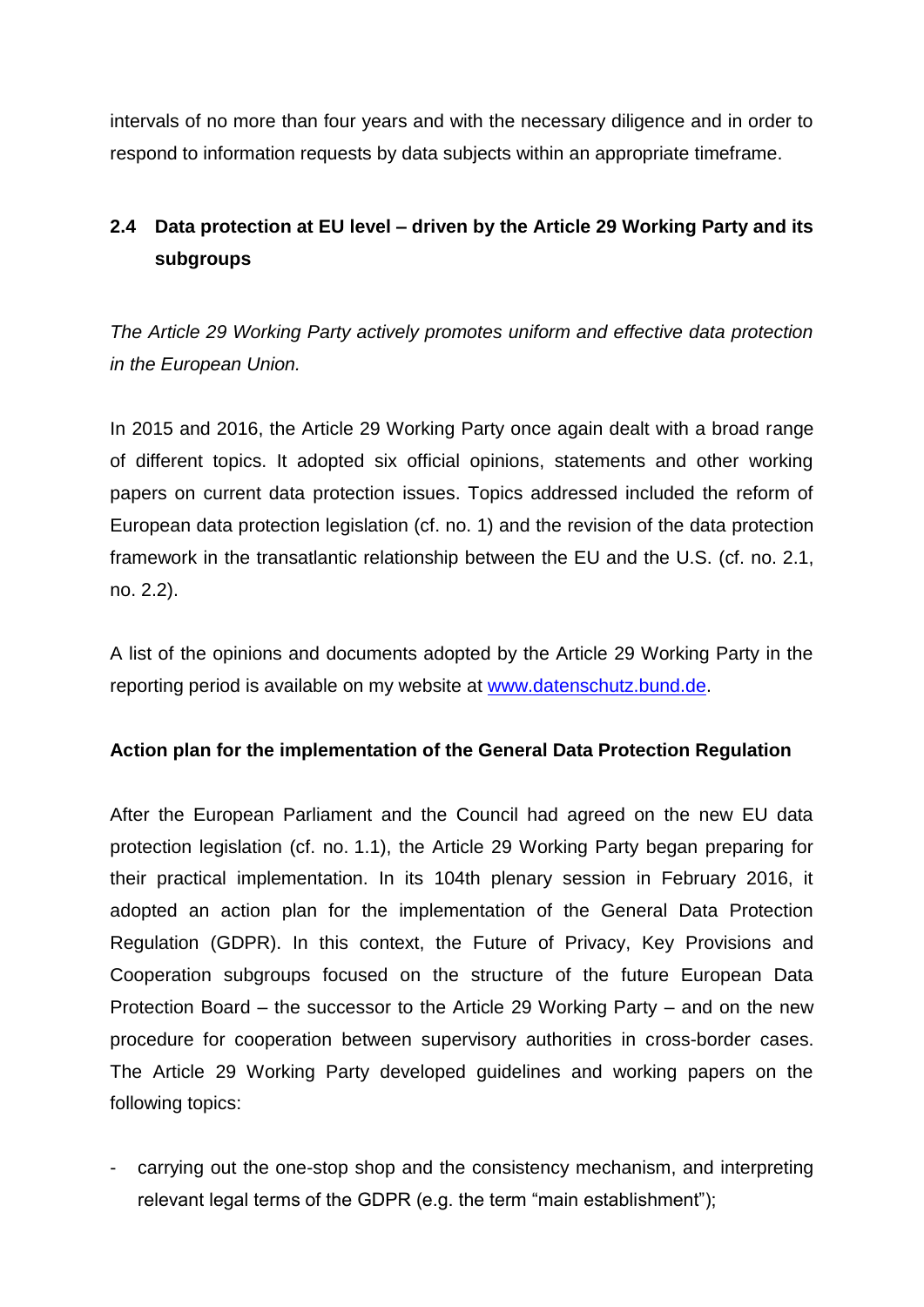- mutual assistance, joint measures and cooperation between authorities in crossborder cases;
- determining the lead supervisory authority in one-stop-shop cases;
- corporate and government data protection officers;
- right to data portability.

I was actively involved in the work of the Article 29 Working Party. This applies in particular to the guidelines on the lead authority and on data protection officers, for which I was co-rapporteur in the Key Provisions subgroup. In my capacity as corapporteur, I also participated in drafting the rules of procedure of the European Data Protection Board, work which will be continued in 2017. The Article 29 Working Party decided to develop another action plan for implementing the GDPR and for preparing the work of the future European Data Protection Board.

## **Data protection in the area of police and judicial cooperation and of border controls**

In addition to monitoring the EU data protection reform, the Article 29 Working Party took a detailed look at the security area from a data protection perspective. The Working Party's efforts were dominated by the negotiations between the EU and the U.S. on the Privacy Shield (cf. no. 2.1). The Border, Travel, Law Enforcement (BTLE) subgroup, in which one of my staff members acts as a coordinator, elaborated the key fundamental rights and data protection standards for carrying out surveillance measures as described in the rulings of the European Court of Justice and the European Court of Human Rights. On this basis, the subgroup analysed the U.S. legal practice. The evaluation of European rulings is summarized in working paper 1/2016 "European Essential Guarantees" of the Article 29 Working Party. The analysis of U.S. law makes up a major part of the opinions of the Article 29 Working Party on the EU-U.S. Privacy Shield (opinion 1/2016 on the EU-U.S. Privacy Shield adequacy decision, cf. no. 2.1).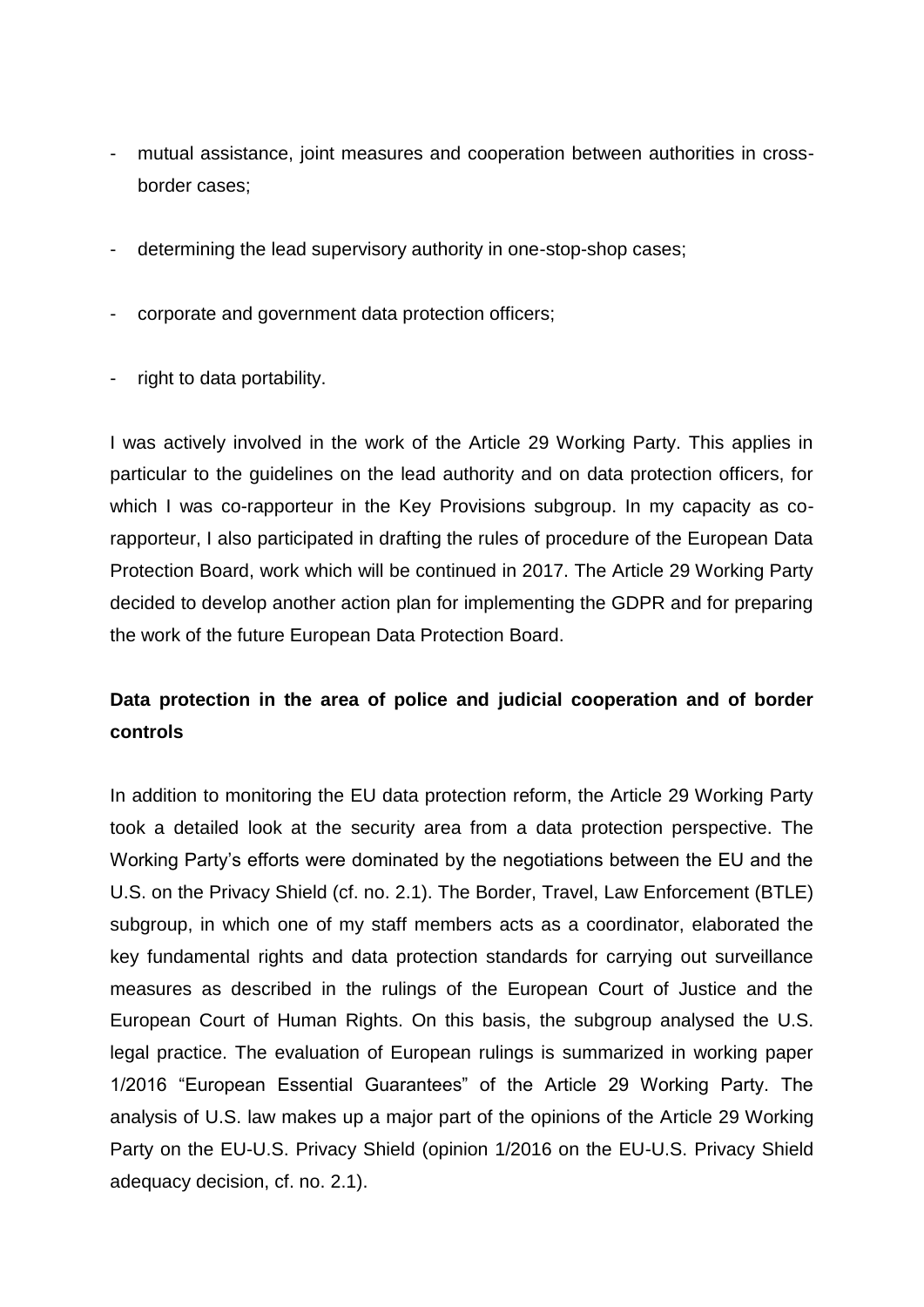Moreover, the BTLE subgroup prepared many opinions of the Article 29 Working Party on other legislative projects. This includes the EU-PNR Directive (cf. no. 2.3.2), the Smart Borders programme (cf. no. 2.3.1), the Umbrella Agreement (cf. no. 2.2) and the Data Protection Directive for the area of police and justice (cf. no. 1.1, no. 1.2.2).

In the reporting period, the Article 29 Working Party also addressed the question whether and under which conditions security authorities may access data which are not stored on domestic servers. This problem is particularly urgent in times of globalization, the Internet and data storage in "clouds". As I have already mentioned in my last report (cf. 25th activity report, no. 4.7.1), very important court proceedings on this matter are underway. The proceedings were initiated by Microsoft. At the request of a U.S. security authority, the company was obliged to disclose data on a customer's e-mail account stored on servers in Ireland. A U.S. appeals court ruled that the U.S. government must ask for legal assistance to access the data stored in Ireland. According to the appeals court, applicable U.S. law does not allow authorities direct access. A final court decision is still pending, and also the general question of whether authorities are allowed to access personal data stored abroad must be addressed by all legal systems.

## **International tax information exchange and money laundering**

The Article 29 Working Party also discussed the topic of automated sharing of international tax information (cf. no. 8.2.4) and the amendment of anti-money laundering legislation through the Fourth and Fifth EU Anti-Money Laundering Directive (cf. no. 8.2.2). Anti-money laundering discussions focus on transparent cash flows and the question of how and to what extent cash payments should be maintained. In this context, I participated in a consultation on a study initiated by the European Commission. Its results will be translated into proposals for future EU legislation.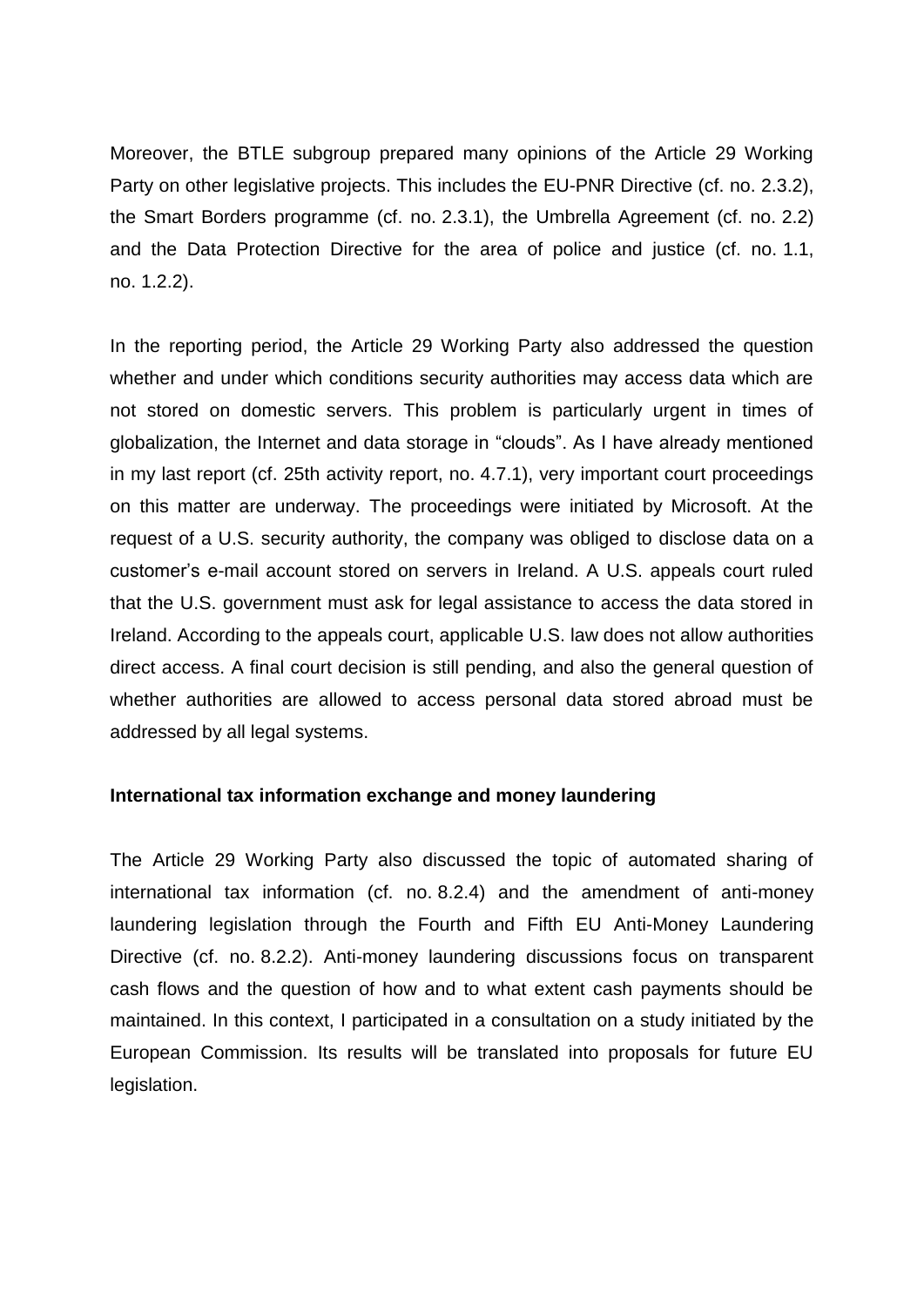#### **Data protection in e-government**

Finally, the Article 29 Working Party is examining the Code of Conduct on privacy for mHealth which introduces a system of voluntary commitment and is especially targeted at developers and producers of mobile health applications. The Code of Conduct was submitted to the Article 29 Working Party in June 2016. The E-Government subgroup is currently consulting with the authors of the Code of Conduct to improve the level of data protection. On the basis of this document, the major data protection requirements for mobile applications are being discussed at European level (cf. no. 1.5).

#### **Data protection and new technologies**

The Technology subgroup of the Article 29 Working Party drew up a recommendation on the use of drones (cf. no. 10.2.6) and an opinion on the revision of the ePrivacy Directive (EU Directive on privacy and electronic communications; cf. no. 17.2.4.1).

## **Coordinating national enforcement measures**

The Enforcement subgroup reactivated in late 2016 will have the task of coordinating the other subgroups and harmonizing the relevant procedures in the context of the necessary national enforcement measures. The messaging service WhatsApp was the subgroup's first project. After the service had been acquired by Facebook, the Article 29 Working Party asked WhatsApp in writing to refrain from transmitting personal data of EU citizens to Facebook. In response, WhatsApps has temporarily suspended data transmission until all legal issues are resolved (cf. no. 17.3.1).

## **2.5 Council of Europe**

## **Progress in revising Data Protection Convention 108**

*The globalization of data flows has led not only to the modernization of European Union data protection legislation; since 2009 also the Council of Europe has been*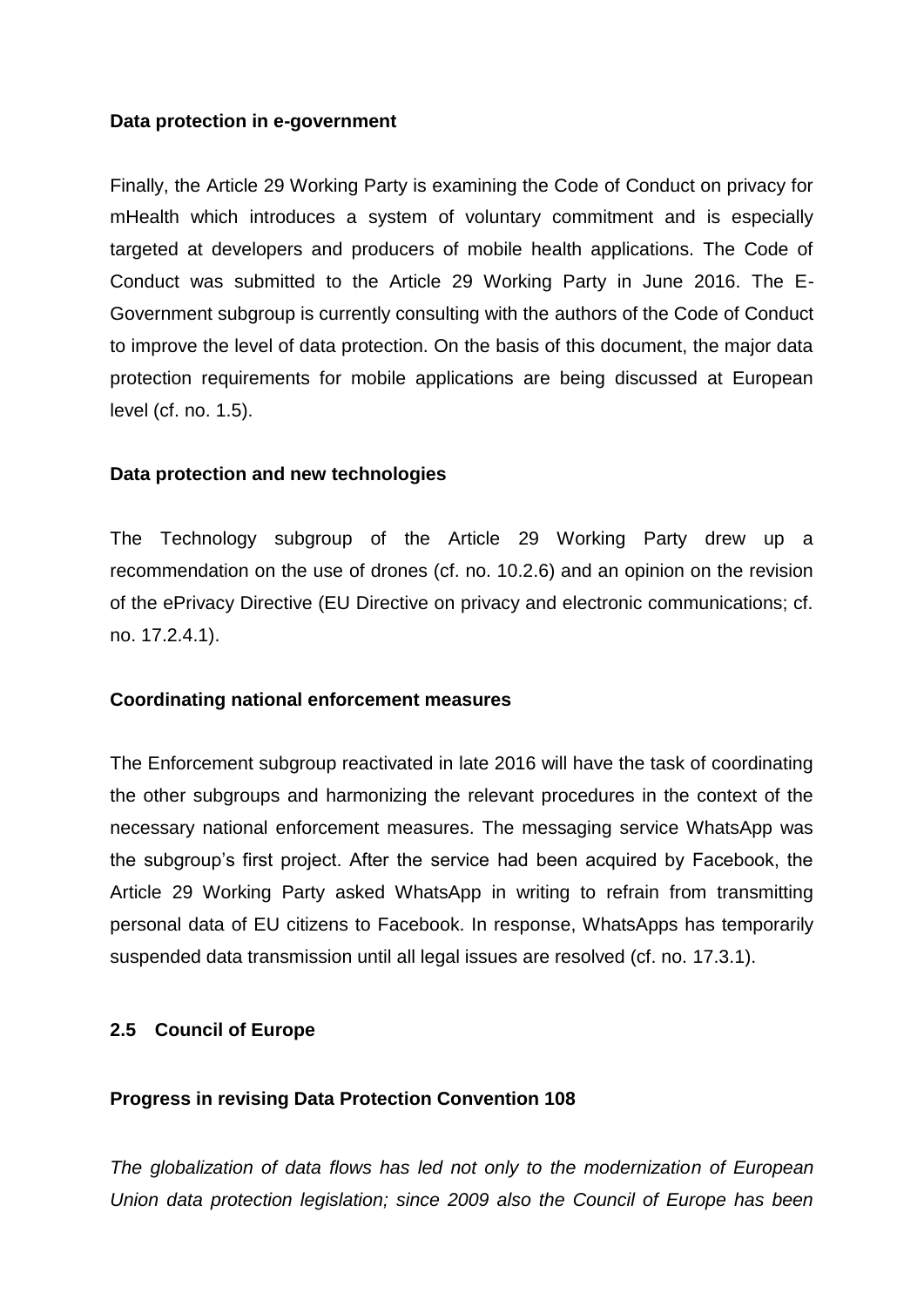*revising the 1981 Convention for the Protection of Individuals with Regard to Automatic Processing of Personal Data (Convention 108). In the reporting period, significant progress has been made in the negotiations on an amending protocol. However, final agreement is still pending.*

After EU consultations on the General Data Protection Regulation had been concluded (cf. no. 1.1), work on revising Convention 108 made considerable progress (cf. 24th activity report, no. 2.4.3). In June 2016, the Ad-hoc Committee on Data Protection (CAHDATA), responsible for revising Convention 108, forwarded a draft amending protocol to the Rapporteur Group on Legal Cooperation (GR-J) of the Council of Europe. The group will discuss the points on which CAHDATA could not reach consensus to prepare adoption by the Committee of Ministers. Despite intensive efforts, the Rapporteurs Group was not able to reach full consensus on the amending protocol by late 2016. One reason was that the Russian Federation asked for more exceptions for data processing for the purposes of national security; another was that EU member states had different views on the future voting rights of the European Commission in the Consultative Committee (T-PD) and on how the amending protocol should enter into force. Despite these unresolved issues, I welcome the significant progress made in revising the Convention. This applies primarily to its scope of application which covers the entire public and private sector. I am pleased that the Federal Government did not endorse the request of the Russian Federation to fully exempt data processing by intelligence services from the Convention's scope of application. Another positive aspect is that concerning the basic data protection principles, the data subjects' rights and the obligations of the controller, the amending protocol is largely in line with the principles of the EU General Data Protection Regulation and the EU Data Protection Directive so that the necessary consistency between the Convention and the new EU legal framework has been achieved. Another important improvement for data protection is the amending protocol's requirement that the contracting parties should establish independent national supervisory authorities which can monitor compliance with data protection rules and sanction non-compliance, and which cooperate and provide mutual legal assistance in implementing the Convention.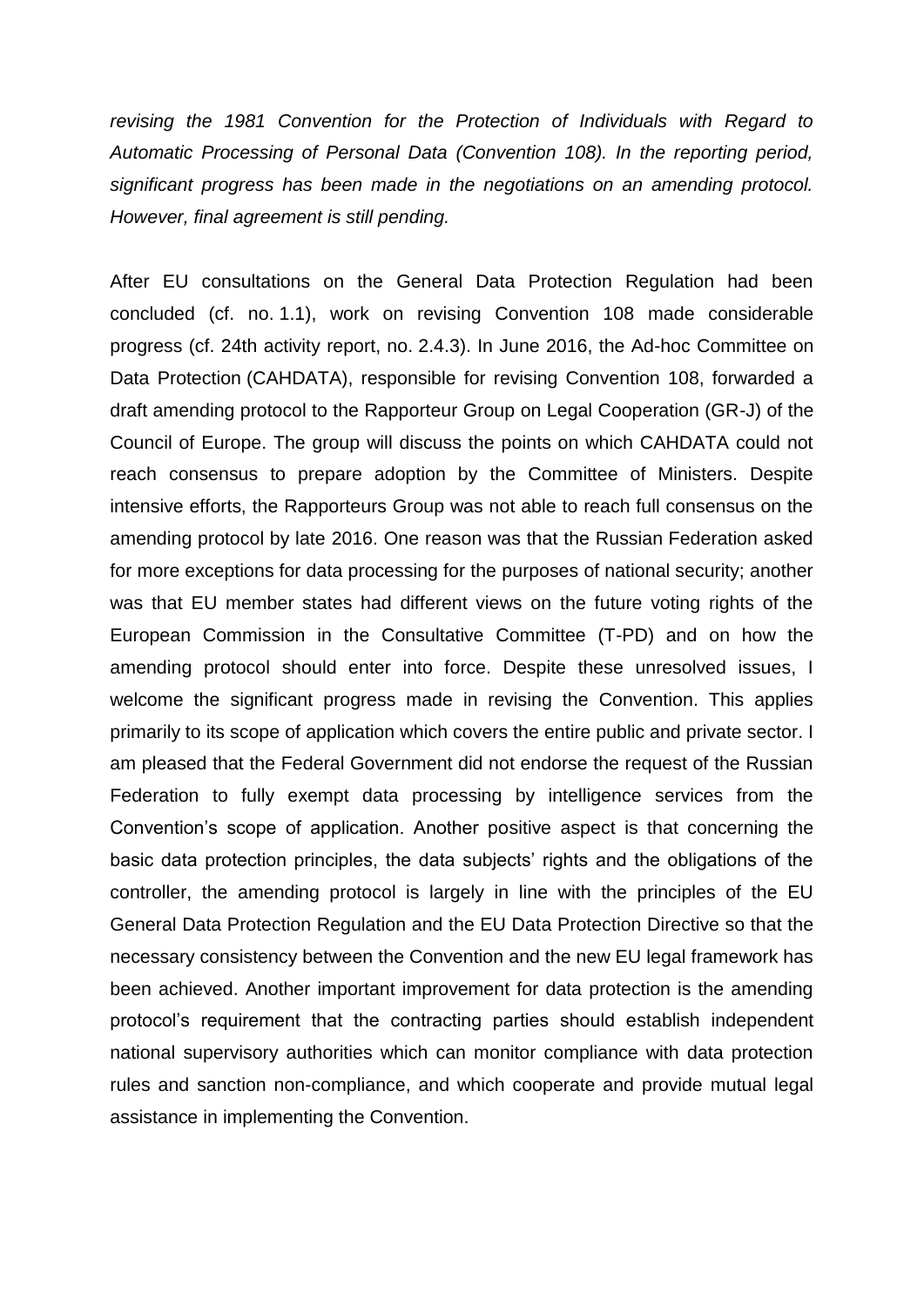In 2016, the Federal Ministry of the Interior – the lead authority in this area – allowed me to participate in Council of Europe meetings which touch upon data protection, a request I had made for many years. I may now participate as an observer in the meetings of CAHDATA and the Consultative Committee pursuant to Article 18 of Convention 108 (T-PD). In the T-PD, the interior ministry also allowed me to speak freely as a representative of independent data protection supervision in Germany. I am pleased about these opportunities and actively take advantage of them. This applies to interministerial coordination as well as to work in the TP-D plenary to improve the guidelines on the protection of individuals with regard to the processing of personal data in a world of Big Data, discussed by the TP-D in 2016, and recommendations on the protection of personal health-related data .

## **2.6 International Conference of Data Protection and Privacy Commissioners**

*In the reporting period, two international conferences of data protection and privacy commissioners addressed key issues of the future and initiatives to improve global cooperation.*

The 37th International Conference of Data Protection and Privacy Commissioners in Amsterdam (26-29 October 2015) focused on "privacy bridges". Shortly before the conference started, the need to build privacy bridges between the EU and the U.S. became even more important after the European Court of Justice had revoked Safe Harbor in the so-called Schrems decision (cf. no. 2.1).

Challenges posed by processing health and genetic data and questions regarding the role of data protection supervisory authorities in the context of surveillance by intelligence services were further major topics at the conference. Three resolutions were adopted: In addition to the Resolution on Transparency Reporting and the Resolution on Privacy and International Humanitarian Action, the Resolution on Cooperation with the UN Special Rapporteur on the Right to Privacy deserves special mention. This resolution – introduced by me – is based on a German-Brazilian initiative at the United Nations on the right to privacy in the digital age. Following this initiative, the General Assembly of the United Nations adopted two resolutions (68/167 of 18 December 2013 and 69/166 of 18 December 2014). They formed the basis for the decision of the UN Human Rights Council of 26 March 2015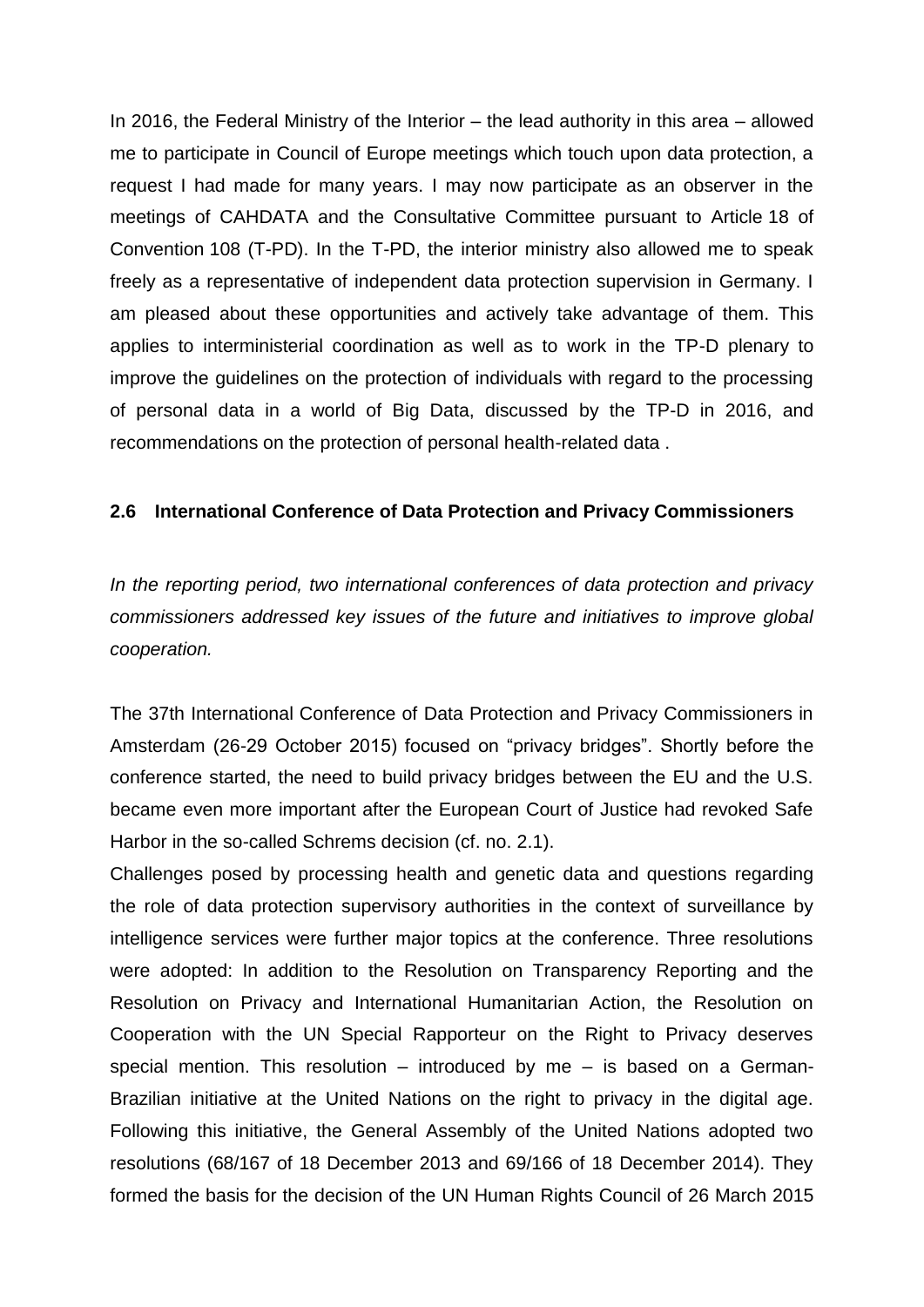to appoint a Special Rapporteur on the right to privacy. His task is to submit an annual report on violations of the right to privacy which is enshrined in the Universal Declaration of Human Rights and in the International Covenant on Civil and Political Rights of the United Nations. The Special Rapporteur is also supposed to follow international discussions on the right to privacy. In summer 2015, Professor Joseph Cannataci of Malta University was appointed Special Rapporteur for a period of three years.

The 38th International Conference of Data Protection and Privacy Commissioners in Marrakesh (17-20 October 2016) was held under the title "Opening New Territories for Privacy". Discussions focused on the challenges associated with current developments such as robotics, artificial intelligence and machine learning, in particular for informational privacy of the individual and for the further course of data protection. Given the growing international data flows, participants also discussed encryption as an increasingly important instrument to protect personal data. Moreover, they adopted resolutions on a competency framework for school students on data protection, on developing new metrics of data protection regulation, on human rights defenders and on further developing international cooperation of data protection supervisory authorities.

A new working group was established to review the strategy, size and effectiveness of the International Conference, and I will actively contribute to this work. This also applies to an expert group on strengthening cross-border cooperation of supervisory authorities.

The resolutions of the International Conference of Data Protection and Privacy Commissioners are available in English on my website [\(www.datenschutz.bund.de\)](http://www.datenschutz.bund.de/).

The 39th International Conference of Data Protection and Privacy Commissioners will take place in Hong Kong on 25-29 September 2017.

## **2.7 Conference of European Data Protection Authorities**

*In 2015 and 2016, the annual Spring Conference of European Data Protection Authorities focused above all on the practical implementation of data protection in Europe and the new European General Data Protection Regulation.*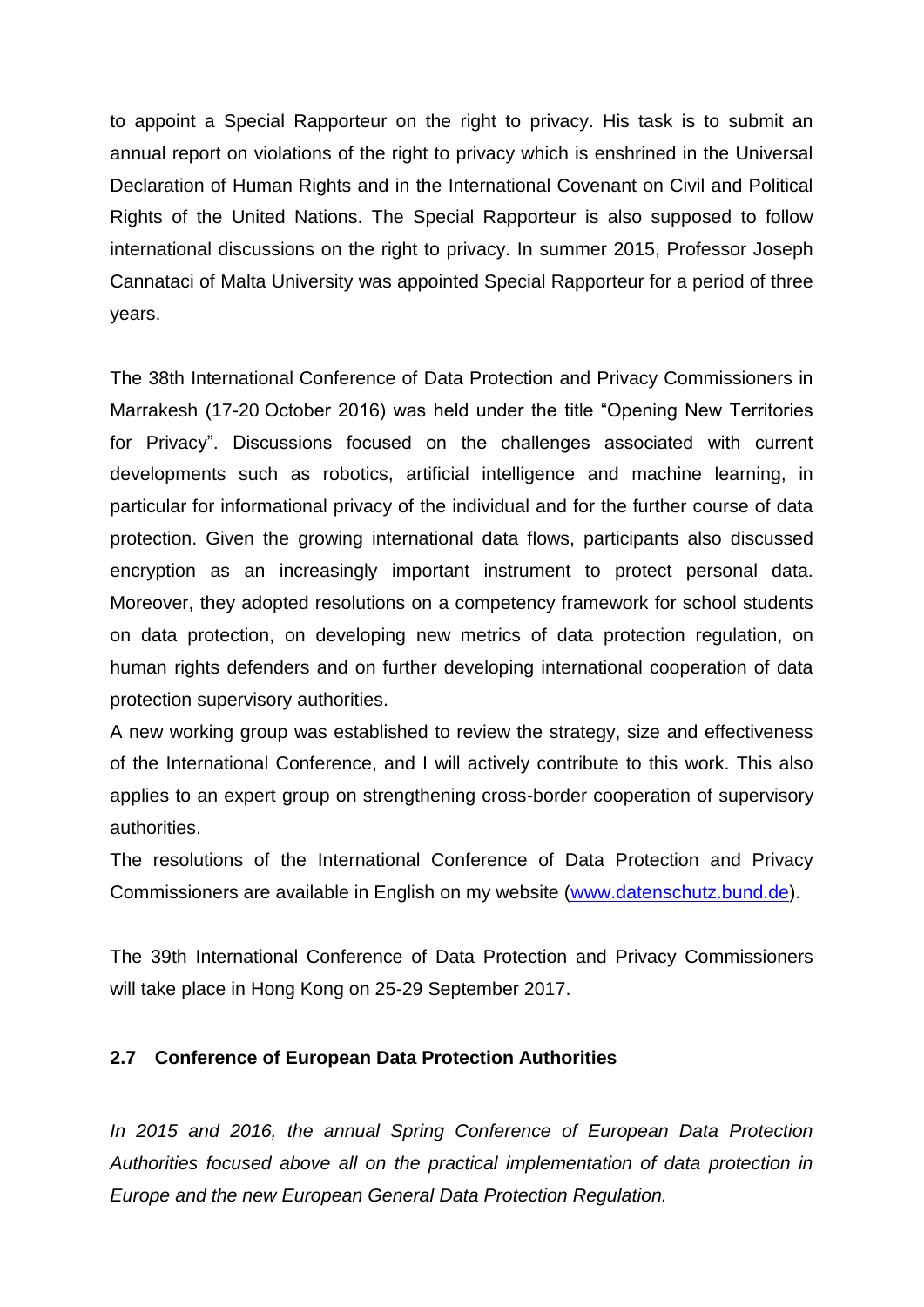The Conference of European Data Protection Authorities is traditionally held in April or May every year and is thus known as the Spring Conference to distinguish it from the International Conference of Data Protection and Privacy Commissioners, which regularly takes place in autumn (cf. no. 2.6). The Spring Conference offers a forum for sharing ideas and experience among all the data protection authorities in Europe and with representatives of the European Commission, the Council of Europe and the OECD; it is thus broader than the data protection panels of the European Union. In particular, it includes data protection officers from the countries of south-eastern Europe.

Under the title "Navigating the Digital Future", the Spring Conference organized by the British data protection authority ICO in Manchester on 18-20 May 2015 focused on the practical implementation of data protection. Various forums discussed the expectations of citizens regarding the enforcement of their rights and the possibilities of organizations and data protection authorities to support citizens in this respect.

The dominant topic at the Spring Conference in Budapest on 26-27 May 2016 was the implementation of the General Data Protection Regulation at European and national level and its relation to Council of Europe Convention 108. Many participants called for harmonizing national provisions, finding Europe-wide approaches and strengthening cooperation. They stressed the benefits of European guidelines and standards for implementing the GDPR and advocated harmonization of national provisions as well as agreement on Europe-wide approaches.

The resolutions adopted at the 2015 and 2016 Spring Conferences are available on my website at [www.datenschutz.bund.de.](file://///bonn/schreib/_ref14/26%20TB/Redaktionsteam/www.datenschutz.bund.de) The next Spring Conference will be held in Limassol on 27-28 April 2017 and hosted by the Cypriot data protection authority.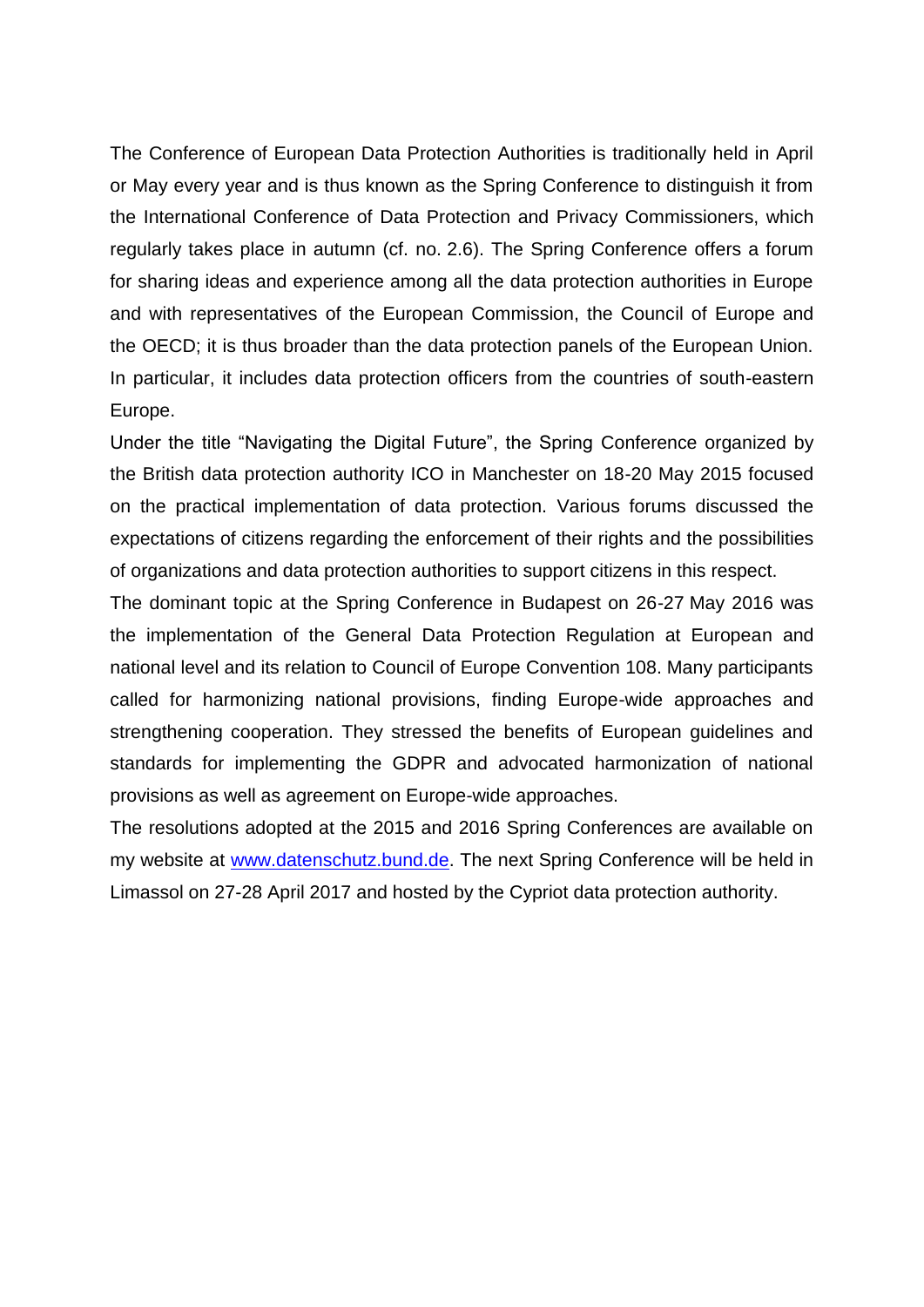#### **8.2.1 AnaCredit – toward a common credit register**

*AnaCredit (Analytical Credit Datasets) is a project of the European Central Bank (ECB) to establish a granular and thus tailor-made credit reporting system. Unlike several other countries in the euro area, Germany is currently not operating a credit register. This project will become relevant from a data protection perspective as soon as data of natural persons are to be processed.*

Starting in September 2018, Regulation (EU) 2016/867 of the ECB of 18 May 2016 on the collection of granular credit and credit risk data (ECB/2016/13) will require all banks to submit detailed debtor data. The AnaCredit Regulation must be distinguished from Regulation 2014/17/EU of the European Commission on credit agreements for consumers relating to residential immovable property, which has already been implemented in national law and governs the obligation to assess creditworthiness in the context of consumer credit agreements (Sections 505a and 505b of the Civil Code).

The ECB intends to introduce the EU-wide central credit database in two steps, but so far has specified only the first stage. The first stage does not yet involve reporting of credit data of natural persons; only data of legal persons will be required. However, it looks as though the scope of AnaCredit will be expanded to include natural persons in the second stage of implementation. Therefore, I am already following the project today.

Data to be reported include the amount, term, interest, currency, etc. of the loan. Up to 26 debtor attributes must be reported, including name, head office, legal form, size, sector, economic activity and other identifiers. Credit institutions resident in the euro area and branches of foreign banks located in the euro area must report the identifiers monthly to their respective national banks, which forward the data to the ECB. In Germany, the reports will be collected and forwarded to the ECB by Deutsche Bundesbank.

With the AnaCredit Regulation, the ECB wants not only to provide a standard method for collecting data on loans in the euro area, but also to significantly expand the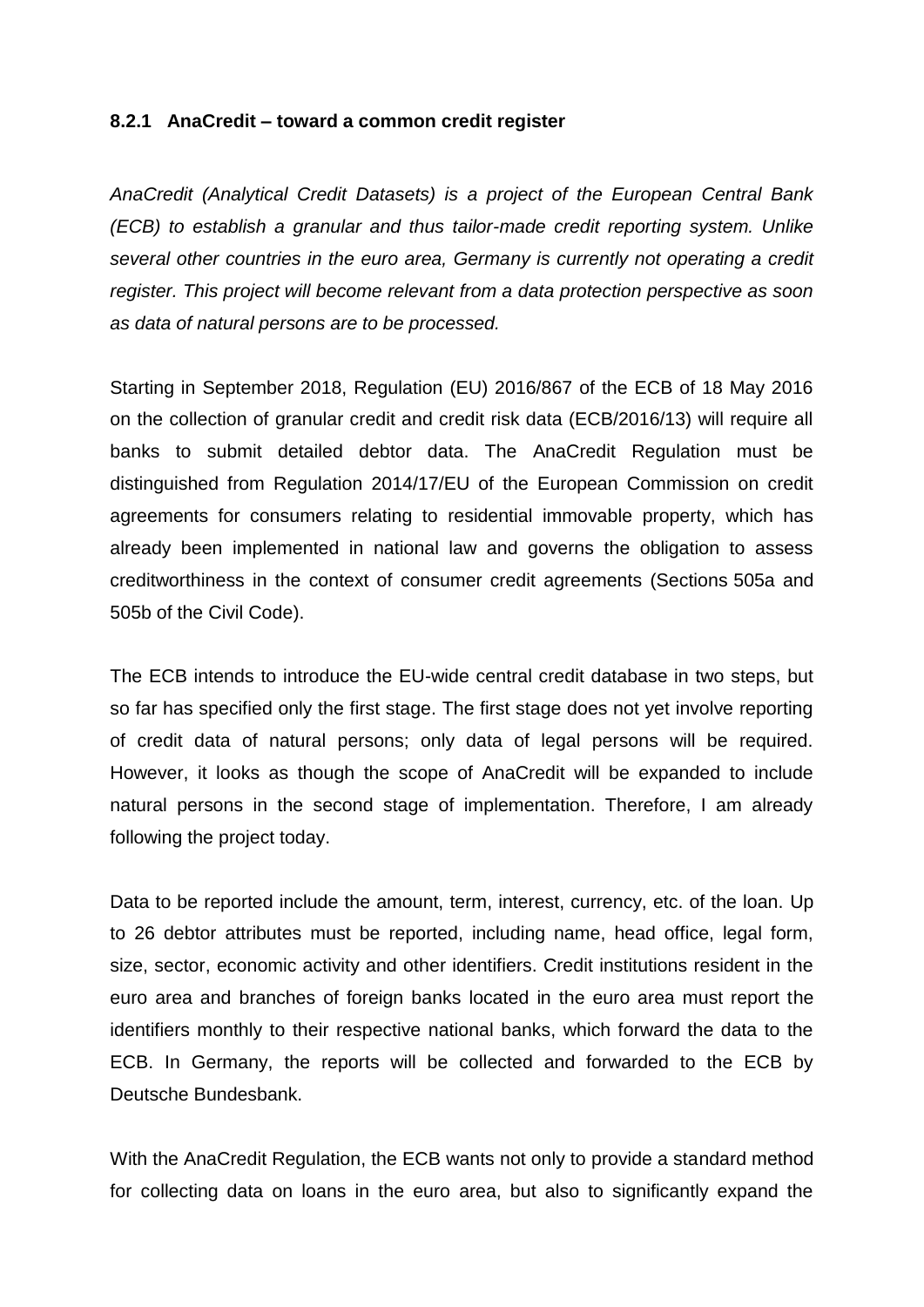group of reporting agents in order to use these data to manage monetary risk and monitor financial stability. In Germany, for example, only large loans are reported to banking supervision, whereas in Portugal the reporting threshold is very low. However, Deutsche Bundesbank decided to ease reporting requirements for small institutions.

Data collection through AnaCredit is rounded out by the Act Complementing Supervision Law planned by the Federal Ministry of Finance. This legislative project is based on a recommendation of the Financial Stability Committee of 30 June 2015. The act will grant the Federal Financial Supervisory Authority (BAFin) the power to impose restrictions on granting loans for building or buying domestic residential real estate, if necessary to prevent a disruption of our financial system or financial stability.

I will continue to monitor this project in the Article 29 Working Party and at national level and work towards compliance with data protection rules in the second stage which will also involve collecting data of natural persons.

## **8.2.2 Implementing the Money Laundering Directive – a long-term task**

*On 20 May 2015 the European Parliament and the Council adopted the Fourth Anti-Money Laundering Directive.*

The Fourth Anti-Money Laundering Directive is intended to create a consistent regulatory framework to fight money laundering and terrorist financing. For the first time, a transparency register will be put in place on the basis of this directive. This public register will contain information on the beneficial owners of corporate entities. Moreover, the directive now covers all gambling services (not only casinos) carrying out transactions amounting to 2,000 euros or more. It also provides for a lower threshold for commercially traded goods and a larger group of obliged entities.

The previous threshold for cash payments subject to reporting obligations was 15,000 euros. With the implementation of the Fourth Anti-Money Laundering Directive, member states are required to reduce this threshold to at least 10,000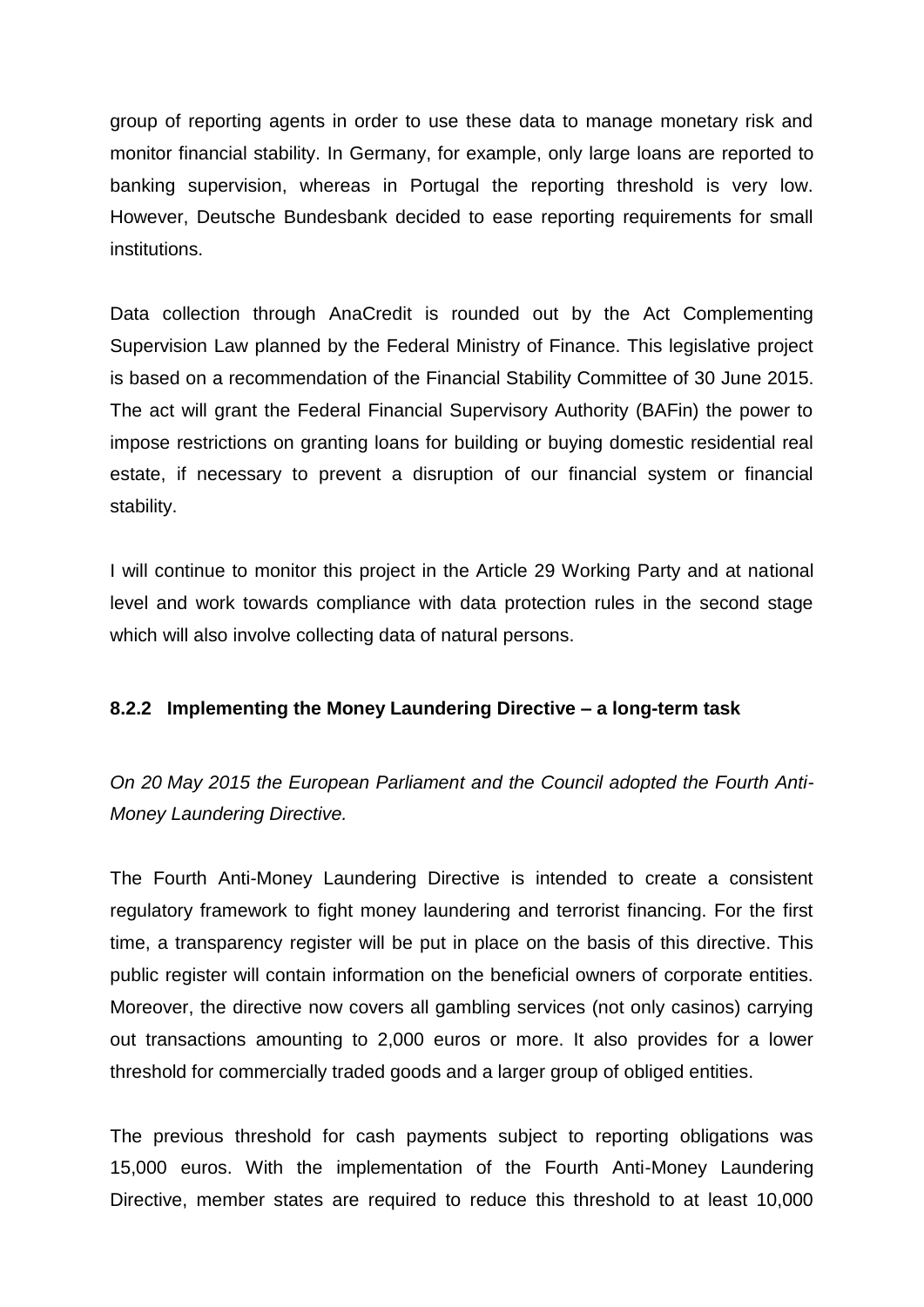euros, and national legislation can provide for even lower thresholds. However, defining national thresholds must not result in cash payments for expensive everyday goods such as tablets, computers or TVs being subject to anti-money laundering efforts and to the collection, transmission, storage and analysis of related data. Everyday expenses should not come under general suspicion of money laundering or terrorist financing. Citizens must continue to be able to buy everyday items without data collection.

Even before the implementation of the Fourth Anti-Money Laundering Directive in national law, on 5 July 2016 the European Commission submitted a proposal for a Fifth Anti-Money Laundering Directive. The Directive of the European Parliament and of the Council amending Directive (EU) 2015/849 on the prevention of the use of the financial system for the purposes of money laundering or terrorist financing and amending Directive 2009/101/EC is intended to prevent the financing of terrorist activities. To this end, central Financial Intelligence Units would be given access to information in central registries for bank and payment accounts and to electronic data retrieval systems. For the first time, bodies exchanging virtual currencies would also be involved in the fight against money laundering and terrorist financing. In addition, the threshold for anonymous payments, e.g. with pre-paid cards, would be reduced from 250 euros to 150 euros, and stricter customer verification requirements would apply. Public access to the new transparency register would also be expanded.

The central Financial Intelligence Unit (FIU) – which will become part of the Customs Criminological Office – would be given more powers. The new directive would allow an analysis of reports submitted long before a threat or crime can be suspected, also when more data are added. The current proposal does not limit the specific means and scope of such analysis. Nor are the obligations of other authorities to provide information to the FIU subject to many restrictions. There is even an obligation to set up a mechanism for the automated exchange of data. This may entail significant changes of purpose. As a rule, the data would have been collected without the data subjects' knowledge. The legislation would even prohibit informing the data subject. This means that in principle, the Federal Constitutional Court requirements for using data from covert encroachments upon informational rights would apply (cf. no. 1.3). Together with the proposed amendment of the Customs Investigations Service Act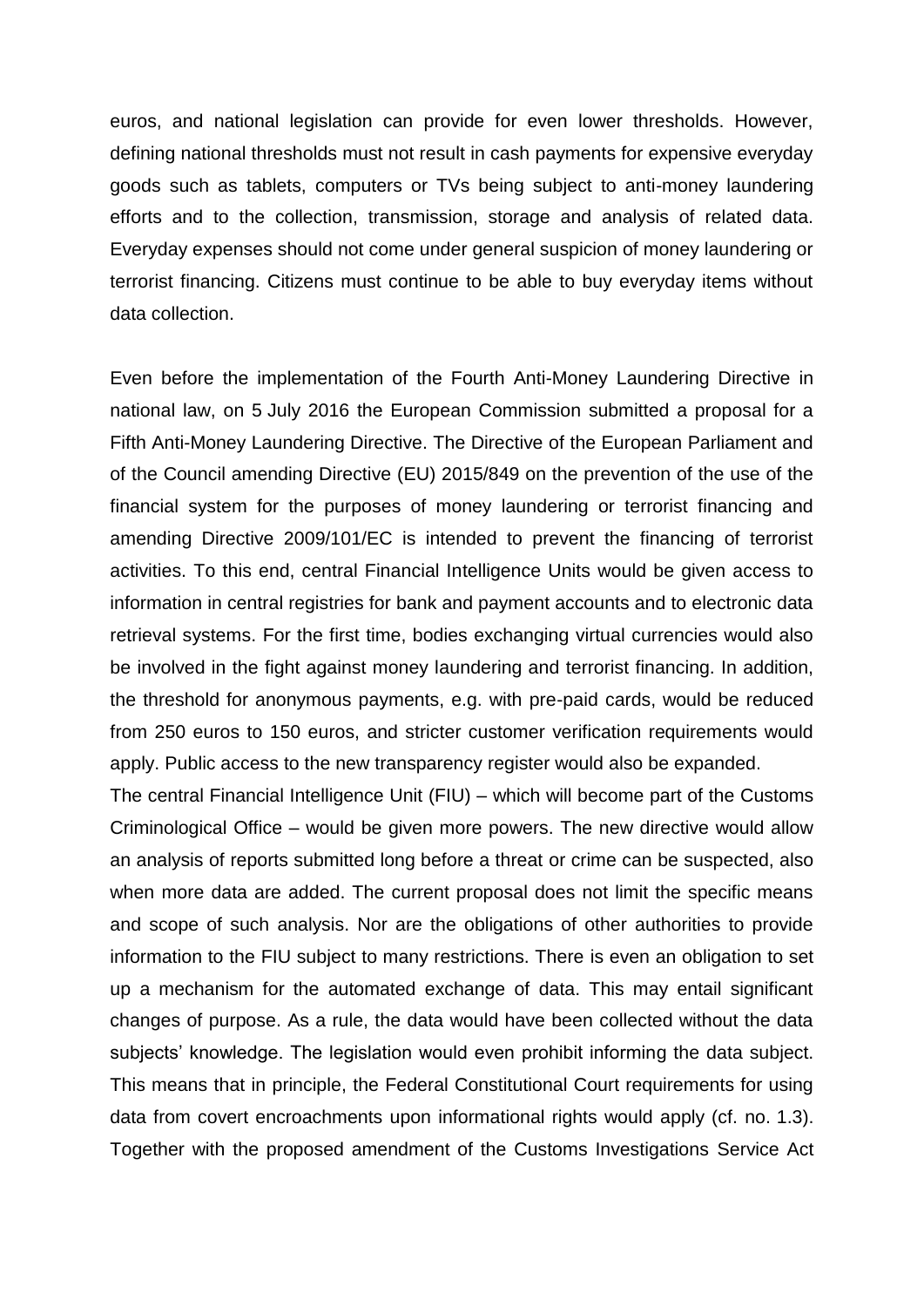(*Zollfahndungsdienstgesetz*, ZFdG), the proposed directive would have implications for the protection of fundamental rights.

I will continue to follow the process in a spirit of constructive criticism, at European level through my participation in the Article 29 Working Party and with regard to its implementation at national level.

## **8.2.4 International exchange of tax information – Data must be processed within the EU**

*While sharing international tax information is undoubtedly necessary, data protection standards must be preserved as well. In view of the U.S. Patriot Act, data must be exchanged on European servers to prevent U.S. authorities from accessing tax information for other purposes.*

The Panama Papers published in April 2016 once again illustrated the global nature of tax evasion and at the same time the relevance of the OECD standard for automated exchange of financial account information. With increasing globalization of investments and thus untaxed income, international cooperation between tax authorities is certainly essential. However, this international exchange of tax information must also abide by data protection standards. In Germany, the OECD standard was implemented in national law through the Act on the Automatic Exchange of Financial Account Information in Tax Matters and Amending Other Acts (*Gesetz zum automatischen Austausch von Informationen über Finanzkonten in Steuersachen und zur Änderung weiterer Gesetze*) of 21 December 2015 (Federal Law Gazette I no. 55, p. 2531). However, regulators did not fulfil my request to reduce the retention period of the data transmitted to the Federal Central Tax Office from 15 to ten years. The Federal Ministry of Finance was not able to convince me of the necessity of such a long retention period. Moreover, the act does not explicitly take into account my proposal to apply the data protection principles of necessity and data minimization to data collection by financial institutions as provided for in Section 6 (1) of the act. However, the act reflects my requests by incorporating the data protection principle of purpose limitation, according to which data may be used only for tax purposes.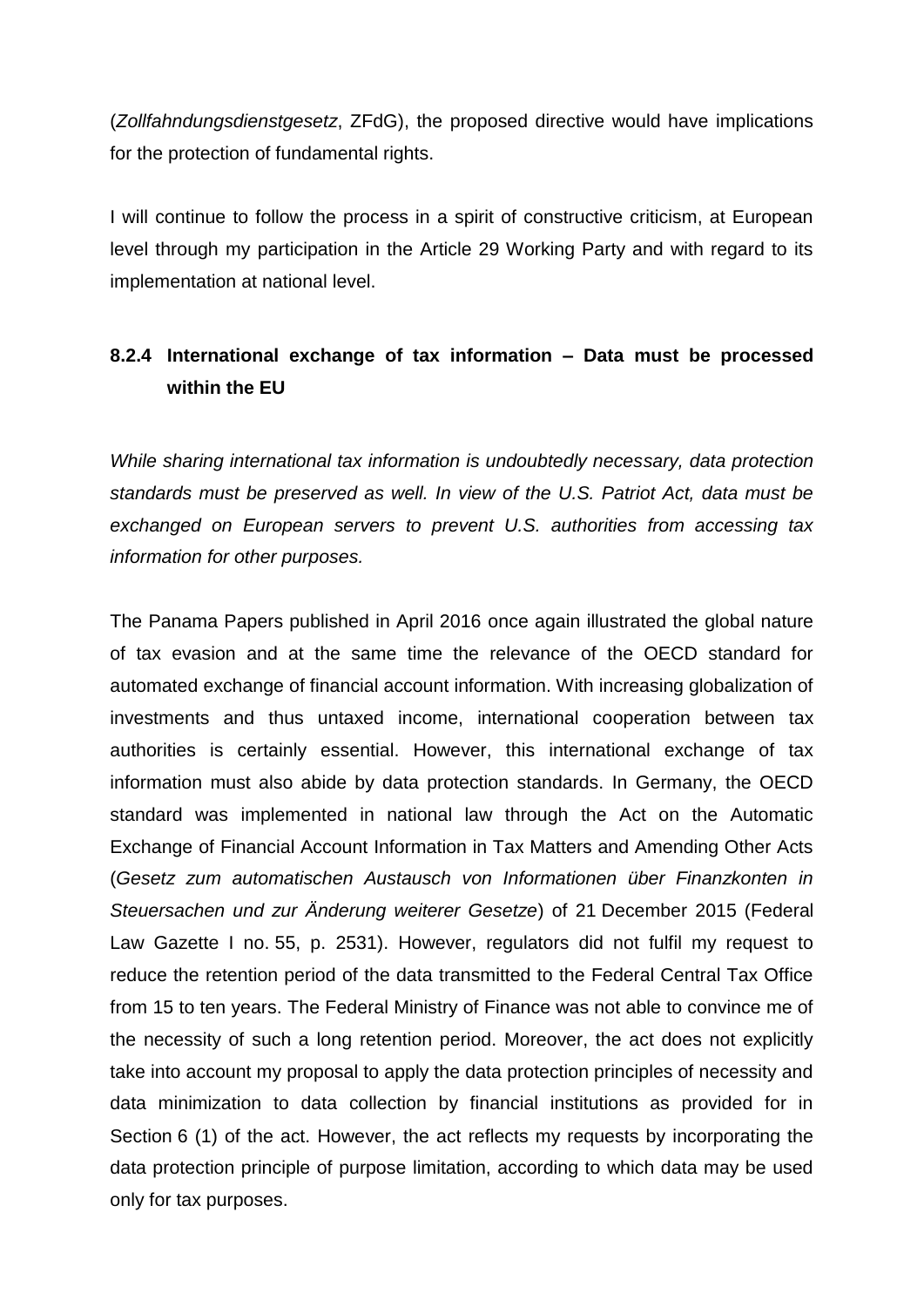Preparations for the first international tax information exchange, scheduled for September 2017, have started. In recent months, I have helped the Article 29 Working Party develop guidelines, in particular for sharing tax information with third countries. I also asked that the exchange be carried out on a European server. In this context, the initial idea was to use the server which is already being used for bilateral tax information exchange between the U.S. and Germany (under the Foreign Account Tax Compliance Act, FATCA, cf. 25th activity report, no. 7.5) also for the international OECD tax information exchange. I think that this is highly problematic from a data protection perspective because the U.S. Patriot Act gives U.S. authorities unlimited access to these data also for other purposes. Therefore, I will continue to insist that international tax information exchange should take place on European soil.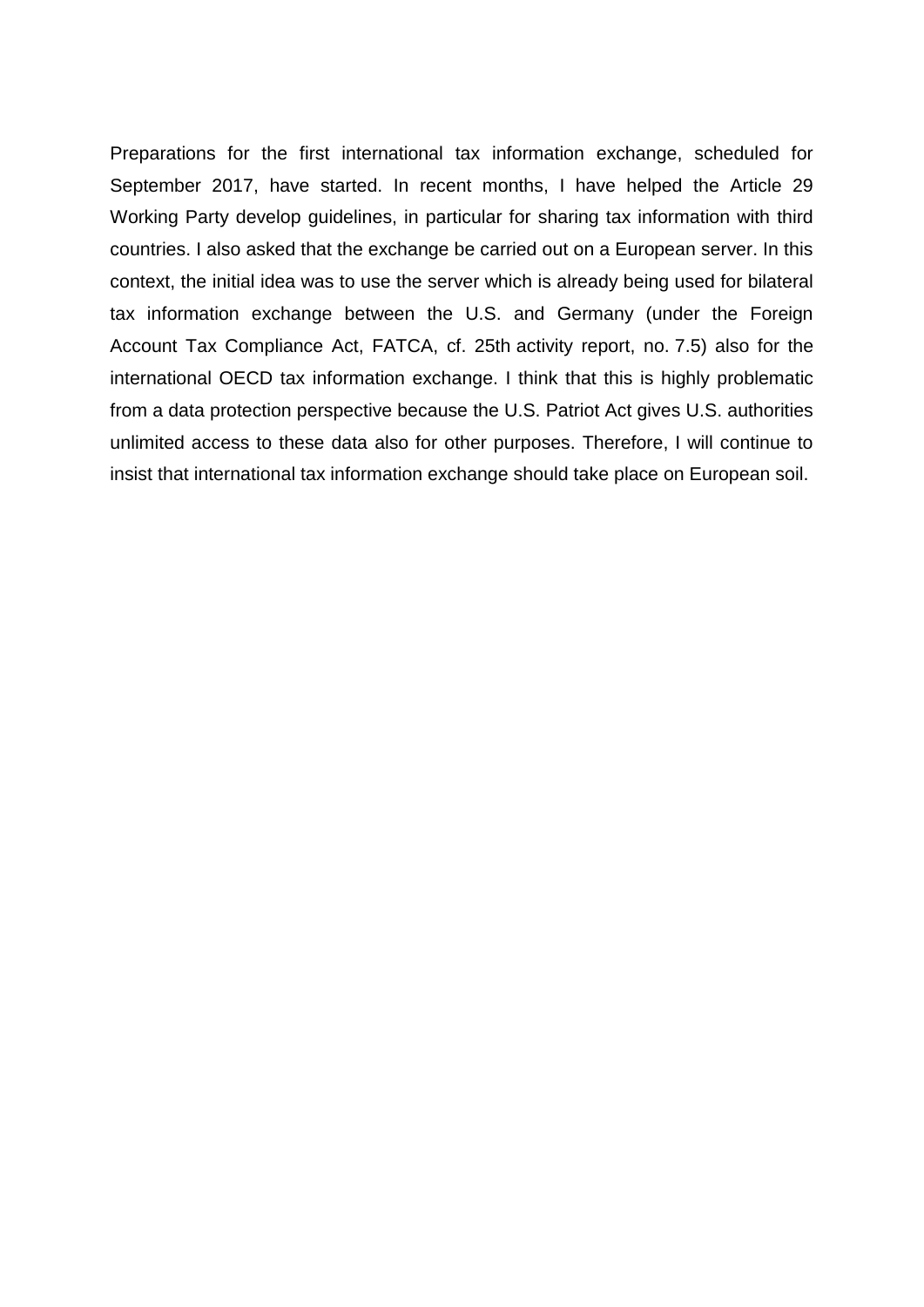#### **10.2.11.5 The standard data protection model**

*Work on the standard data protection model (Standard-Datenschutzmodell, SDM) has continued. Efforts were initially directed at defining suitable protection goals and procedures to create data security.*

Protection goals and an IT security management based on these goals have been used in the field of IT security for many years, e.g. in the IT security assessment criteria, the Orange Book and the Common Criteria. However, implementation also exposes the shortcomings of these procedures and protection goals. For example, protection goals are not structured so that over time, a confusing array of parallel protection goals has developed and continues to develop. The various procedures also do not address the interaction between the protection goals, i.e. whether and to what extent they are mutually reinforcing, weakening, implicit or exclusive. Due to this lack of harmonization, there is no overview of the individual protection goals, and it is not possible to assess whether they are complete.

After many years of testing such procedures, in the mid-1990s the Federal Office for Information Security (BSI) developed the baseline security model (*IT-Grundschutz*) to make implementing such procedures easier. *IT-Grundschutz* has since become a practical tool to ensure IT security. The procedure is based on a simple model (cf. Box a on no. 10.2.11.5).

Although the BSI is currently revising *IT-Grundschutz*, the underlying principles will not change. In my 15th activity report (no. 30.8) I welcomed the baseline security model and summarized it in a simple formula:

## DATA PROTECTION = baseline security  $+ X$

Over the years that this formula has been used, we often discussed how the X component can be determined and which "value" would be appropriate. Of course, this depends on the specific framework conditions, systems, data, etc. and so far could be defined only on a very basic level.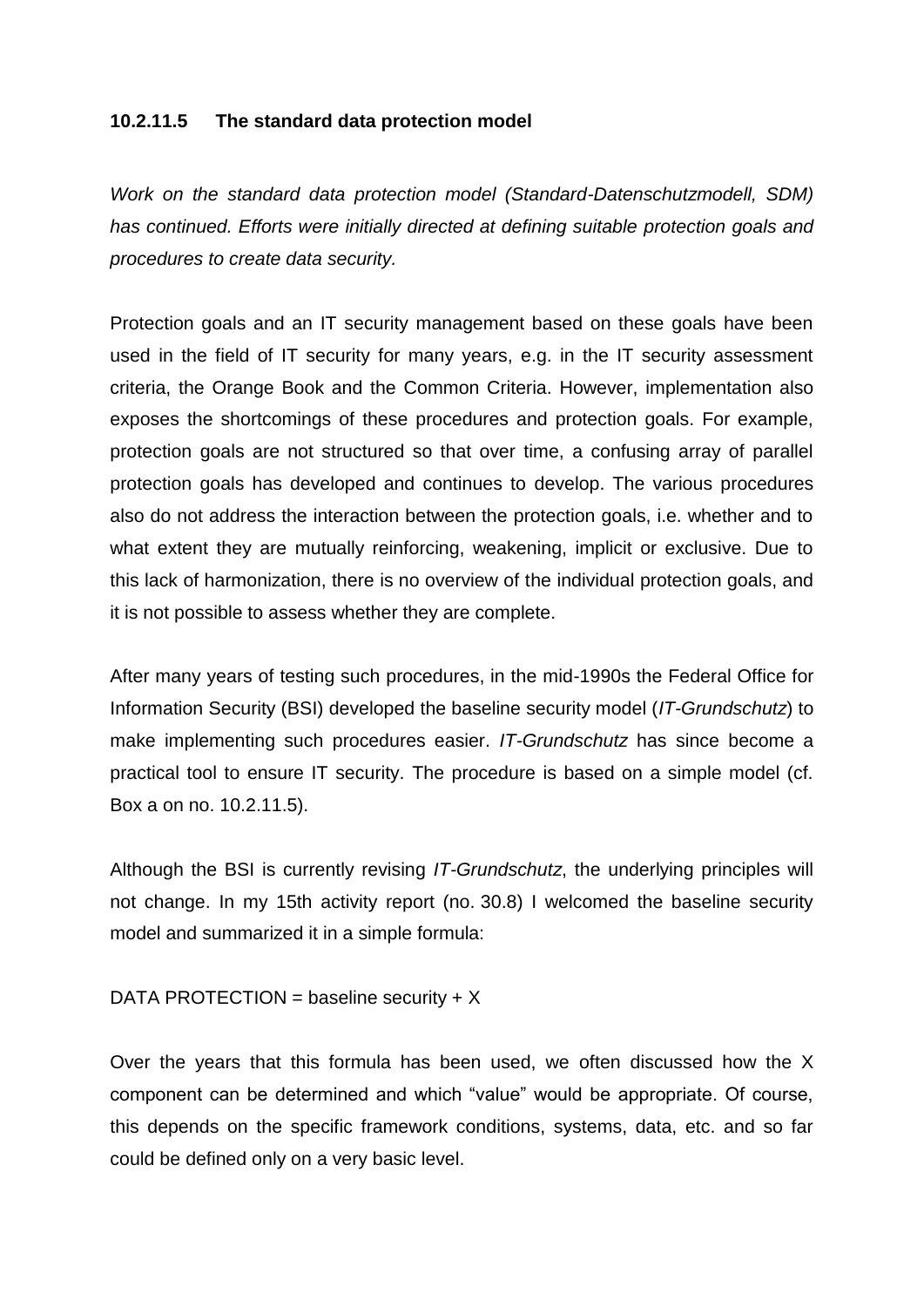We therefore established a working group of the conference of independent federal and state data protection authorities already many years ago. The working group has adjusted its mandate on the basis of the baseline security model and developed the standard data protection model (SDM) with six goals.

The "classic" SDM goals include:

- 1. availability,
- 2. integrity, and
- 3. confidentiality.

As I explained in my 25th activity report (no. 5.14.1), these goals are not sufficient to ensure data protection and data security. Therefore, the following goals are needed as well:

- 4. non-linkability,
- 5. transparency, and
- 6. intervenability.

These six goals and the related measures may help determine the X component in the above formula. At the same time, this model complements the BSI's baseline security model in an ideal way and uses the same method (cf. Box b on no. 10.2.11.5).

The SDM offers further advantages when looking at the soon-to-be applicable General Data Protection Regulation (GDPR).

The SDM goals transpose the legal requirements of the GDPR into the catalogue of technical and organizational measures required by the Regulation. Moreover, this reference catalogue can be used to review the effectiveness of the measures. Such standardized catalogues of measures are a good basis for data protection certification as provided for in the GDPR.

This standardization also supports the cooperation among supervisory authorities required by the Regulation which accompany the modern procedures for automated processing of personal data using uniform advisory and review strategies. The SDM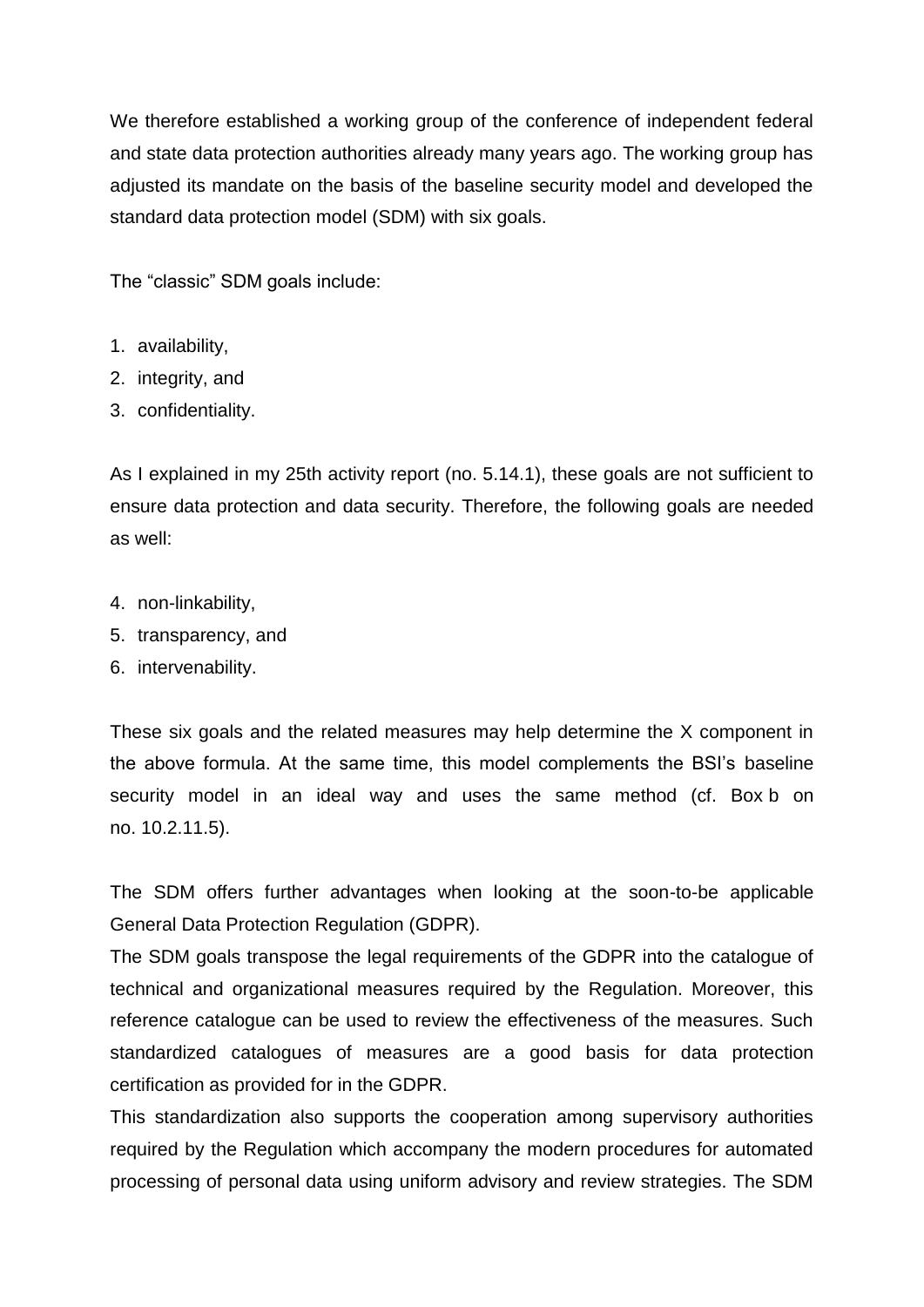as a holistic review and advisory strategy can lead to a coordinated, transparent and verifiable system of data protection assessment.

The SDM should now be tested in practice, and a catalogue of measures similar to the one for the baseline security model should be prepared. In the framework of SDM version 1.0 (available at [www.datenschutz.bund.de\)](http://www.datenschutz.bund.de/) several measures have been developed which can be directly applied. However, they must always be adapted and enhanced to keep pace with technological development. New technologies will entail new measures. In the future, the model will make an important contribution to data protection supervision in both the private and public sector in order to ensure data protection driven by fundamental rights.

Box a on no. 10.2.11.5

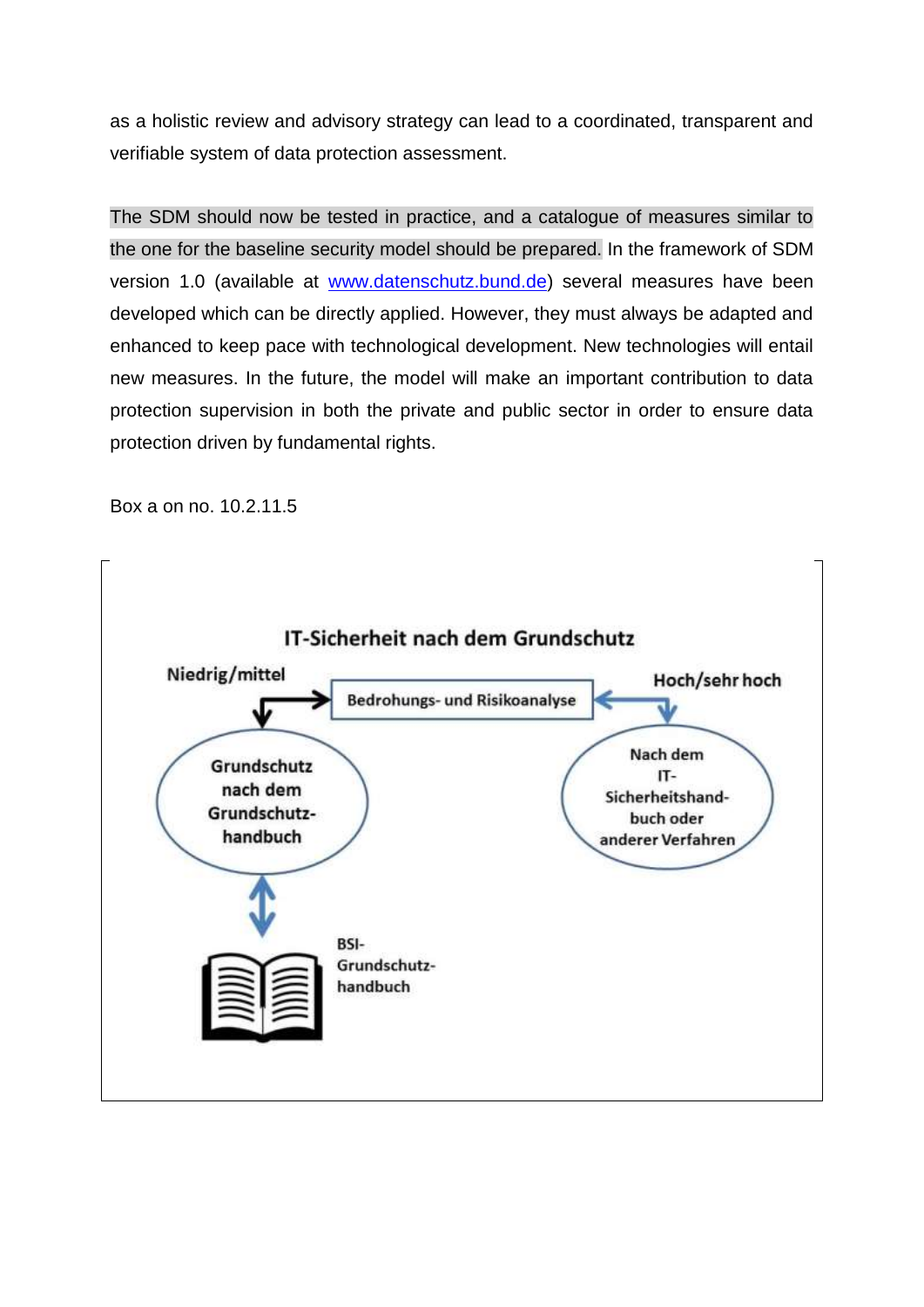Box b on no. 10.2.11.5



## **10.3.3 The European fingerprint database for asylum seekers – Eurodac**

*Checks of the Eurodac database at the Federal Criminal Police Office (BKA) as the National Access Point revealed small errors which may be considered "teething troubles" in using the new system. I expect that the number of requests, which is very low at the moment, will significantly increase in the future.*

In July 2015, the European Regulation (EU) No 603/2013 on the establishment of Eurodac for the comparison of fingerprints entered into force (cf. no. 22.11). The fingerprint database is intended to ensure effective application of Regulation (EU) No 604/2013 which defines which member state is responsible for examining an application for international protection lodged in one of the member states by a thirdcountry national or a stateless person. At the same time, the Eurodac Regulation specifies under which conditions and how the member states' **law enforcement authorities** and Europol may lodge requests for **comparisons with Eurodac data**. The Eurodac database is operated by the European Agency for the Operational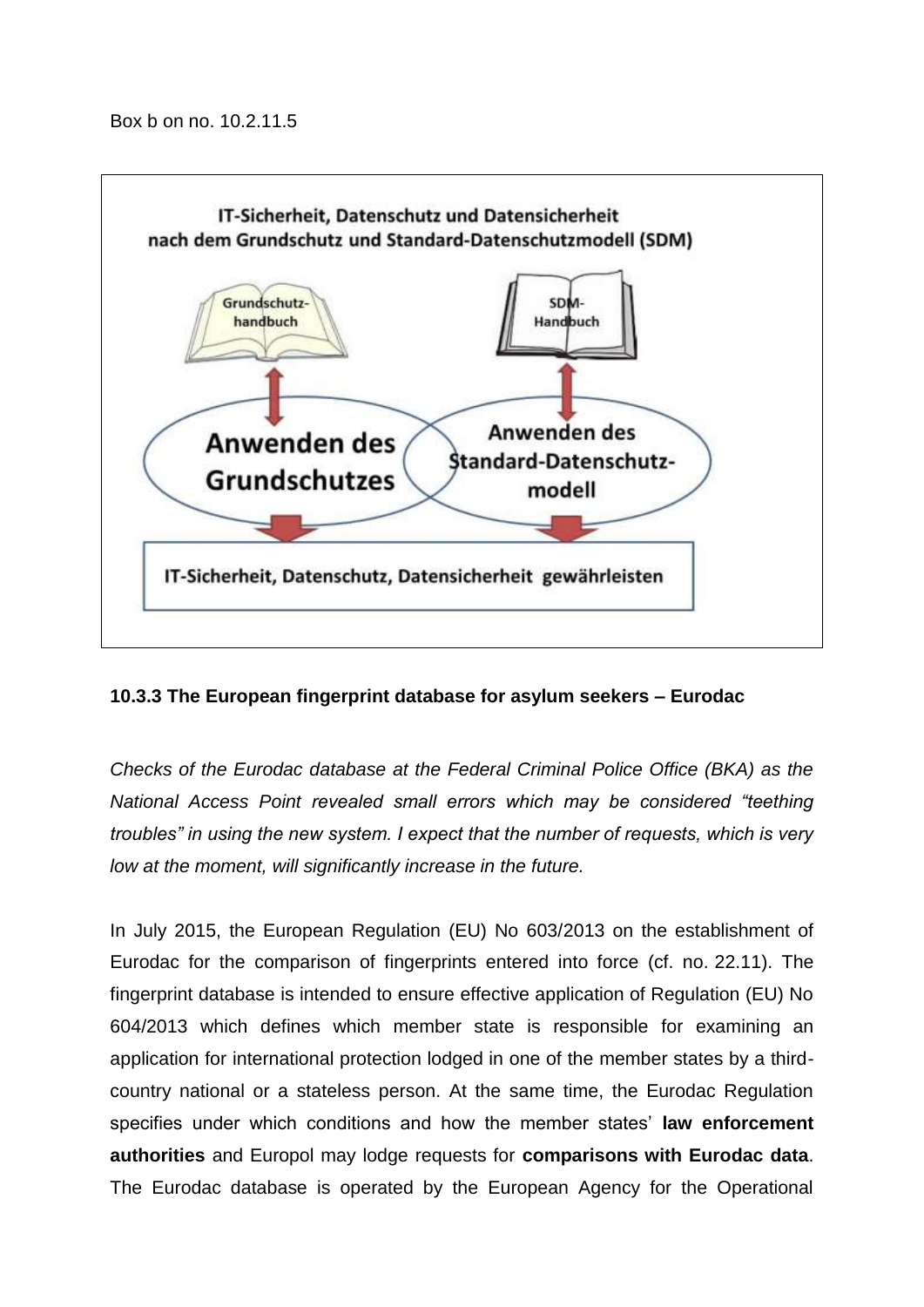Management of Large-Scale IT Systems in the Area of Freedom, Security and Justice (eu-LISA).

The Regulation provides for operating units in the member states which are authorized to request comparisons with Eurodac data. Only designated law enforcement authorities of member states can become operating units. A verifying authority examines the operating units' requests to assess whether the conditions for access as established in the Regulation are fulfilled. In case of compliance, the request is forwarded to eu-LISA via the **National Access Point**.

According to the Eurodac Regulation, **every year** an independent body must **audit** the processing of personal data for law enforcement purposes, including an analysis of a random sample of reasoned electronic requests. The first time I carried out such an audit was at the Federal Criminal Police Office (BKA) in 2016. The BKA was a suitable candidate because it is the National Access Point and has a verifying authority and operating units as specified in the Eurodac Regulation. Operating units within the BKA are certain divisions which are particularly suited for that role due to their responsibilities (preventing, detecting and investigating terrorist or other serious criminal offences).

Since the Regulation entered into force, the BKA as the National Access Point has forwarded 20 requests to Eurodac, of which 11 were its own requests. Three of the 11 BKA requests were forwarded on behalf of federal states which at that time were not yet able to submit requests themselves.

I inspected the workflows and procedures and also carried out random checks of requests. I only found minor mistakes which can be attributed to the fact that staff have not yet been sufficiently familiar with the procedure because of the low number of requests. Upon my announcement to inspect the BKA, the authority organized another series of training courses and considered adjusting workflows to rectify the identified shortcomings. I was pleased to note that no substantial errors were made. The requirements of the Regulation, e.g. previous consultation of other, higherranking databases, have always been met.

I expect that the number of requests and thus my supervision efforts will significantly increase. On the one hand, the procedure is still quite new, and both entering and requesting data needs more practice. On the other hand, the European Commission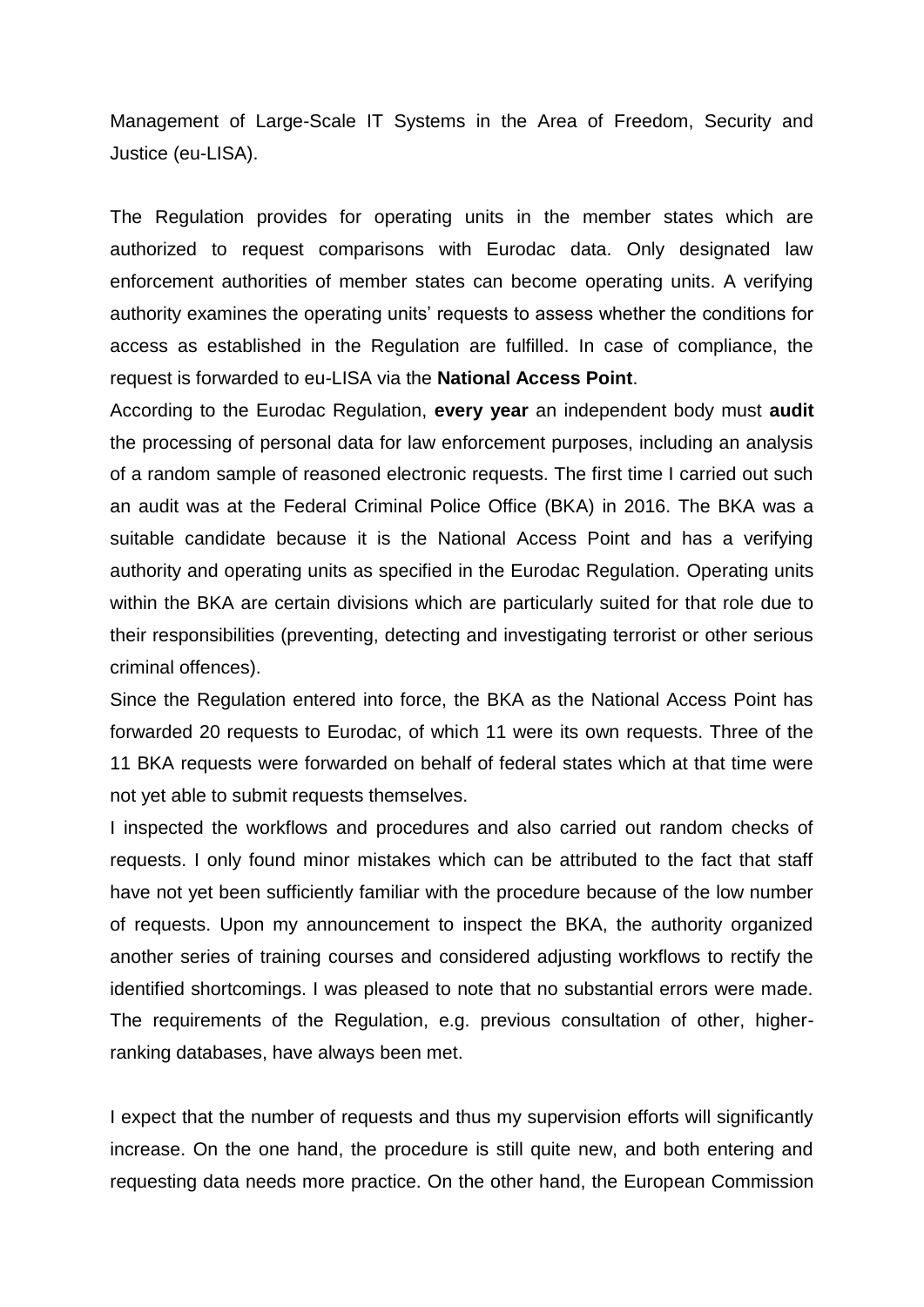already has concrete plans to **expand Eurodac's scope of application** (cf. no. 2.3.1). For example, the Commission wants to allow member states to store and search data of third-country nationals or stateless persons who have not yet filed an asylum application. Eurodac would no longer be only an "asylum database" but also serve other immigration purposes because it would be possible to check fingerprints of apprehended irregular immigrants. Moreover, in the future Eurodac would also store photos, names, dates of birth, nationalities and identity documents so that a person could be identified without contacting the country which entered the data. There are also plans to reduce the minimum age for taking fingerprints from 14 to six years.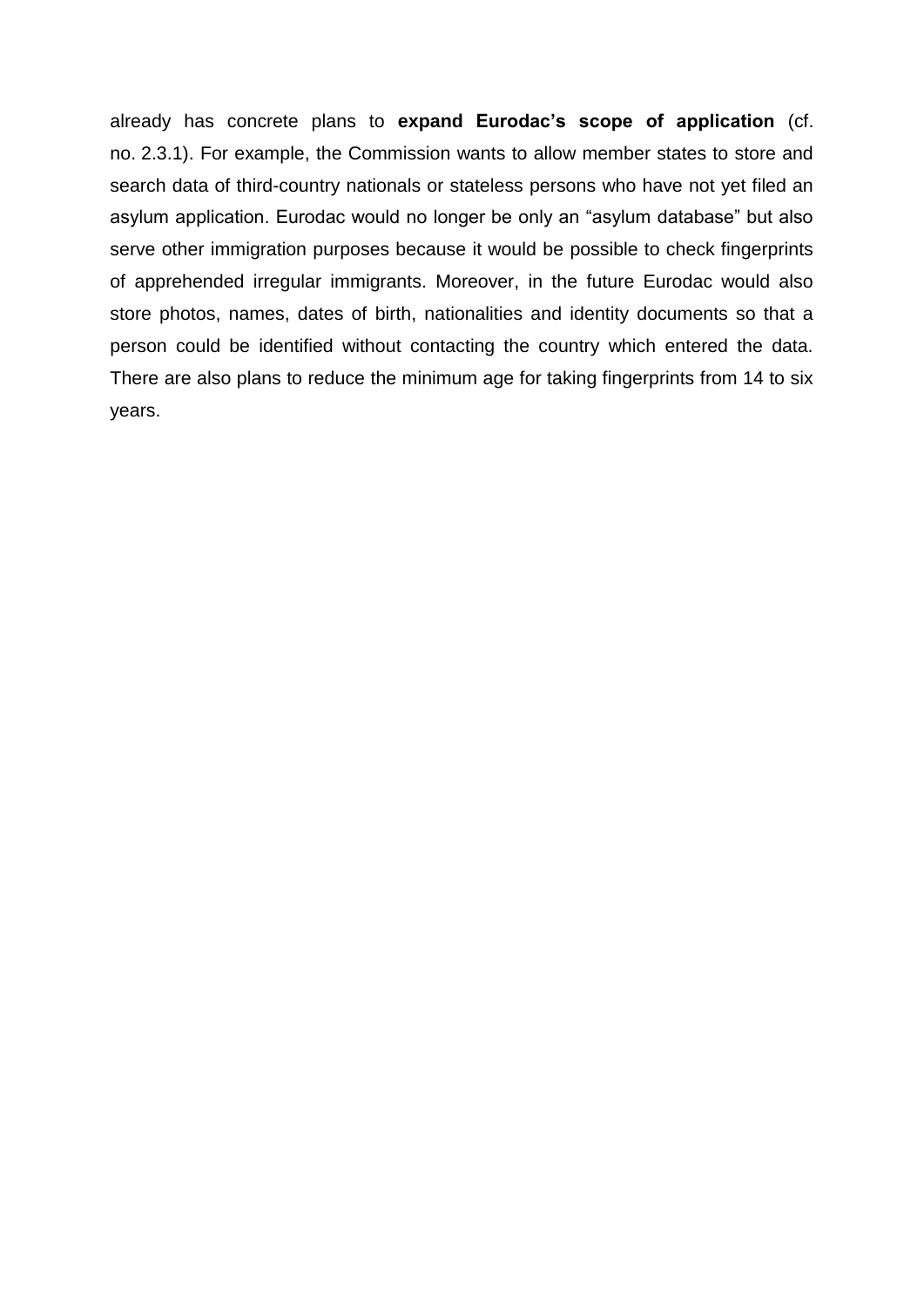#### **12.2.2 Data retention 2.0**

*After the Federal Constitutional Court (decision of 2 March 2010 - 1 BvR 256/08) and later the European Court of Justice (decision of 8 April 2016 - C-293/12 and C-594/12) had declared the legislation on preventive retention of telecommunications traffic data unlawful at national and European level, in spring 2015 regulators were once again in the starting blocks.*

Unfortunately, they did not set out for a middle- or long-distance race, where they could deliberately choose an appropriate pace, but rather for a 100-metre dash. In May 2015, the Federal Ministry of Justice and Consumer Protection (BMJV) presented a bill to reintroduce preventive data retention. In violation of the Joint Rules of Procedure of the Federal Ministries, the bill was adopted by the Cabinet within only seven days with very little time to comment and no interministerial meeting. This is unacceptable for a far-reaching legislative procedure which results in massive infringements upon the citizens' fundamental rights.

However, not only the procedure was questionable. While the provisions have been given a new name – Act to introduce a storage requirement and maximum retention periods for traffic data (*Gesetz zur Einführung einer Speicherpflicht und einer Höchstspeicherfrist für Verkehrsdaten*) – many of the legal pitfalls of previous acts persist. Even though under the new act infringements are less severe than under the act struck down by the Federal Constitutional Court, e.g. because of shorter retention periods and the exception for e-mails, and the requirements of the court regarding data security have been taken into account, there are still major doubts whether the new provisions comply with the Basic Law (cf. Box a on no. 12.2.2).

For a full list of the shortcomings, please refer to the detailed comments that I submitted to the German Bundestag during the legislative procedure (available at: [www.datenschutz.bund.de\)](http://www.datenschutz.bund.de/). In the following, I will address two of the arguments for my assessment: Irrespective of its more "restrictive" nature, the current version of preventive data retention, too, is a fundamental rights infringement of exceptional gravity and scale. Both the Federal Constitutional Court and the European Court of Justice (ECJ) clarified that such measures must be subject to strict requirements so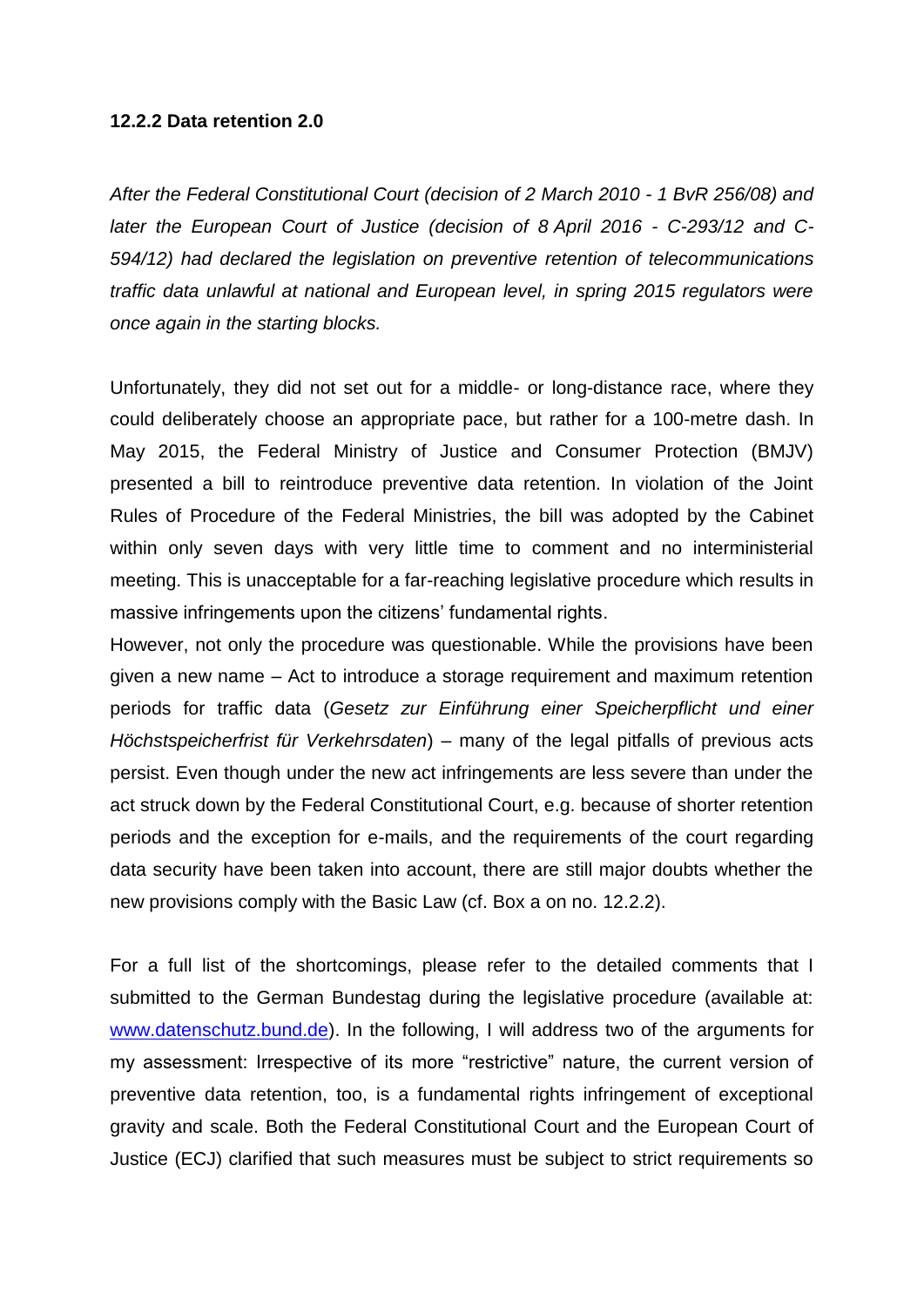that their impact can be appropriately assessed. Although regulators obviously made some effort, the act does not live up to the standards set by the supreme courts.

The provisions on the surveillance of Internet use ignore the requirement of the Federal Constitutional Court to refrain from suspicionless data retention which – together with otherwise collected data – could help retrace almost all activities of citizens (researchers call the court's requirement to consider "the totality of the various data pools already in existence" *Überwachungsgesamtrechnung* or surveillance footprint evaluation). However, government authorities are increasingly able to do this because in recent years, they have been given more and more powers, in particular to record and analyse IP addresses.

The collected IP addresses can help them obtain detailed information about the content used on the Internet. Together with the IP data collected in the framework of preventive data retention, data collected with telemedia services can generally be attributed to individual users. This way, authorities can monitor the users' browsing habits to a considerable extent over several weeks.

Moreover, the act ignores the requirements of the aforementioned ECJ ruling stating that data retention must be restricted to persons who are in any way involved in a serious crime or whose retained data may help prevent, detect or investigate serious crimes for other reasons. Therefore, the act disproportionately interferes with the right to respect for private and family life and the right to protect personal data granted under Articles 7 and 8 of the Charter of Fundamental Rights of the European Union (Charter).

In a recent ruling on Swedish and British data retention acts, the ECJ once again clarified that the Charter also applies to national legislation (decision of 21 December 2016 - C-203/15 and C-698/15). In this context, the court unequivocally repeated that a general and indiscriminate retention of all traffic and location data of all telecommunications users is not compatible with European law. The court permits only targeted retention of data that is limited to what is strictly necessary with respect to the categories of data to be retained, the means of communication affected, the persons concerned and the retention period adopted, .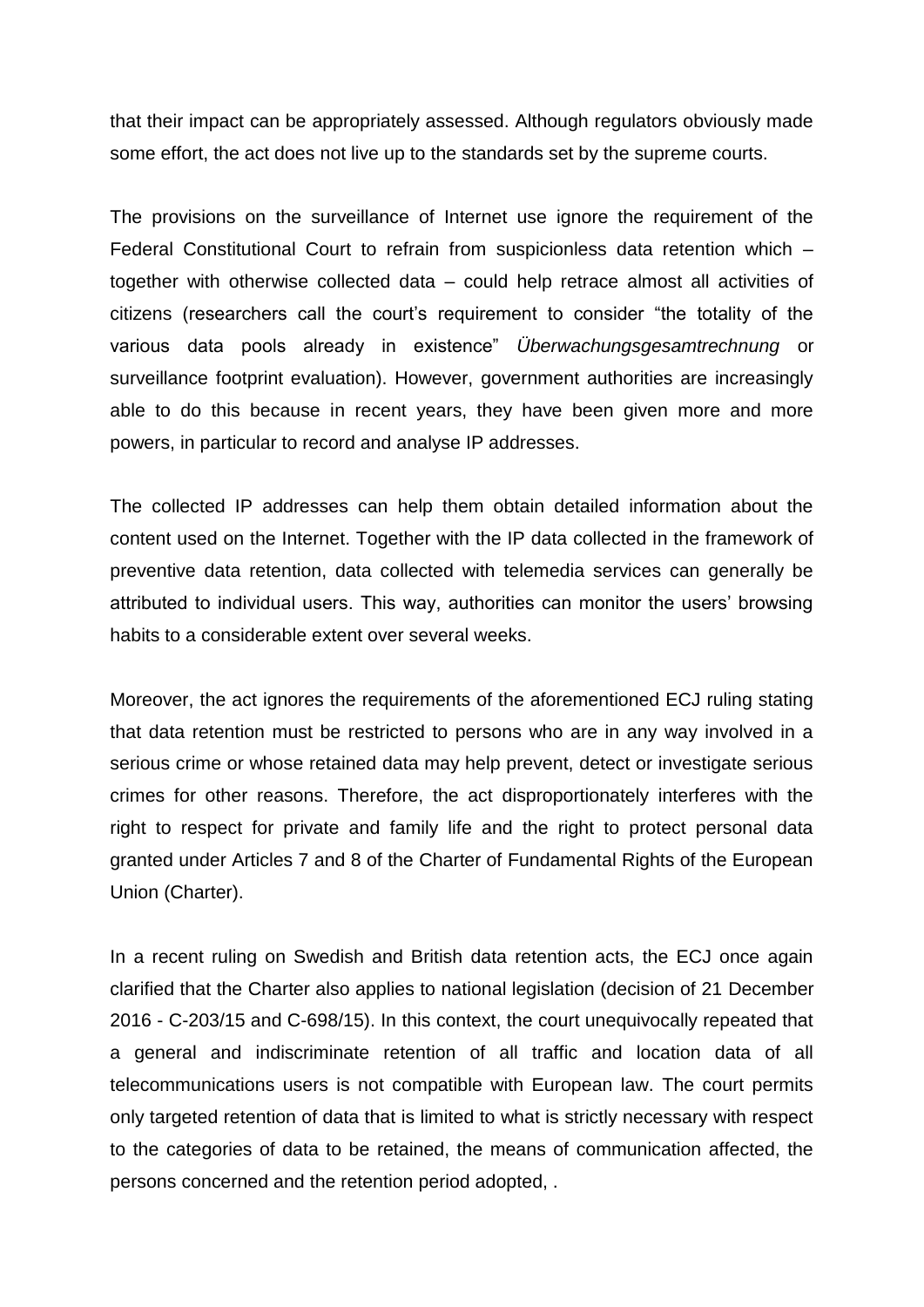Significantly expanding retention obligations, e.g. by including data generated when using e-mail and messaging services, and extending retention periods would expand preventive data retention beyond the provisions of the act revoked by the Federal Constitutional Court in 2010.

Apart from that, I seriously doubt that the current act introducing a retention obligation and a maximum retention period for traffic data meets the strict requirements of the Federal Constitutional Court and the ECJ. However, the final decision on that matter will once again rest with these courts. Given the ECJ's decision on the applicability of the Charter, the court will likely be asked to review the German data retention provisions. Several constitutional complaints have already been filed with the Federal Constitutional Court.

Of course, I will observe the proceedings and monitor the practical implementation of the act by telecommunications companies from a data protection perspective.

## **Specifications, ordinance, guidelines**

*The provisions on preventive data retention in the Telecommunications Act (Telekommunikationsgesetz, TKG) not only require a list of specifications but also refer to the Ordinance on Telecommunications Interception (Telekommunikationsüberwachungsverordnung, TKÜV) and the Technical Guidelines for the implementation of legal telecommunications interception measures and the disclosure of information (Technische Richtlinie zur Umsetzung gesetzlicher Maßnahmen zur Überwachung der Telekommunikation, Erteilung von Auskünften, TR TKÜV). These provisions, too, must be revised.*

Telecommunications providers must ensure a particularly high standard of data security and data quality for preventive data retention. This is another request of the Federal Constitutional Court reflected in the act. The Telecommunications Act is not very specific about how this should be done and requires that details should be provided in specifications pursuant to Section 113f of the TKG. Together with the Federal Office for Information Security (BSI) and my authority, the Federal Network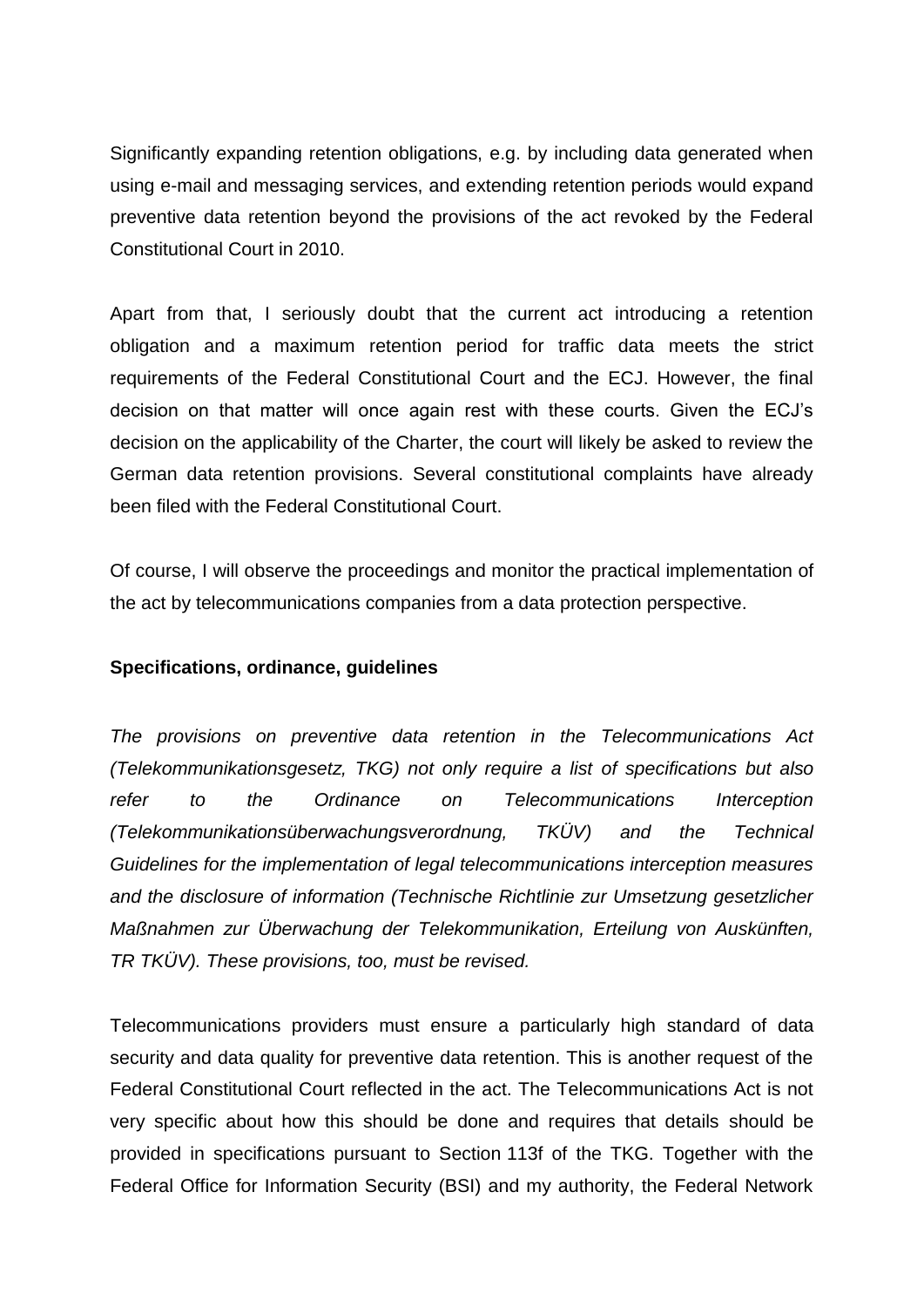Agency (BNetzA) developed these specifications. If the parties subject to preventive data retention obligations meet these requirements, a sufficient level of security can be assumed.

Traffic data is to be stored in a central storage infrastructure that uses firewall systems for physical and logical protection from attacks (cf. Box b on no. 12.2.2).

In addition to defining the basic architecture, many technical and organizational details had to be clarified when preparing the specifications. This was not always easy because a high security level was needed which, however, could be implemented in practice with reasonable effort.

For example, one requirement was to ensure that traffic data subject to data retention are irreversibly deleted after the retention period has expired. Modern storage media (magnetic hard drives and SSDs) can disable bad sectors, i.e. they cannot be read by the operating system. This means that data can no longer be reliably deleted. Therefore, day keys are to be used for encrypted storage of "retained data". If the day key is reliably deleted after the regular retention period has expired, the encrypted data are also considered deleted. This requires reliable key management. Although the encrypted data must still actually be deleted, this no longer requires special efforts.

Another special challenge is to make the query system secure. Section 113c (3) of the TKG refers to the Ordinance concerning the Technical and Organizational Implementation of Measures for the Interception of Telecommunications (TKÜV) and the Technical Guidelines for the implementation of legal telecommunications interception measures and the disclosure of information (TR TKÜV). Even if this reference was intended to create synergies with existing query systems for other information purposes (e.g. disclosure of corporate inventory and traffic data), it makes developing the specifications more difficult.

Instead of providing for the disclosure of data in the overall framework for the specifications described above, the issue had to be singled out and implemented in the course of revising the TKÜV and the related technical guidelines. It would have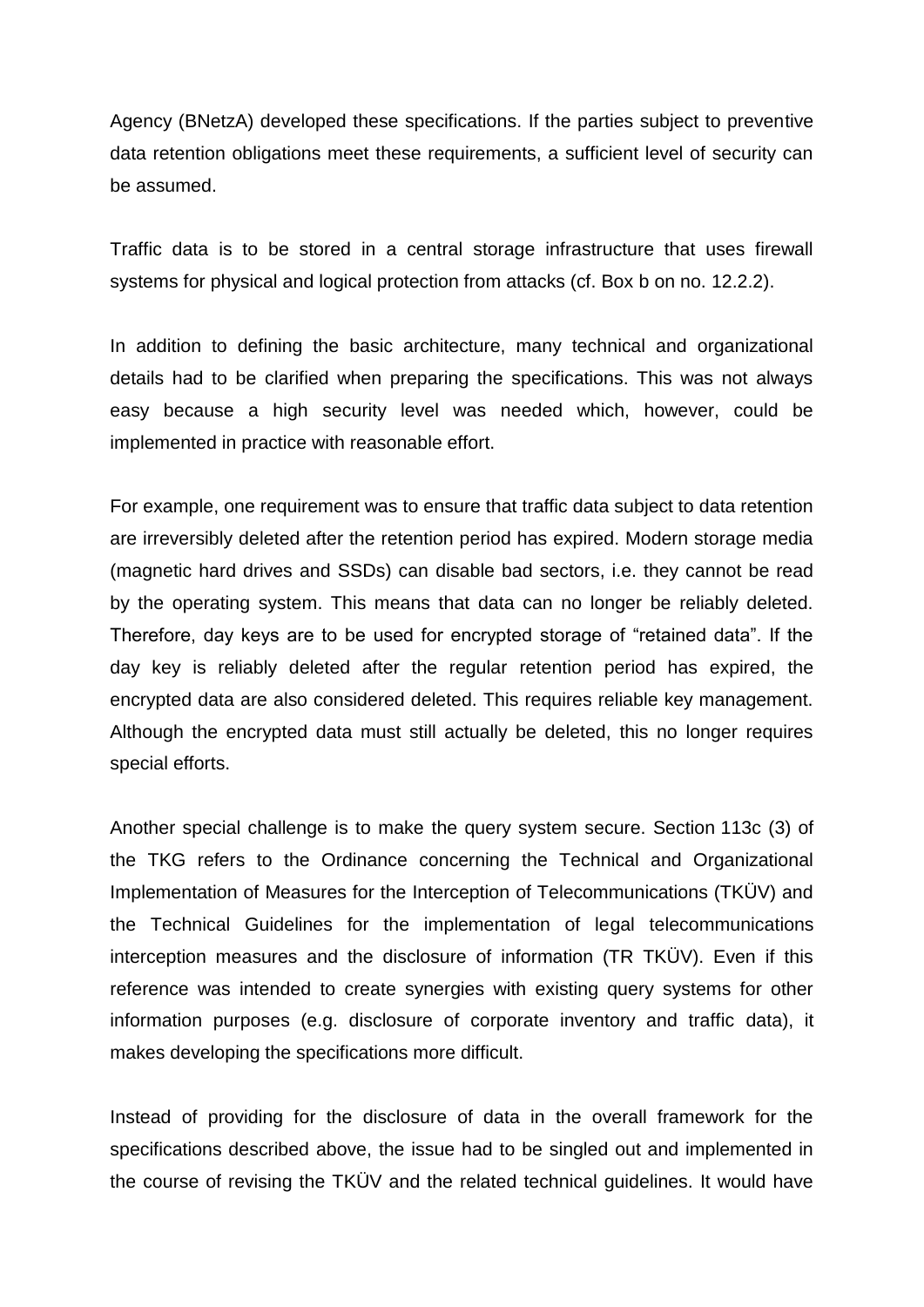made sense to amend these provisions along with developing the specifications. However, since different bodies are responsible for developing and revising the individual provisions, the specifications had been developed before the ordinance and the technical guidelines were revised. Therefore, the latter were not completed at the time this report went to press. I have seen the initial drafts, and finalization of the provisions before storage becomes mandatory in July 2017 seems likely. Whether transitional solutions will have to be used given the time needed for technical implementation remains to be seen.

The TKÜV includes a new section on the disclosure of traffic data which also includes the provision on logging. No difference is made for traffic data stored and to be stored by companies, i.e. the strict requirements also apply to data used within companies.

Other areas were revised as well. Fortunately, it is no longer planned to send orders by fax. Moreover, information requests may be answered only electronically. Further amendments were made concerning the surveillance of communications between non-German citizens abroad by the Federal Intelligence Service, for example (cf. no. 10.2.10.1). The new rules also permit discreet remote maintenance of facilities of the Federal Intelligence Service. So far remote maintenance has not been allowed; now *unauthorized* remote maintenance is forbidden.

In addition to the technical implementation of surveillance measures, the TR TKÜV also provides for measures to implement the disclosure and transmission of information. Large providers are subject to the ETSI-ESB. (ETSI is the European Telecommunications Standards Institute which created the underlying European standard; ESB stands for *Elektronische Schnittstelle Behörden*, specifications for the electronic interface of authorities to request information and connection data and for telecommunications surveillance and detection.) In particular the requirements for data retention have been added to the TR TKÜV. Small providers with fewer than 100,000 users may also use the simplified "E-Mail-ESB" so that – announced – orders can be received and answered via encrypted e-mail.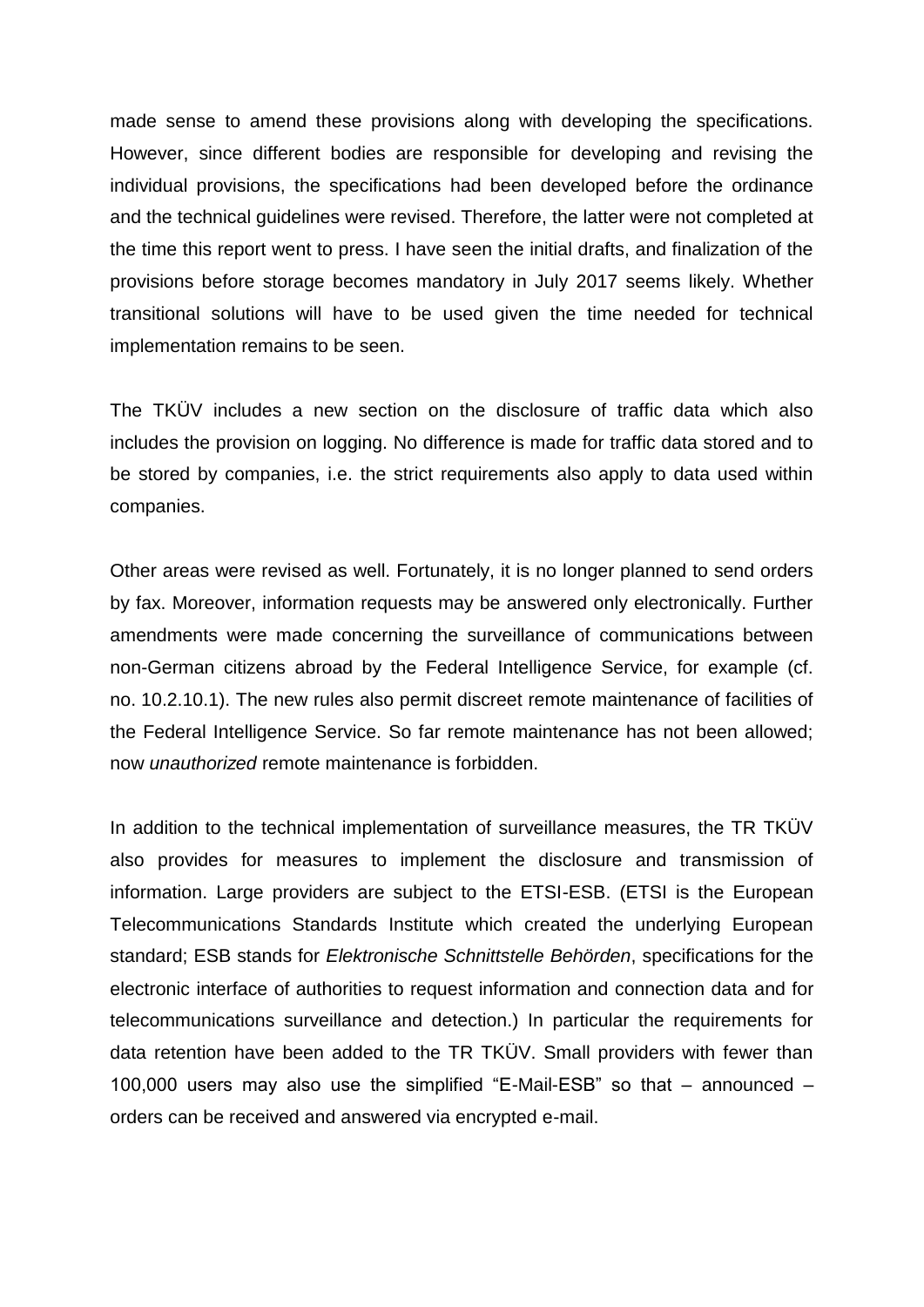Whether these new rules actually meet the high data protection and data security requirements can be assessed only when their final version is available. The TKG covers any processing of data stored by telecommunications providers, i.e. collection, storage and the processes to disclose information. Therefore, the specifications of the ordinance and the guidelines must be considered as a coherent whole. This means that the task of specifying the general provisions of the TKG, which I share with the BNetzA and the BSI, will be completed only when this interrelated framework has been completed and has entered into force. Practical implementation by the companies will show whether the provisions can be applied consistently, which I hope. I will pay various telecommunications providers informational and inspection visits to see how it works.

Box a on no. 12.2.2

## **Key requirements of data retention 2.0 at a glance**

Obliged parties (*Section 113a TKG*)

- Providers of publicly accessible telecommunications services (except hotels, coffee shops, etc.)

## Data to be stored (*Section 113b TKG*)

- *- for telephone calls, SMS and MMS*:
	- the numbers or identifiers of the telephone lines involved in the connection/transmission
	- date and time of the start and end of the connection/transmission
	- for mobile services additionally the SIM card number (IMSI), the identifier of the device used (EMEI) and the radio cell where the connection started
	- for IP telephony additionally the IP addresses of the participating telephone lines and the assigned user ID
- *- for Internet use*:
	- IP address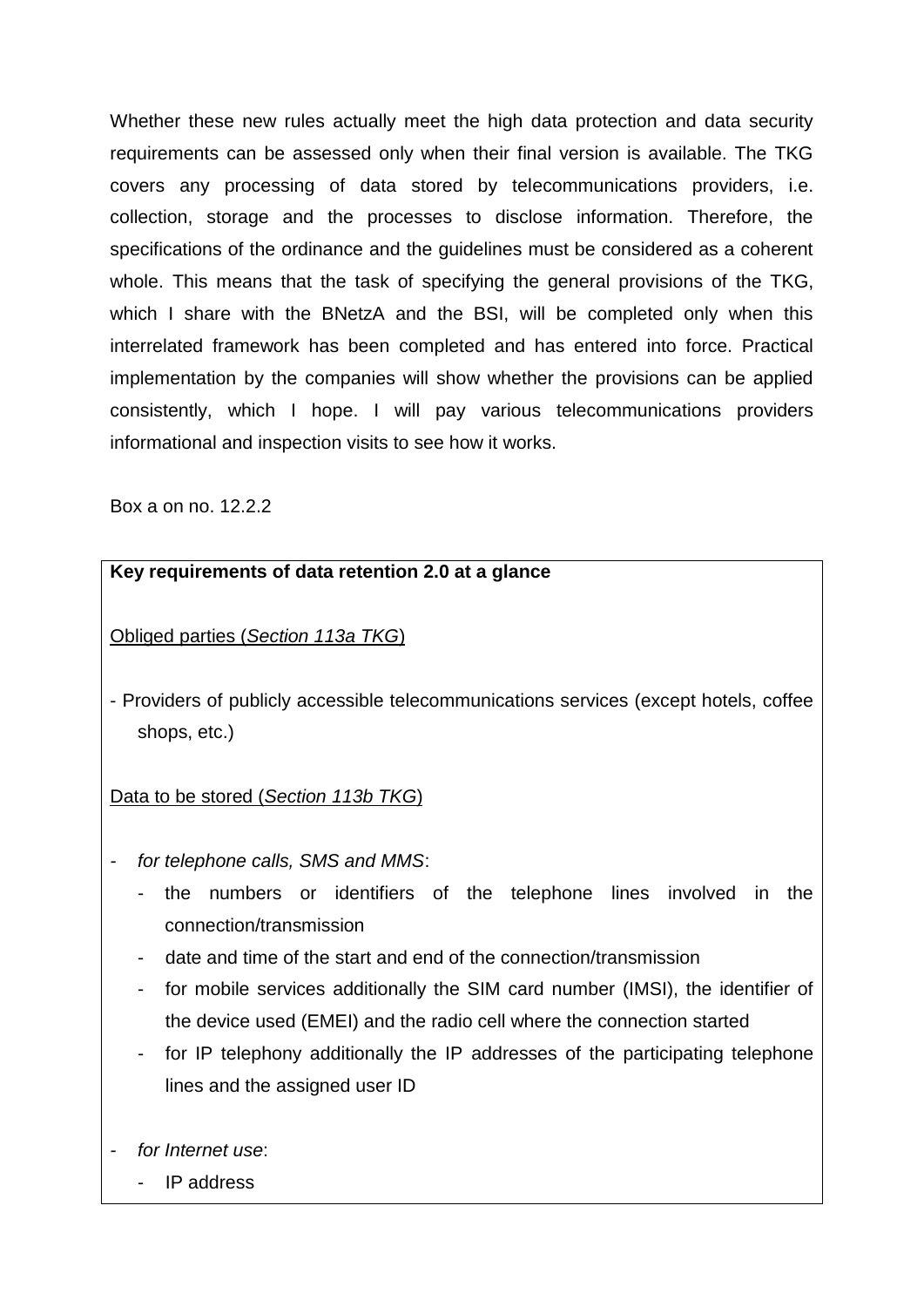line and user ID

- date and time of the start and end of the Internet use from an IP address
- for mobile Internet use additionally the radio cell where the connection started

Retention periods (*Section 113b TKG*)

- location data (radio cells) four weeks
- any other data  $-$  ten weeks

Bodies authorized to request data (*Section 113c TKG*)

- federal and state law enforcement authorities
- state threat prevention authorities

## **Other**

- The data may be used only to prosecute serious crimes as specified in the Code of Criminal Procedure (*Strafprozessordnung*, StPO) or to avert a concrete threat to life, limb or freedom of a person or to the existence of the Federation or a federal state; the only exception is attributing an IP address to the owner of a connection (*Section 113c TKG*).
- The data must be protected from misuse by state-of-the-art means (e.g. secure encryption, storage disconnected from the Internet, four-eyes principle for access) (*Section 113d TKG*).
- Access to the data must be recorded (*Section 113e TKG*).
- Together with my authority and the BSI, the BNetzA develops specifications (*Section 113f TKG*).
- The storage obligation starts on 1 July 2017.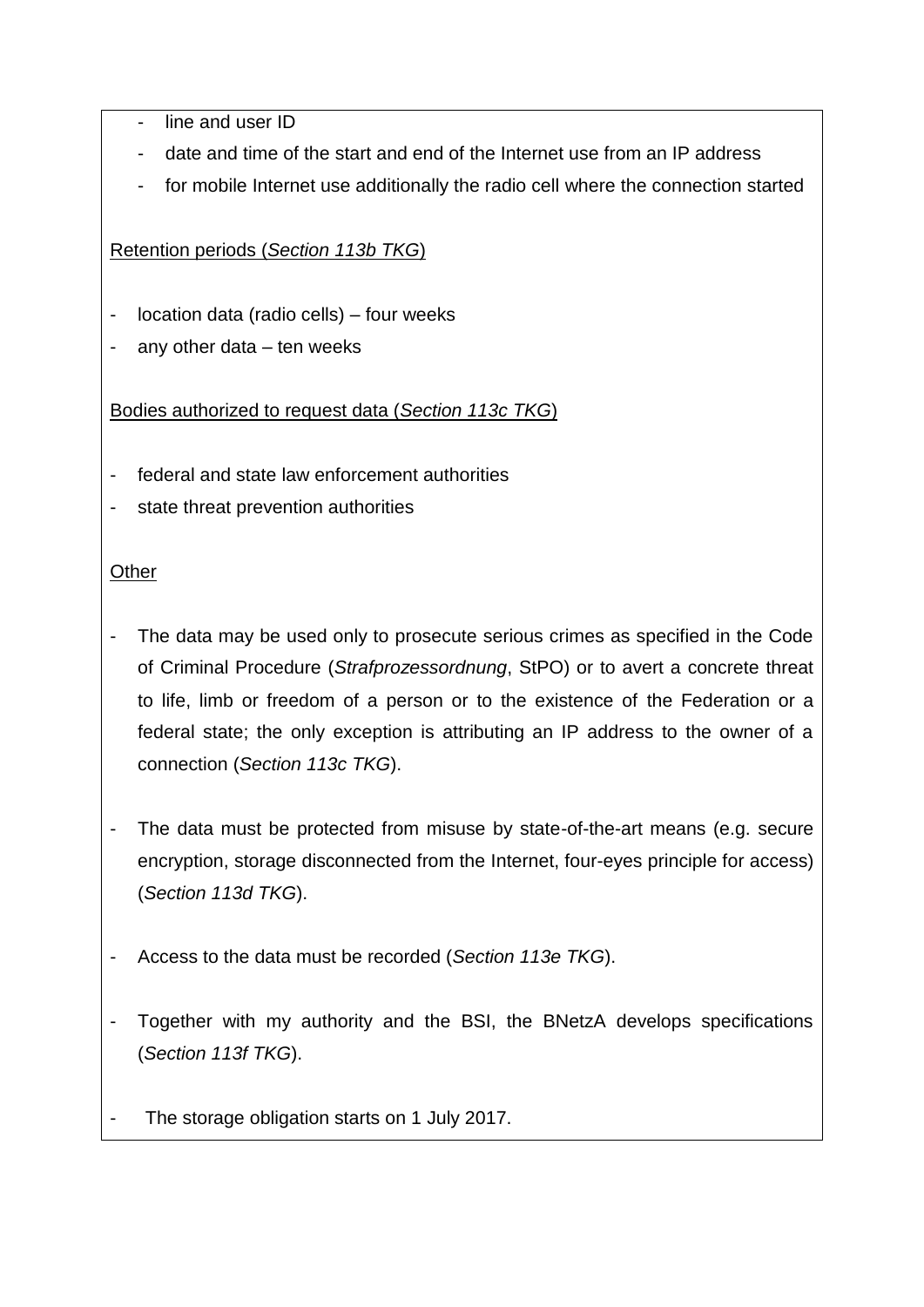## Box b on no. 12.2.2

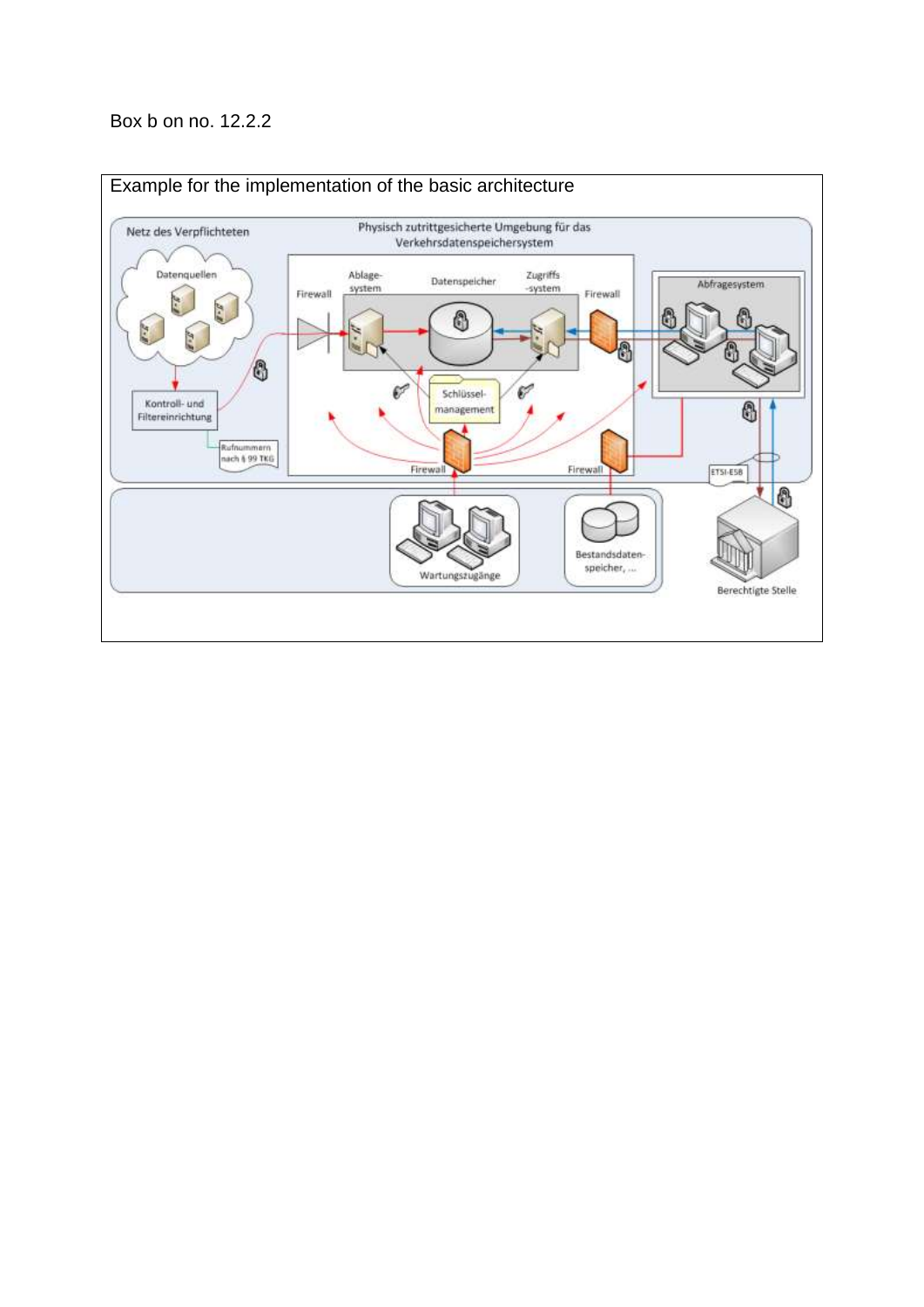Kasten b zu Nr. 12.2.2

| Netz des Verpflichteten                                                    | Network of the obliged party                                         |
|----------------------------------------------------------------------------|----------------------------------------------------------------------|
| Datenquellen                                                               | Data sources                                                         |
| Kontroll- und Filtereinrichtung                                            | Control and filter mechanism                                         |
| Rufnummern nach § 99 TKG                                                   | Telephone numbers under Section 99 TKG                               |
| Physisch zutrittgesicherte Umgebung für<br>das Verkehrsdatenspeichersystem | Physically secure environment for the<br>traffic data storage system |
| Firewall                                                                   | Firewall                                                             |
| Abfragesystem                                                              | Query system                                                         |
| Datenspeicher                                                              | Data storage                                                         |
| Zugriffssystem                                                             | Access system                                                        |
| Firewall                                                                   | Firewall                                                             |
| Schlüsselmanagement                                                        | Key management                                                       |
| Firewall                                                                   | Firewall                                                             |
| Firewall                                                                   | Firewall                                                             |
| Wartungszugänge                                                            | Access for maintenance                                               |
| Bestandsdatenspeicher,                                                     | Subscriber data memory,                                              |
| Abfragesystem                                                              | Query system                                                         |
| <b>ETSI-ESB</b>                                                            | <b>ETSI-ESB</b>                                                      |
| <b>Berechtigte Stelle</b>                                                  | Authorized body                                                      |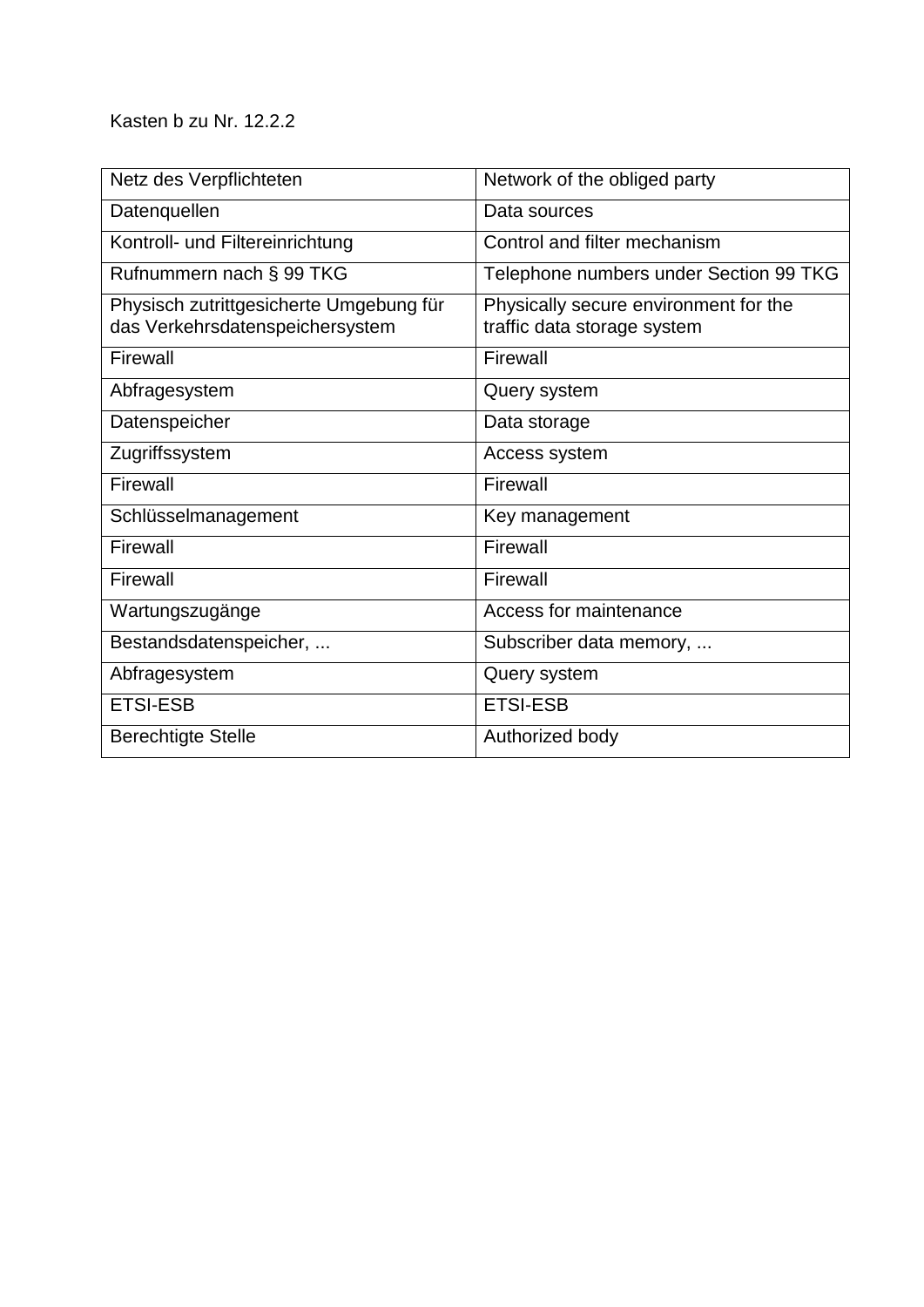Kasten, Seite 39:

| Fiktives Beispiel: Kontrolle einer Person (X) in der ATD    | Scenario: Reviewing a person (X) in the counter-terrorism       |
|-------------------------------------------------------------|-----------------------------------------------------------------|
|                                                             | database (ATD)                                                  |
| drei Sicherheitsbehörden des Bundes haben Daten zu X in der | three federal security authorities stored data on X in the ATD; |
| ATD gespeichert; diese stammen aus den jeweiligen ATD-      | these data come from the individual ATD source databases of     |
| Quelldateien dieser Behörden                                | these authorities                                               |

| Inhalt der ATD zu X                                      | Data on X in the ATD                                                  |
|----------------------------------------------------------|-----------------------------------------------------------------------|
| Sicherheitsbehörde 1: Vorname, Name, Wohnort, bes.       | Security authority 1: first name, last name, address, special skills, |
| Fähigkeiten, Gefährder                                   | potential perpetrator                                                 |
| Sicherheitsbehörde 2: Name, bes. Merkmale, Kontaktperson | Security authority 2: name, special characteristics, contact person   |
| Sicherheitsbehörde 3: Name, Wohnort, bes. Fähigkeiten,   | Security authority 3: name, address, special skills, potential        |
| Gefährder                                                | perpetrator                                                           |

| Sicherheitsbehörde 1 (Nachrichtendienst)                           | Security authority 1 (intelligence service)                         |
|--------------------------------------------------------------------|---------------------------------------------------------------------|
| Vorhandene Daten zu X:                                             | Data available on X:                                                |
| ATD-Quelldatei                                                     | ATD source database                                                 |
| Person X                                                           | Person X                                                            |
| Vor- u. Nachname                                                   | first and last name                                                 |
| Wohnort                                                            | address                                                             |
| bes. Fähigkeiten                                                   | special skills                                                      |
| Gefährder                                                          | potential perpetrator                                               |
| sonstige Erkenntnisse (die nur in dieser Quelldatei, nicht aber in | other findings (that may be stored only in this source database but |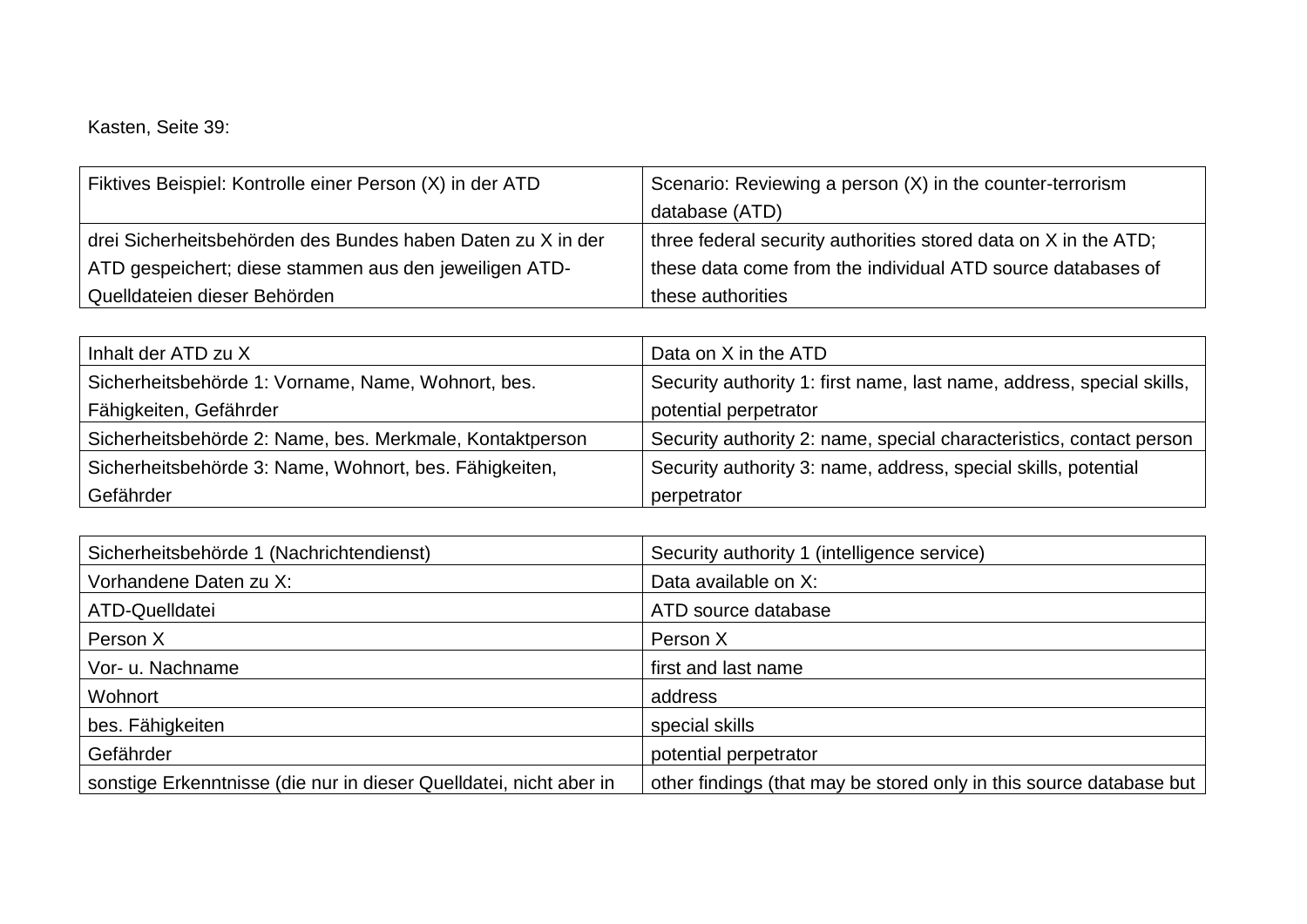| der ATD gespeichert werden dürfen).                        | not in the ATD)                                                |
|------------------------------------------------------------|----------------------------------------------------------------|
| sowie                                                      | and                                                            |
| andere Dateien/Akten mit Daten des X                       | other files with data of X                                     |
| (aktuelle) Maßnahmen der Sicherheitsbehörde 1 gegenüber X: | (current) measures of security authority 1 related to X:       |
| Observation, Telekommunikationsüberwachung nach dem G10-   | observation, telecommunications surveillance under the G10 Act |
| Gesetz                                                     |                                                                |

| Sicherheitsbehörde 2 (Nachrichtendienst)                           | Security authority 2 (intelligence service)                         |
|--------------------------------------------------------------------|---------------------------------------------------------------------|
| Vorhandene Daten zu X:                                             | Data available on X:                                                |
| ATD-Quelldatei                                                     | ATD source database                                                 |
| Person X                                                           | Person X                                                            |
| Nachname                                                           | last name                                                           |
| bes. Merkmale                                                      | special characteristics                                             |
| Kontaktperson                                                      | contact person                                                      |
| sonstige Erkenntnisse (die nur in dieser Quelldatei, nicht aber in | other findings (that may be stored only in this source database but |
| der ATD gespeichert werden dürfen).                                | not in the ATD)                                                     |
| sowie                                                              | and                                                                 |
| andere Dateien/Akten mit Daten des X                               | other files with data of X                                          |
| (aktuelle) Maßnahmen der Sicherheitsbehörde 2 gegenüber X:         | (current) measures of security authority 2 related to X: GPS        |
| GPS-Überwachung                                                    | surveillance                                                        |

| Sicherheitsbehörde 3 (Polizeibehörde) | Security authority 3 (police) |
|---------------------------------------|-------------------------------|
| Vorhandene Daten zu X:                | Data available on X:          |
| ATD-Quelldatei                        | ATD source database           |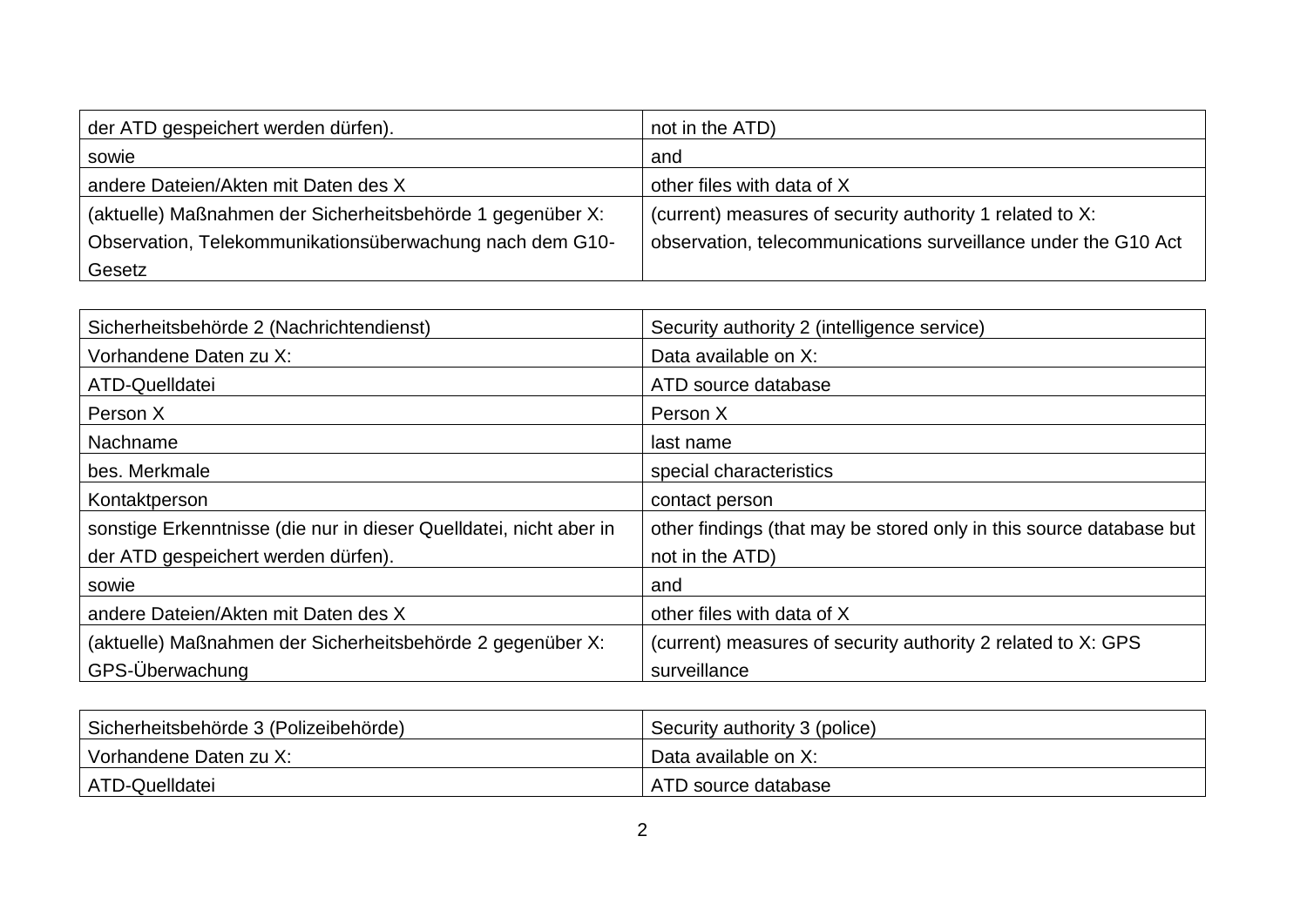| Person X                                                           | Person X                                                            |
|--------------------------------------------------------------------|---------------------------------------------------------------------|
| Nachname                                                           | last name                                                           |
| Wohnort                                                            | address                                                             |
| bes. Fähigkeiten                                                   | special skills                                                      |
| Gefährder                                                          | potential perpetrator                                               |
| sonstige Erkenntnisse (die nur in dieser Quelldatei, nicht aber in | other findings (that may be stored only in this source database but |
| der ATD gespeichert werden dürfen).                                | not in the ATD)                                                     |
| sowie                                                              | and                                                                 |
| andere Dateien/Akten mit Daten des X                               | other files with data of X                                          |
| (aktuelle) Maßnahmen der Sicherheitsbehörde 3 gegenüber X:         | (current) measures of security authority 2 related to X:            |
| Wohnraumüberwachung und Telekommunikationsüberwachung              | surveillance of homes and telecommunications surveillance           |

Kasten b zu Nr. 1.3, Seite 40:

| Erläuterungen zum fiktiven Beispiel: Kontrolle einer Person (X) in | Explanation of the scenario: Reviewing a person (X) in the     |
|--------------------------------------------------------------------|----------------------------------------------------------------|
| der ATD                                                            | counter-terrorism database (ATD)                               |
| drei Sicherheitsbehörden des Bundes haben Daten zu X in der        | three federal security authorities stored data on X in the ATD |
| ATD gespeichert                                                    |                                                                |

| Verfassungs-)rechtlich vorgegebener Ablauf/Umfang der       | Procedure/scope of the check under (constitutional) law:     |
|-------------------------------------------------------------|--------------------------------------------------------------|
| Kontrolle:                                                  |                                                              |
| 1. Prüfung der ATD-Speicherung der Sicherheitsbehörde 1 wie | 1. Reviewing ATD storage by security authority 1 as follows: |
| folgt:                                                      |                                                              |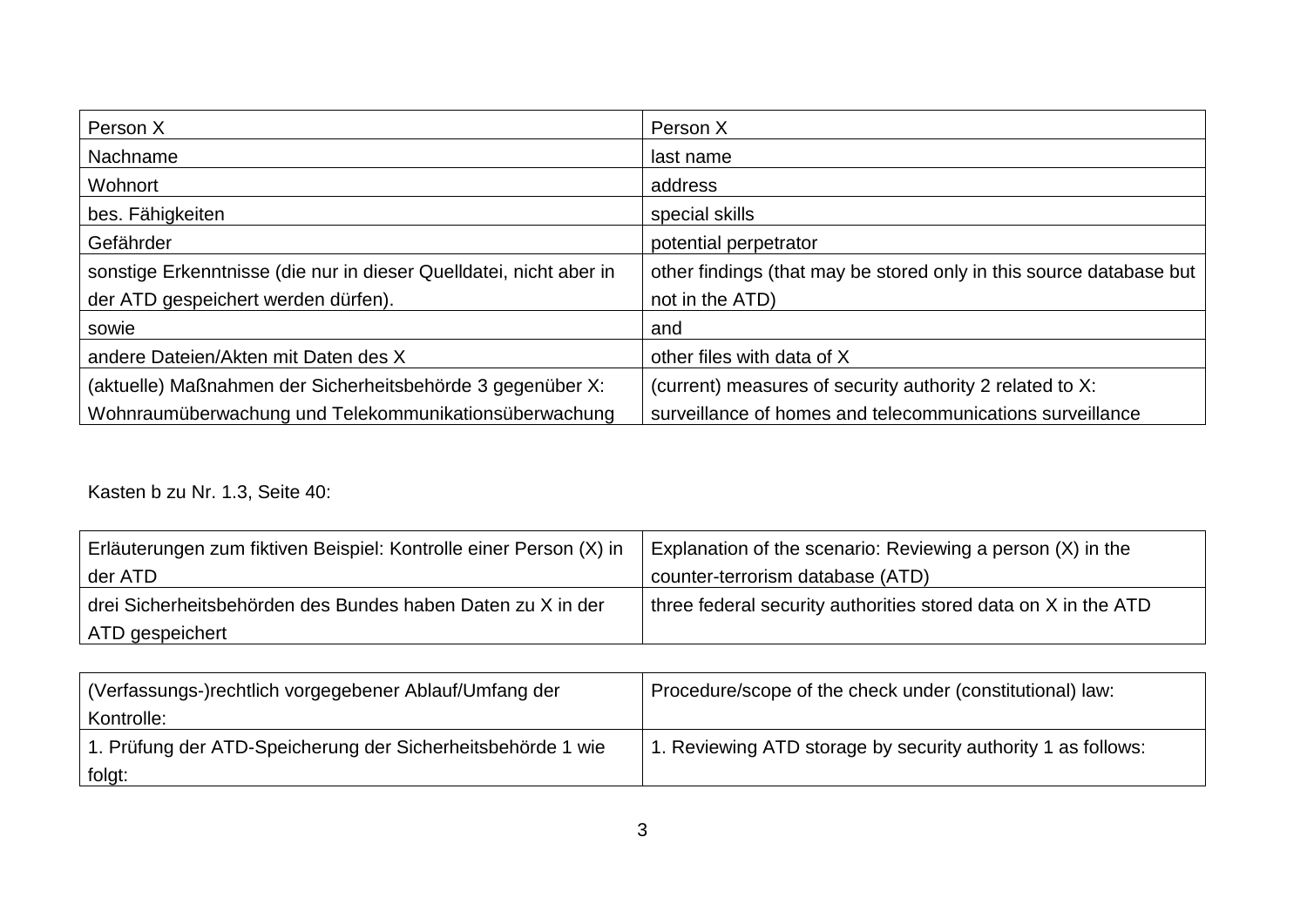| a) Ist die ATD-Speicherung nach den Vorgaben des ATDG             | a) Does ATD storage meet the requirements of the ATD Act?           |
|-------------------------------------------------------------------|---------------------------------------------------------------------|
| zulässig.                                                         |                                                                     |
| b) Sind die Daten aktuell und identisch in der (den) ATD-         | b) Are the data up to date and stored identically in the ATD source |
| Quelldatei(en) gespeichert.                                       | database(s)?                                                        |
| c) Ist die Speicherung in der Quelldatei rechtlich zulässig       | c) Is storage in the source database lawful (in particular, does it |
| (entspricht sie insbesondere den Vorgaben der einschlägigen       | meet the requirements of the pertinent file order; if not, ATD      |
| Dateianordnung; falls nicht, ist die ATD-Speicherung unzulässig). | storage is not permitted)?                                          |
| d) Wurden die in der Quelldatei gespeicherten Daten rechtlich     | d) Were the data stored in the source database collected lawfully   |
| zulässig erhoben (falls nicht, ist die ATD-Speicherung            | (if not, ATD storage is not permitted)?                             |
| unzulässig).                                                      |                                                                     |
| e) Liegen verfassungsrechtlich unzulässige "additive              | e) Did this security authority repeatedly infringe upon the         |
| Grundrechtseingriffe" zu Lasten des X durch diese                 | fundamental rights of X ("additive infringements") in violation of  |
| Sicherheitsbehörde vor, d.h. Ermittlung und Bewertung aller bei   | the Constitution? I.e. investigating and assessing all data /       |
| dieser Sicherheitsbehörde zu X vorhandenen Daten /                | measures of this security authority relating to X (requirement of   |
| Maßnahmen (Vorgabe des Bundesverfassungsgerichts).                | the Federal Constitutional Court).                                  |

| 2. Prüfung der ATD-Speicherung der Sicherheitsbehörde 2 wie | 2. Reviewing ATD storage of security authority 2 as follows: |
|-------------------------------------------------------------|--------------------------------------------------------------|
| folgt:                                                      |                                                              |
| Siehe oben $1$ a) - e).                                     | See above 1 a) - e).                                         |

| 3. Prüfung der ATD-Speicherung der Sicherheitsbehörde 3 wie | 3. Reviewing ATD storage of security authority 3 as follows: |
|-------------------------------------------------------------|--------------------------------------------------------------|
| folgt:                                                      |                                                              |
| Siehe oben 1 a) - e).                                       | See above $1$ a) - e).                                       |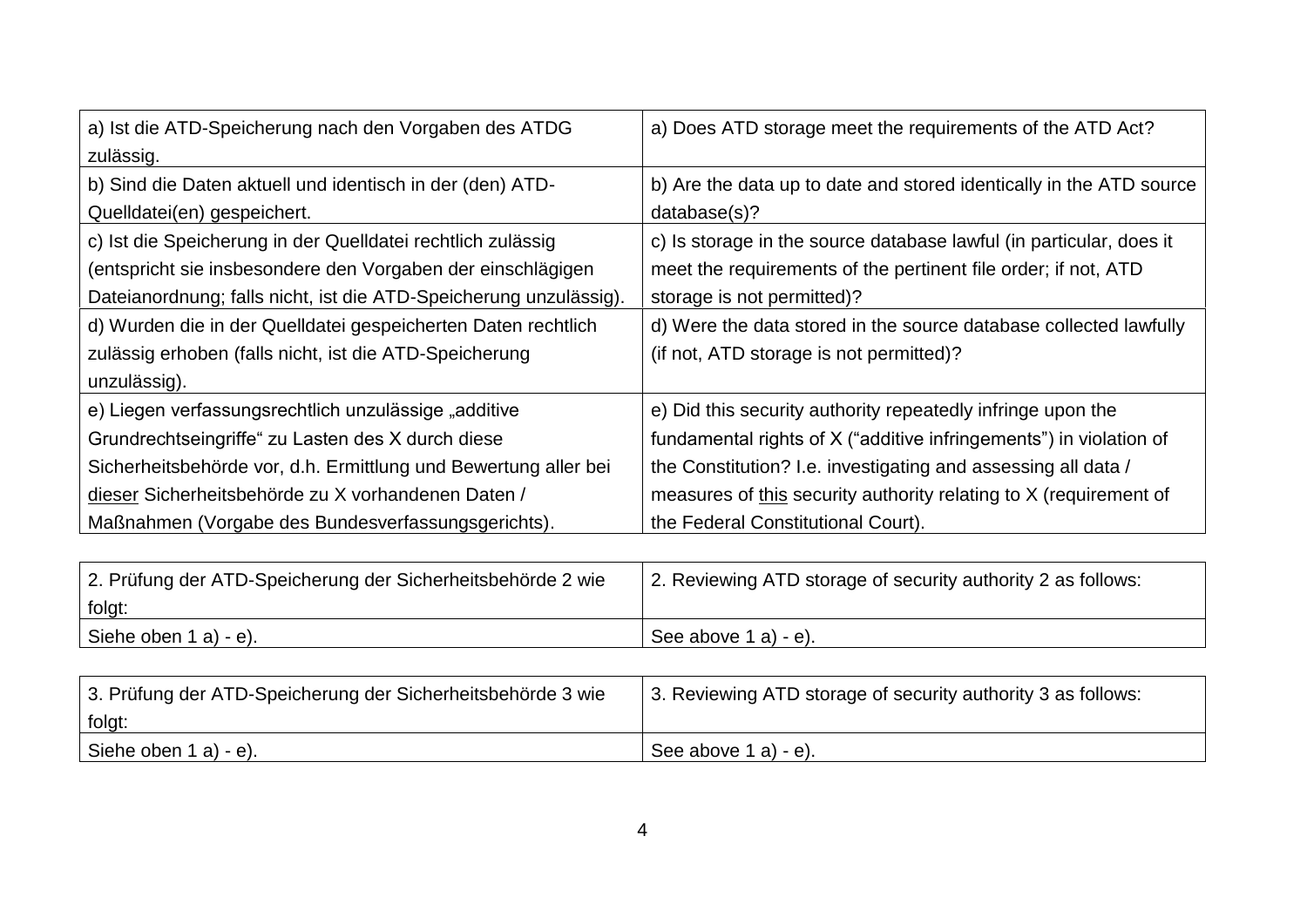| 4. Prüfung aller Daten/Maßnahmen aller Sicherheitsbehörden        | 4. Reviewing all data/measures of all security authorities           |
|-------------------------------------------------------------------|----------------------------------------------------------------------|
| Liegen unzulässige "additive Grundrechtseingriffe" zu Lasten des  | Did the measures of all authorities together cause inadmissible      |
| X durch das Zusammenwirken der Maßnahmen aller Behörden           | "additive infringements of fundamental rights" to the detriment of   |
| vor.                                                              | X?                                                                   |
| Notwendig ist demnach eine Zusammenschau und Bewertung der        | It is therefore necessary to review and assess the data /            |
| zu X bei allen Behörden vorhandenen Daten / Maßnahmen             | measures of all authorities relating to X (requirement of the        |
| (Vorgabe des Bundesverfassungsgerichts).                          | Federal Constitutional Court).                                       |
| Konsequenz: Eine bzw. einzelne Maßnahmen könnten - rechtlich      | Consequence: One or individual measure(s) could - when viewed        |
| isoliert betrachtet - verfassungsrechtlich zulässig sein und sich | in isolation - be permitted by the Constitution and turn out to be   |
| erst in dieser Zusammenschau als verfassungswidrig erweisen.      | unconstitutional only when assessed in the context of other          |
|                                                                   | measures.                                                            |
| Die Sicherheitsbehörden sind verpflichtet, dies durch eine        | Security authorities are obliged to prevent this through appropriate |
| entsprechende Kooperation/Abstimmung auszuschließen               | cooperation/coordination (requirement of the Federal                 |
| (Vorgabe des Bundesverfassungsgerichts).                          | Constitutional Court).                                               |